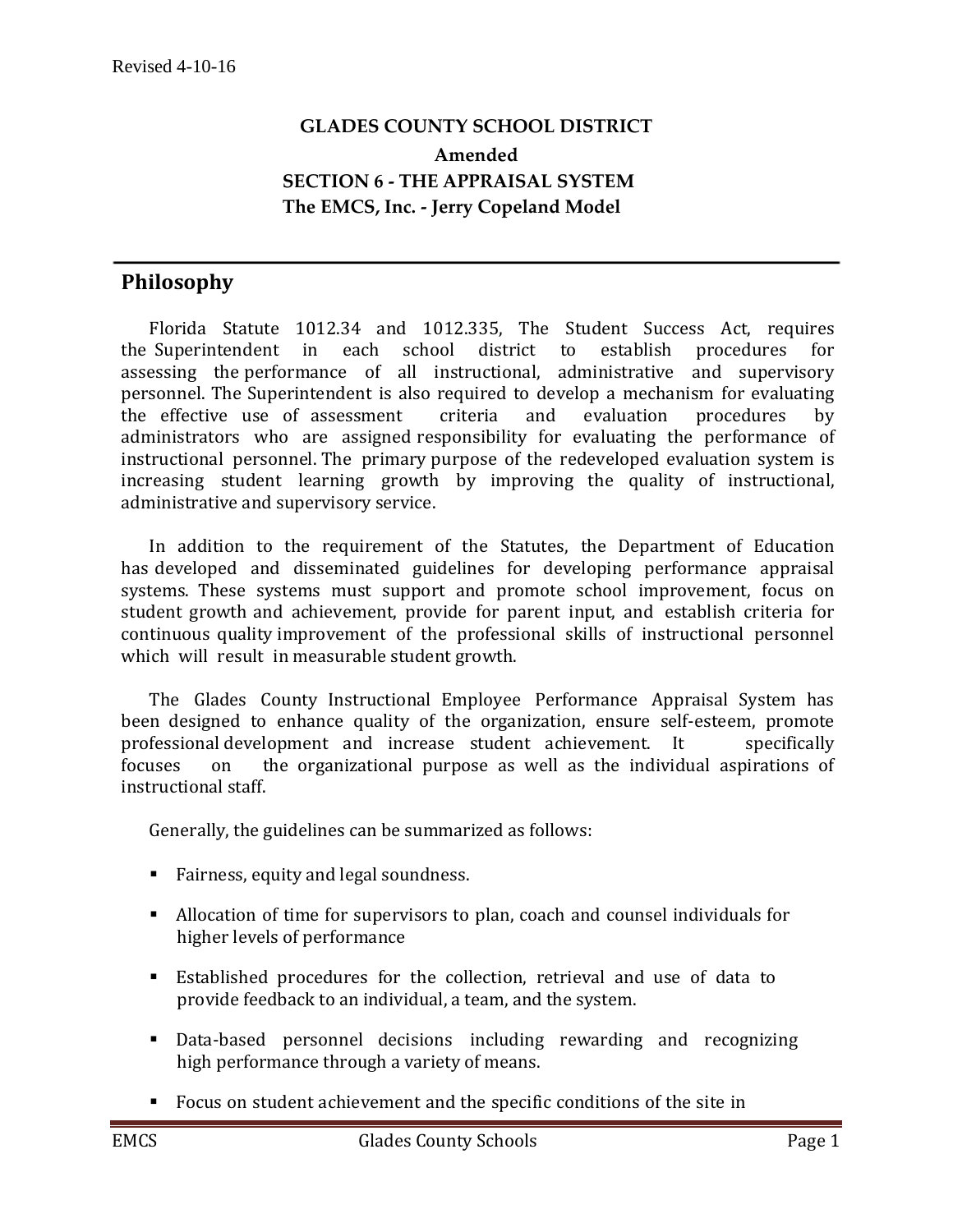establishing expectations.

- The negotiation of expectations, criteria, outcomes, and competencies based on the conditions of the work site.
- Growth of the individual and the continuous improvement of the organization.
- Annual assessment based on the experience and performance of the individual.
- Two levels of appraisal

a. Documentation of generic competencies in the early stages of a position.

b. Development in the later stages of the same position.

 Orientation on the system and skill development in observing, mentoring, coaching and counseling for those impacted by the appraisal system.

# **Purpose**

The purpose of the Performance Appraisal System is to promote continuous school improvement. The performance appraisal system has multiple dimensions. The first spans the length of a person's career and is designed to provide growth and development and support increased performance. The results/outcome side is a development and support increased performance. The results/outcome side is a<br>systems approach to provide organizational growth. These outcomes are systems approach to provide influenced by the employee interacting with the special conditions within a job that exists at a specific work site, which may be impacted by the individual exists at a specific work site, which may be developmental continuum of the employee. This assessment system has been designed based on the following:

- School Improvement Plans
- **•** Organization beliefs, mission and purpose;
- **Practices that are reflective of school research;**
- Local, specific job descriptions;
- Measurable criteria with specifically identifiable source codes;
- **Practices and/or results that are compatible with human resources** development models that focus both on the employee and the system purpose;
- The concept that performance appraisal for an individual is finalized only after thorough planning sessions that include extensive appraisee input;
- A design model that provides for quantity, quality, cost effectiveness and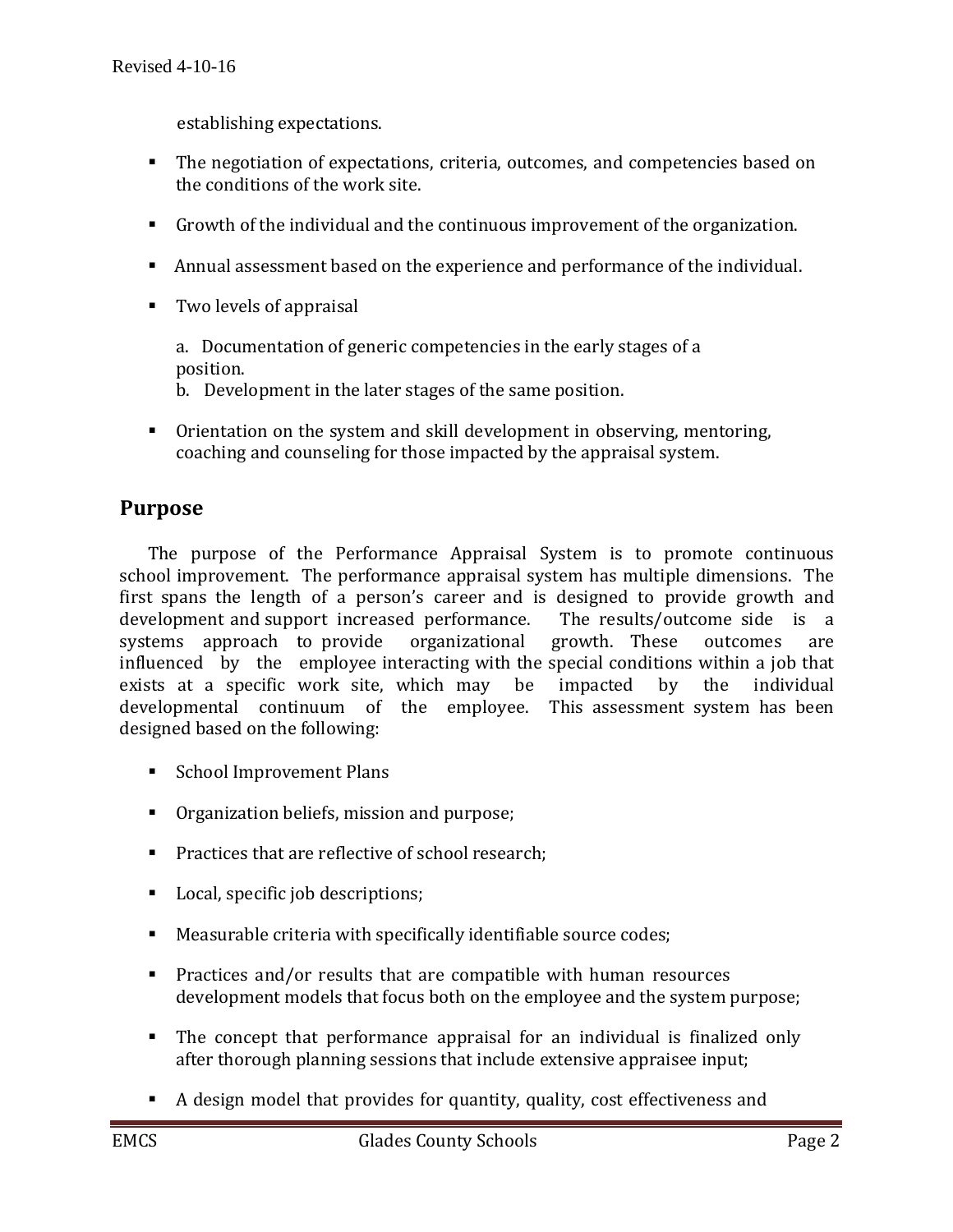timelines and which may be performed within an appropriate span of control;

- The concept that data should be collected from a variety of sources which may be identified;
- Current research which provide best component practices for employee performance appraisal;
- The situational context of the employee service.

# **Strategic Base**

Over the past several years, superintendents and School Board members, with varying degrees of success, have initiated strategic planning processes. This plan is intended to create a system of beliefs, an organizational purpose, a mission statement and a series of organizational parameters. This remains a work in progress and and a series of organizational parameters. with encouragement should be completed in the future.

The strategic plan will provide for the essence of numerous systems, one of which is performance appraisal.

# **Glades County School District**

### **Vision**

Academic Excellence

### **Mission Statement**

The mission of the Glades County School Board, administration, teachers, and staff is to focus all students on academics, attendance, higher test scores, respect and values through positive student, parent, and community involvement.

In addition the district will provide a school environment that protects the students' health, safety, and civil rights; that is drug and threat free; and presents a friendly, caring atmosphere conducive to learning and growing. All individuals have dignity and self-worth.

- All individuals can learn.
- Education is the key to successful living.
- **Learning is a lifelong process.**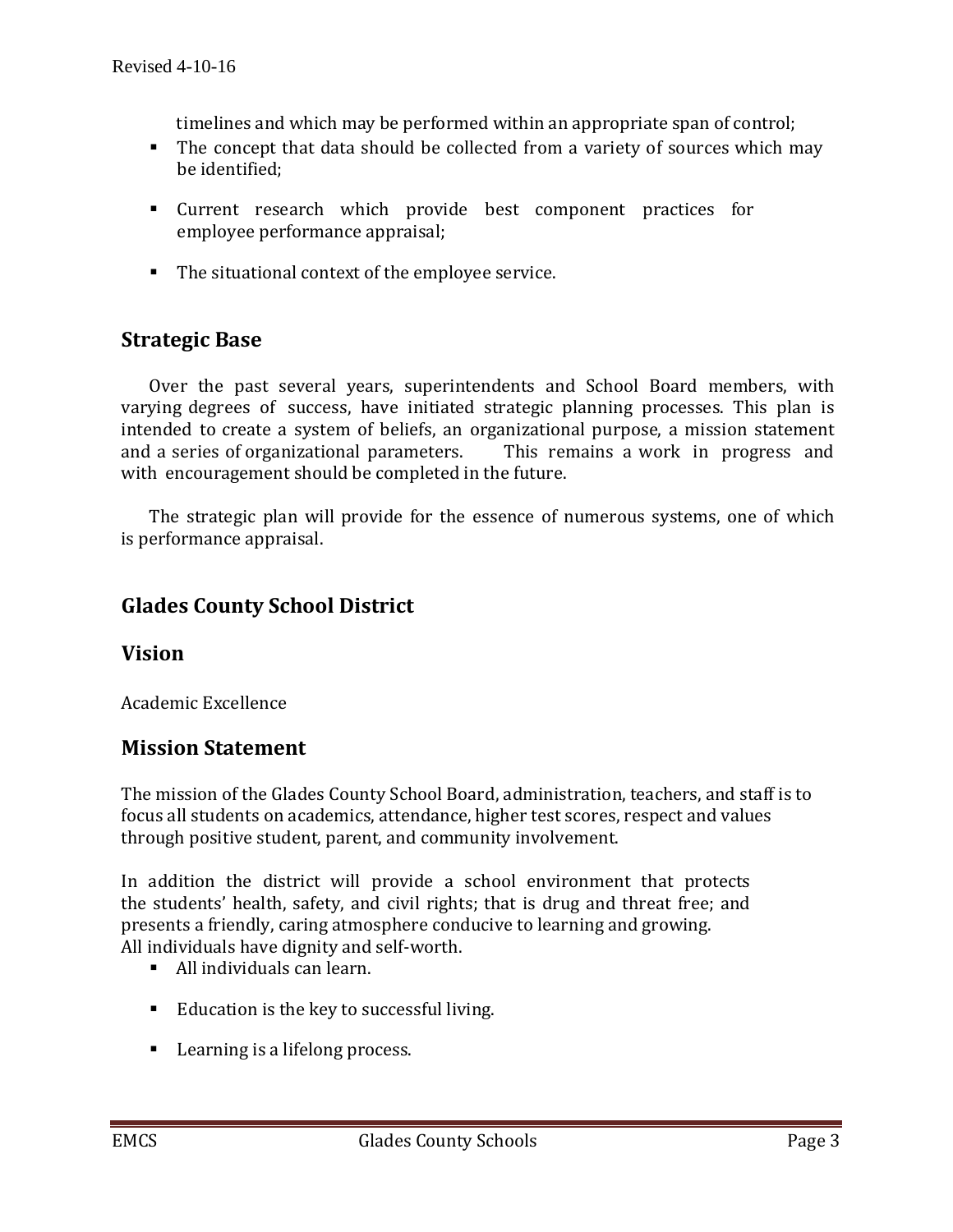# **Student Growth and Achievement Measures**

All teachers will be included in the teacher evaluation system using the student learning growth measure as 33% of their evaluation based on only the students assigned to the teacher will be used in the calculation. Data collected on job service context categories other than student learning growth will comprise the other 67% of the teacher's evaluation as described in the approved Instructional Performance Appraisal System. Glades County School District will use the state provided Value Added Model (VAM) Approach 2 data to determine student learning growth.

- 1. For measuring student learning growth during the 2015-2016 school year, Florida Standards Assessment (FSA), FCAT and state EOC results for those grades and content areas currently tested will be included as the student learning growth portion of the evaluation for classroom teachers (33%). These measures will include the new assessments implemented in the state system (subject/course specific assessments).
- 2. For measuring student learning growth during the 2015-2016 school year, Florida Standards Assessment (FSA), FCAT Science and EOC results may be included as the student learning growth measure (33%) for classroom teachers that are not measured by state assessments. For those teachers whose students are taking the FSA and State EOC, their results will be based on their students' performance. Teachers teaching a non-state assessed course may opt to use FSA ELA and/or FSA math scores or students on their roster.
- 3. For measuring student learning growth during the 2015-2016 school year, FSA and state EOC results for those grades and content areas currently tested will be included as the student learning growth portion of the evaluation for classroom teachers (33%). These measures will include the new assessments implemented in the state system (subject/course specific assessments).
- 4. For measuring student learning growth during the 2015-2016 school year, FSA Mathematics, FSA ELA and EOC results may be included as the student learning growth measure (33%) for classroom teachers that are not measured by state assessments. For those teachers whose students are taking the FSA , their results will be based on their students' performance. Teachers teaching a non-state assessed course map opt to use FSA ELA and/or FSA math scores of students on their roster.
- 5. For measuring student growth beginning in the 2015-2016 school year, the state end of course exams and the Florida Standards Assessments for those grades and content areas currently tested by State End of Course Exams and Florida Standards Assessments will be included as 33% of the teacher's evaluations (student learning growth/performance portion) using the results of his/her students. The learning growth measure will be the VAM score assigned to the teacher from the appropriate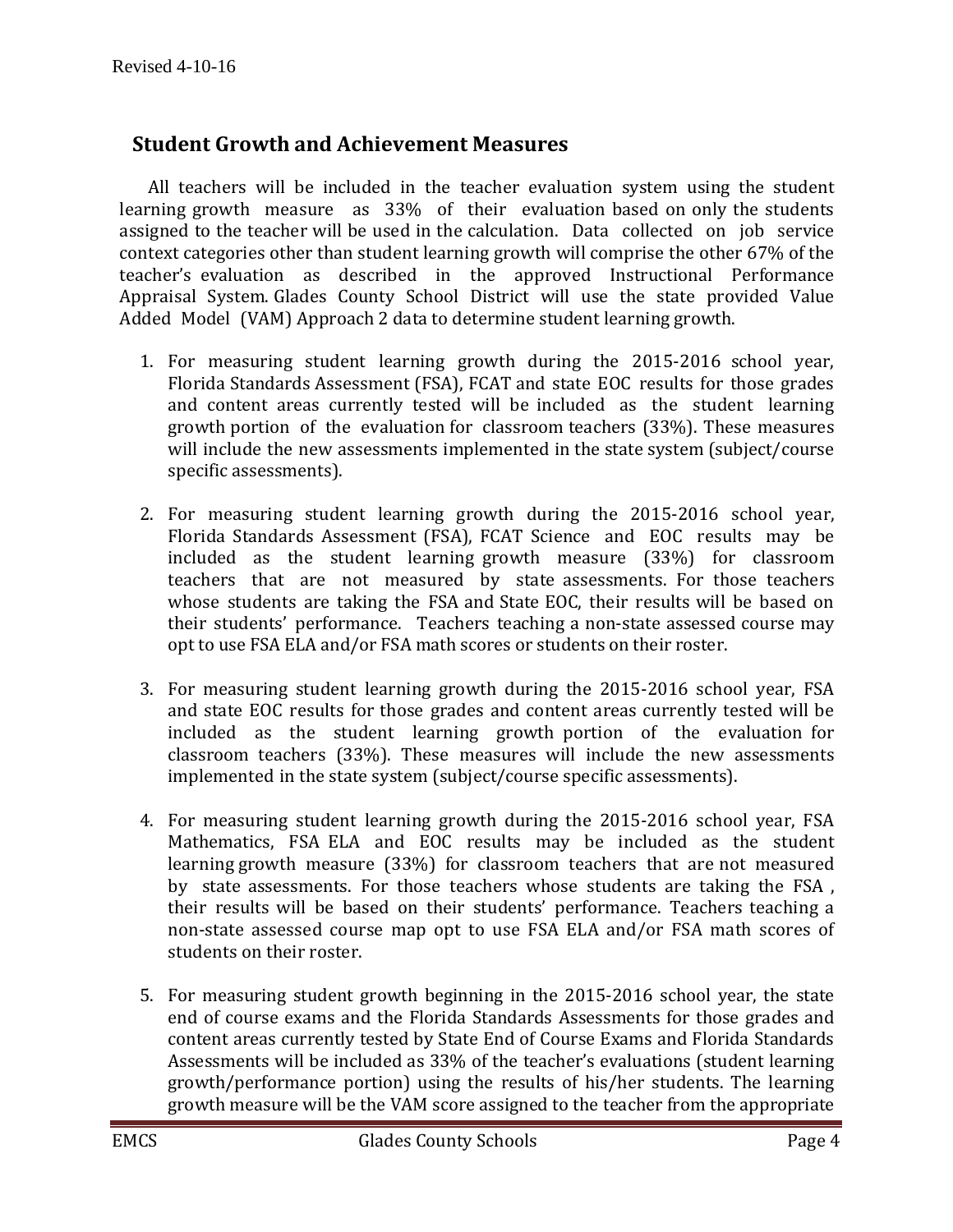State End of Course Exam or Florida Standard Assessment Results.

- 6. For measuring student learning growth beginning for the 2015-2016 school year, student learning growth measure for classroom teachers that are not measured by the Florida Standard Assessment or State End of Course Exams may include district created end of course exams, district approved teacher exams or district approved local growth measures that are specific to the subject or job assignment of the teacher in the performance of the students directly assigned to them will be used as 33% of the teacher's evaluation. The Glades County Schools Evaluation Committee will meet to determine development and administration requirements of local assessments.
- 7. For measuring student learning growth beginning in the 2015-2016 school year, the student growth measure for classroom teachers that are not measured by the Florida Standard Assessment or State End of Course Exams, the district may use district created End of Course exams, district approved local growth measures that are specific to the subject or job assignment of the teacher and the performance of the students specifically assigned to the teacher as 33% of the student learning growth portion of the evaluation for classroom teachers with less than 3 years of historical data and 33% for those classroom teachers with 3 years of historical data. Teachers who have SPI/Student Performance Indicator Scores from prior years shall carry forward those scores as a portion of their evaluation that is an appropriate reflection of their instruction. For example, if the teacher is a year 3 teacher, the teacher shall carry forward the SPI score from the prior two years in addition to the specific rubrics (growth achievement targets) for the current year. The three years of data utilized should be divided in thirds. If a teacher is a year 2 teacher, the teacher shall carry forward the SPI score from the prior year in addition to the specific rubrics (growth/achievement targets) for the current year. The two years of data utilized should be divided in halves. If the teacher is a first year teacher, there is no SPI Carry Forward option. For first year teachers, all data used in calculations will be from the current year. If the teacher and principal believe that it is inappropriate to carry forward any SPI scores from prior years (must cite specific legitimate reasons), they may agree to utilize the current year's SPI score only for this calculation.
- 8. For Guidance Counselors, it is appropriate to use the School Score (Math/Reading Combined) as a portion OR all of the student performance component of their evaluation.
- 9. For Media Specialist, the Reading School Score shall be used as this portion of the evaluation.
- 10. For Reading Coaches, the Reading School Score shall be used as this portion of the evaluation.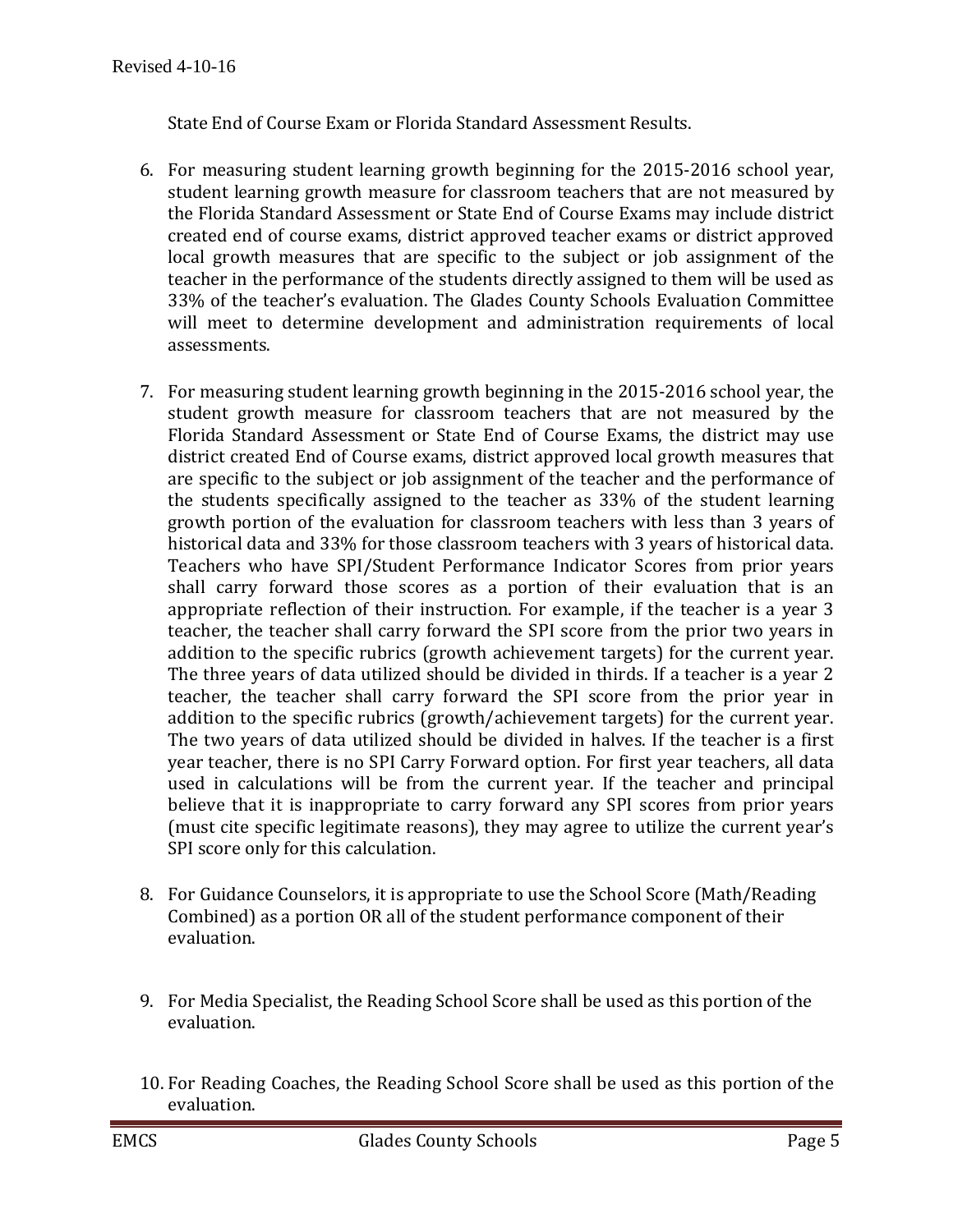- 11. The timeline for development/selection of student assessments for subjects and grade levels not tested on state-adopted assessments will be in compliance with the recommendations of the state and using guidance and technical assistance from FLDOE. The district will be in full compliance by the 2015-2016 school year.
- 12. Classroom teachers newly hired by the district will use reading/math progress monitoring performance data for their mid-year growth measure of students directly assigned to them as 33% of teacher's mid-year evaluation. The roster connected students will be associated with the newly hired teacher. Those students scores will be compared with other teacher rosters in the same grade level.

| Grade             | <b>Assessments/Measurements Used in Teacher Evaluations</b>                                                                                |
|-------------------|--------------------------------------------------------------------------------------------------------------------------------------------|
| К                 | IReady Math & IReady Reading Data (Competitive Achievement Model)                                                                          |
| $\mathbf{1}$      | IReady Math & IReady Reading Data (Competitive Achievement Model)                                                                          |
| $\overline{2}$    | IReady Math & IReady Reading Data (Competitive Achievement Model)                                                                          |
| 3                 | FSA Math and FSA ELA (Competitive Achievement Model)                                                                                       |
| $\overline{4}$    | FSA Math (VAM), FSA ELA (VAM) (Growth Model Using Grade 3 Reading DSS as                                                                   |
|                   | pre-measure)                                                                                                                               |
| 5                 | FSA Math (VAM), FSA ELA (VAM), and FCAT Science (Growth Model Using Grade 4                                                                |
|                   | Reading DSS as pre-measure)                                                                                                                |
| 6                 | FSA Math (VAM), FSA ELA (VAM)                                                                                                              |
| $\overline{7}$    | FSA Math (VAM), FSA ELA (VAM)                                                                                                              |
| 8                 | FSA Math (VAM), FSA ELA (VAM), FCAT Science exam (Growth Model Using Grade                                                                 |
|                   | 7 Reading DSS as a premeasure)                                                                                                             |
| Special           | Wheel & Special Area teachers will use a combination of the tests listed above in                                                          |
| Area/Subject      | addition to approved final exam Growth Models. (If Non-FCAT VAM Reading Score is                                                           |
| Specific teachers | attributed to teacher overall SPI score, law requires that it only constitute a portion of the final                                       |
|                   | student performance score and that the majority of the score be derived from performance on the<br>final exam in the subject area taught.) |
| Civics            | FDOE Civics EOC (District Created Growth Model/Pending Arrival of Civics Data)                                                             |
|                   | (Using Prior Year Reading DSS as Pre-Measure).                                                                                             |
| Algebra I         | Grade 8 & 9 FDOE VAM Model. District Growth/Achievement Models for other                                                                   |
|                   | grade levels.                                                                                                                              |
| Geometry          | FDOE Geometry EOC (District Growth/Achievement Models contingent on grade                                                                  |
|                   | level)                                                                                                                                     |
| Biology           | Grade 9 (District Growth Model using Grade 8 Reading DSS); Grade 10 (District                                                              |
|                   | Growth Model using Grade 9 Reading DSS) District Growth/Achievement Models                                                                 |
|                   | for other grade levels.                                                                                                                    |
| U.S. History      | Grade 11 (District Growth Model using Grade 10 Reading DSS); District                                                                      |
|                   | Growth/Achievement Models for other grade levels.                                                                                          |
| $q^{th}$          | FSA ELA (VAM) & Algebra I VAM Grade 9, Industry Certification, AP/IB, Final Exam                                                           |
|                   | Growth Model for Non-FCAT/Non-FDOE EOC courses (Pre-Measure is class average entering                                                      |
|                   |                                                                                                                                            |

### **Glades Assessments to be used in evaluations (PreK-12)**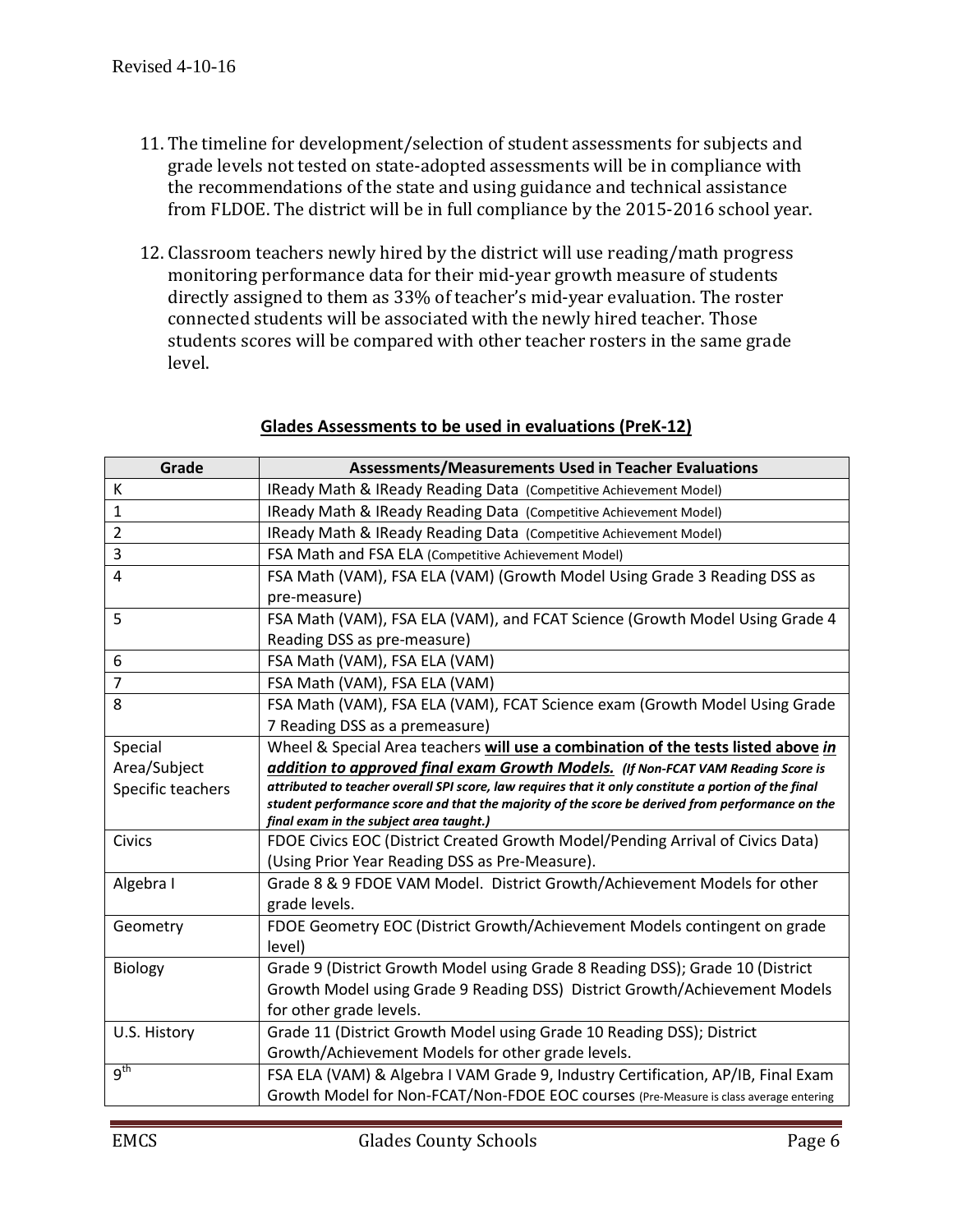|                     | <b>FCAT AL)</b>                                                                 |
|---------------------|---------------------------------------------------------------------------------|
| $10^{\text{th}}$    | FSA ELA (VAM) (Using Grade 9 Reading DSS), AP/IB, FCAT Retakes, Industry        |
|                     | Certification, Final Exam Growth Model for Non-FSA/Non-FDOE EOC courses (Pre-   |
|                     | Measure is class average entering FCAT AL)                                      |
| $11^{\text{th}}$    | FSA ELA (VAM) (Using Grade 9 Reading DSS), AP/IB, FCAT Retakes, PERT, SAT, ACT, |
|                     | Industry Certification, Final Exam Growth Model for Non-FSA/Non-FDOE EOC        |
|                     | COUISES (Pre-Measure is class average entering FCAT AL)                         |
| $12^{\text{th}}$    | FSA ELA (VAM) (Using Grade 9 Reading DSS), AP/IB, FCAT Retakes, PERT, SAT, ACT, |
|                     | Industry Certification, Final Exam Growth Model for Non-FSA/Non-FDOE EOC        |
|                     | COUISES (Pre-Measure is class average entering FCAT AL)                         |
| Guidance            | VAM (school score), Principal Approved Learning Targets.                        |
| Staffing/Behavior   | <b>SWD Achievement/Growth Targets Rubric based on SWD annual ranking</b>        |
| Specialists/Speech  | differential; VAM (Individual score if appropriate AND available).              |
| Language/Resource   |                                                                                 |
| Teacher/School      |                                                                                 |
| Psychologist        |                                                                                 |
| Media/Reading       | VAM (school score), Principal Approved Learning Targets                         |
| Coach/Math Coach    |                                                                                 |
| Dean/Admin          | VAM (school score/District Score), Principal/Superintendent Approved Learning   |
|                     | <b>Targets</b>                                                                  |
| <b>FAA Teachers</b> | Florida Alternative Assessment (Grade 3 Achievement Model) (Grade 4-11 Growth   |
|                     | Models) (Grade K-2 Goals of IEP met), Access Points                             |

Content Area Teachers: This is a list of potential measurement sources. The actual areas of measurement are to be determined between the principal and teacher that reflects what they teacher the majority of the school day.

# **Multi Metric Characteristics**

The Glades County District Evaluation Team will research and examine examples of effective multi-metric measures, which will apply to all teachers and will positively impact student achievement.

# **Performance Pay Structure**

Performance Pay - A district school board must base a portion of each employee's compensation upon performance demonstrated under s. 1012.34, F.S.

The **base salary** for instructional personnel who opt into the performance salary schedule shall be the salary paid in the prior year, including adjustments only.

Beginning July 1, 2014, instructional personnel new to the district, returning to the district after a break in service without an authorized leave of absence, or appointed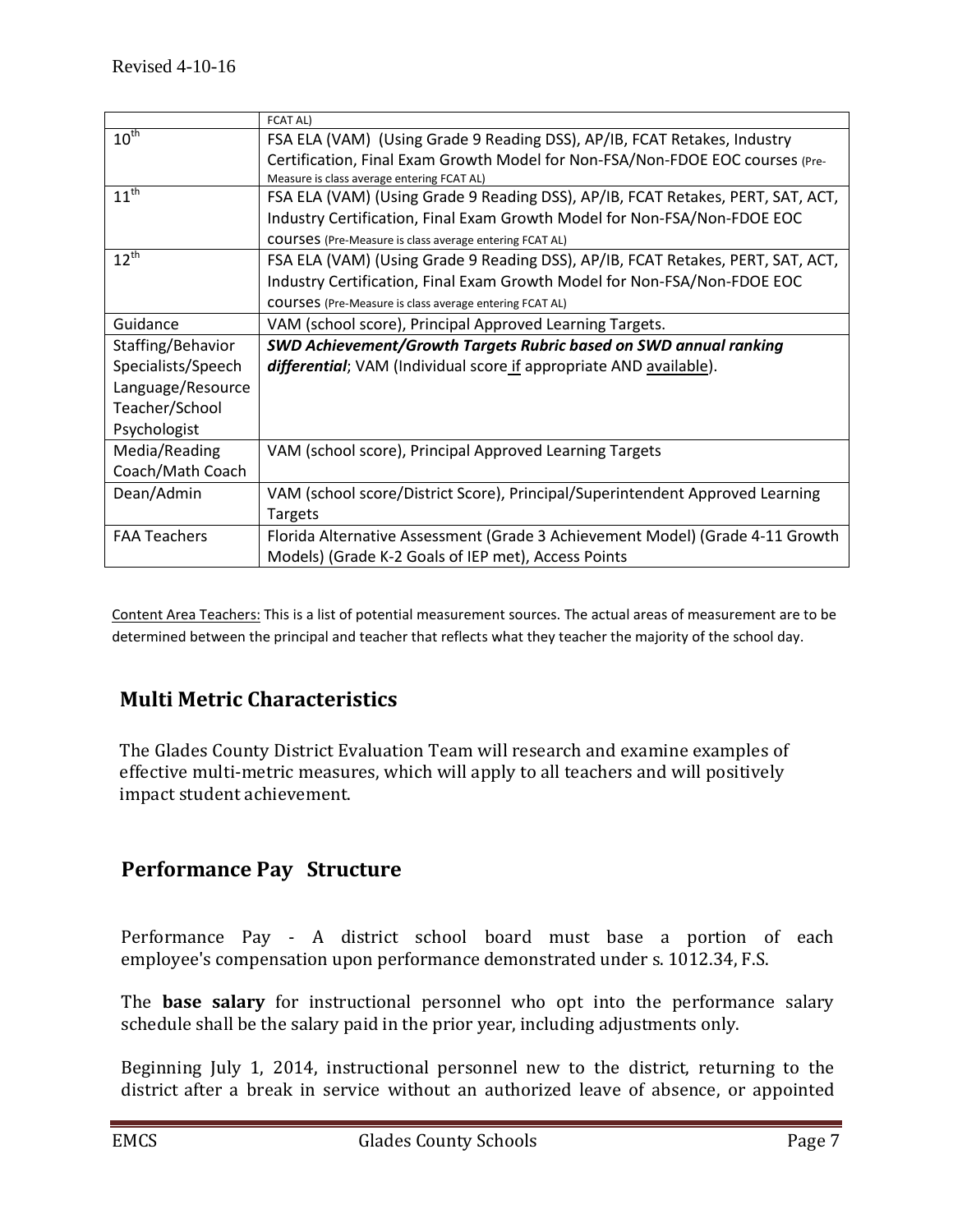for the first time to a position in the district in the capacity of instructional personnel shall be placed on the performance salary schedule.

The annual salary adjustment under the performance salary schedule for an employee rated as **highly effective** must be greater than the highest annual salary adjustment available to an employee of the same classification through any other salary schedule adopted by the district.

The annual salary adjustment under the performance salary schedule for an employee rated as **effective** must be equal to at least 50 percent and no more than 75 percent of the annual adjustment provided for a highly effective employee of the same classification.

The performance salary schedule shall not provide an annual salary adjustment for an employee who receives a rating **other than highly effective or effective** for the year.

Advanced Degrees - A district school board may not use advanced degrees in setting a salary schedule for instructional personnel hired on or after July 1, 2011, unless the advanced degree is held in the individual's area of certification..

Differentiated Pay - Shall be provided to instructional personnel in the amount of  $\frac{1}{2}$  (to be negotiated) or % (to be negotiated) of the applicable salary for the individual employee based upon district-determined factors, including, but not limited to, additional responsibilities, school demographics, critical shortage areas, and level of job performance difficulties. It may be possible for an employee to receive more than one type of differentiated pay

Salary Supplements - Each district school board shall provide for salary supplements for activities that must include, but are not limited to assignment to a Title I eligible school, assignment to a school in the bottom two categories of the school improvement system subject to s. 1008.33, F.S., certification and teaching in a critical shortage area, or based upon the assignment of additional academic responsibilities.

\*\*To the extent this plan is inconsistent with the collective bargaining agreement, the collective bargaining agreement governce.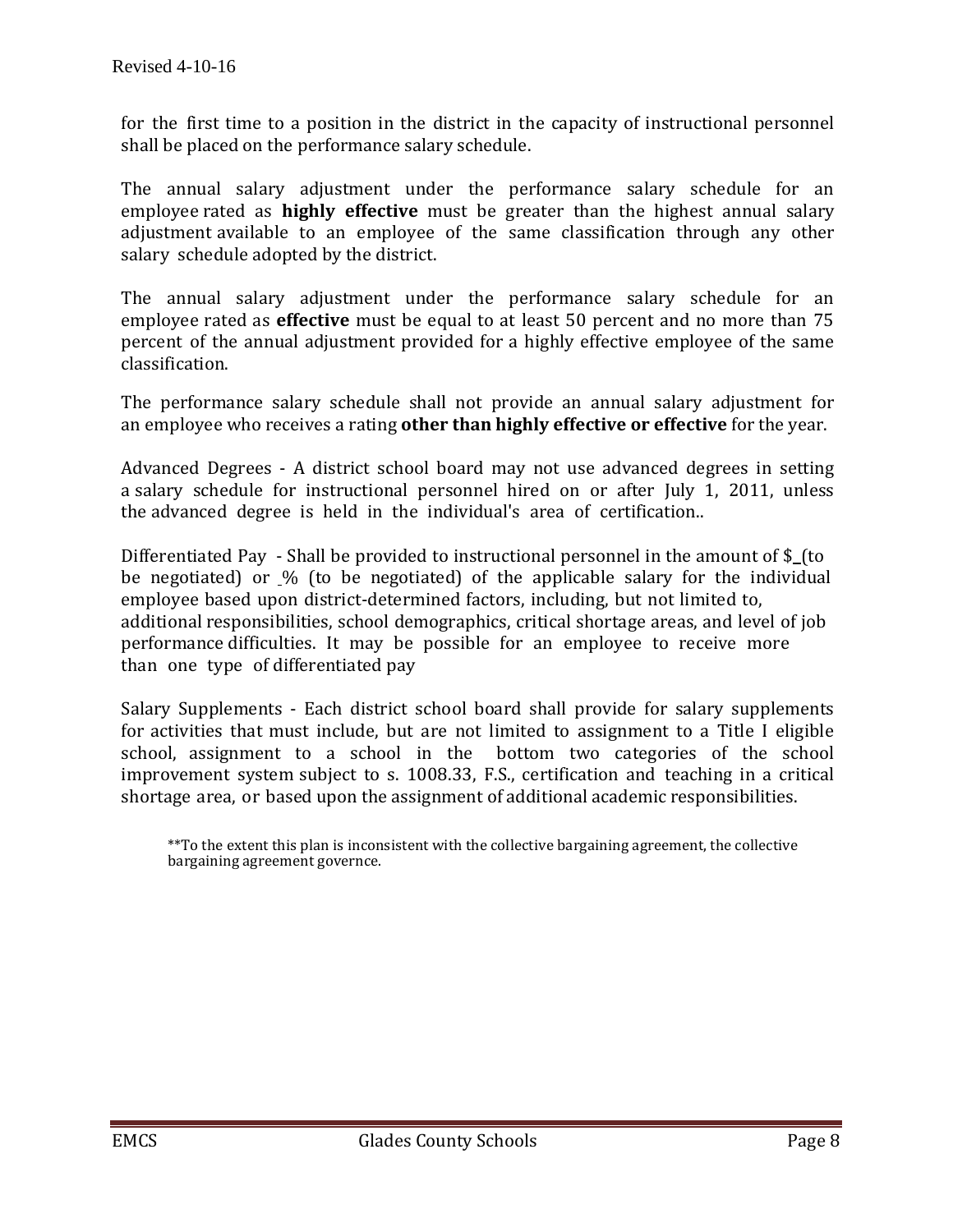Revised 4-10-16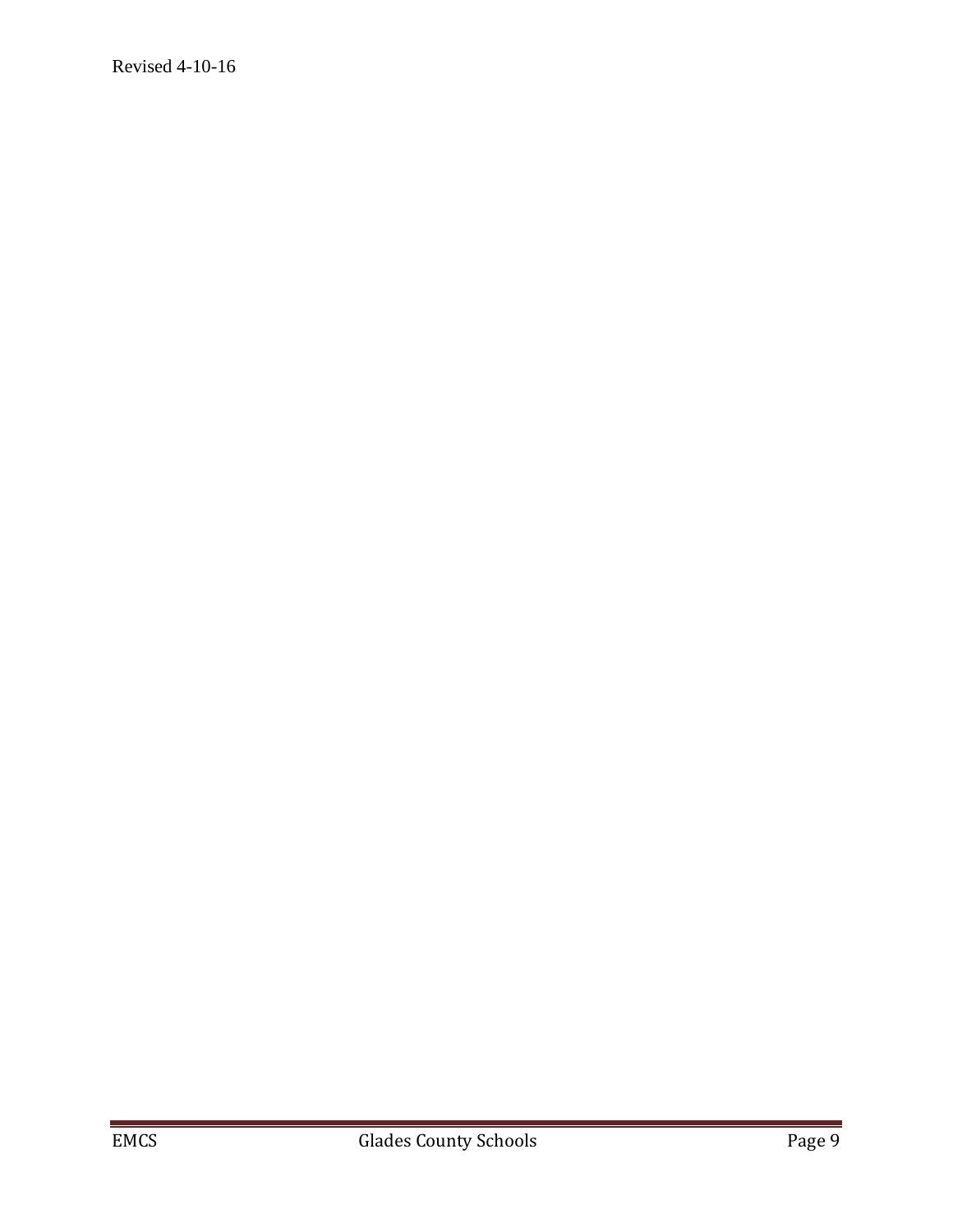### **Performance Assessment Procedures**

This section is intended to provide a brief description of the appraisal system and supporting procedures that involve a series of major steps.

Glades County Schools will in accordance with s. 1012.34(3)(c), F.S., the evaluator must:

- submit a written report of the evaluation to the district school superintendent for the purpose of reviewing the employee's contract [Rule  $6A-5.030(2)(g)1., F.A.C.$ ].
- submit the written report to the employee no later than 10 days after the evaluation takes place [Rule  $6A-5.030(2)(g)2$ ., F.A.C.].
- discuss the written evaluation report with the employee [Rule 6A-5.030(2)(g)3., F.A.C.].
- The employee shall have the right to initiate a written response to the evaluation and the response shall become a permanent attachment to his or her personnel file [Rule  $6A-5.030(2)(g)4$ ., F.A.C.].

The Glades County School District will provide evidence that its evaluation procedures for notification of unsatisfactory performance comply with the requirements outlined in s. 1012.34(4), F.S. [Rule 6A-5.030(2)(h), F.A.C.].

Glades County Schools will submit documentation the district has complied with the requirement that the district school superintendent shall annually notify the Department of any instructional personnel who receive two consecutive unsatisfactory evaluations and shall notify the Department of any instructional personnel who are given written notice by the district of intent to terminate or not renew their employment, as outlined in s. 1012.34(5), F.S. [Rule 6A-5.030(2)(i), F.A.C.].

# **1. Orientation/Training**

All appropriate personnel, including the School Board, shall be fully informed of the Performance Assessment System procedures. The orientation will be the Performance Assessment System procedures. provided upon appointment of staff or whenever a change or modification is made to the system.

All teachers shall be given a copy of the evaluation criteria and evaluation form during the first two weeks of school. This shall include an explanation and discussion of the evaluation process. The teacher and Principal shall verify the discussion and explanation by signing off on a form attest to such. The evaluation criteria and evaluation form shall be reviewed annually. The ASSOCIATION shall have an opportunity at that time to recommend changes in the evaluation criteria and evaluation form.

All appropriate personnel, including School Board, shall be fully informed of the Performance Assessment System procedures. The orientation will be provided upon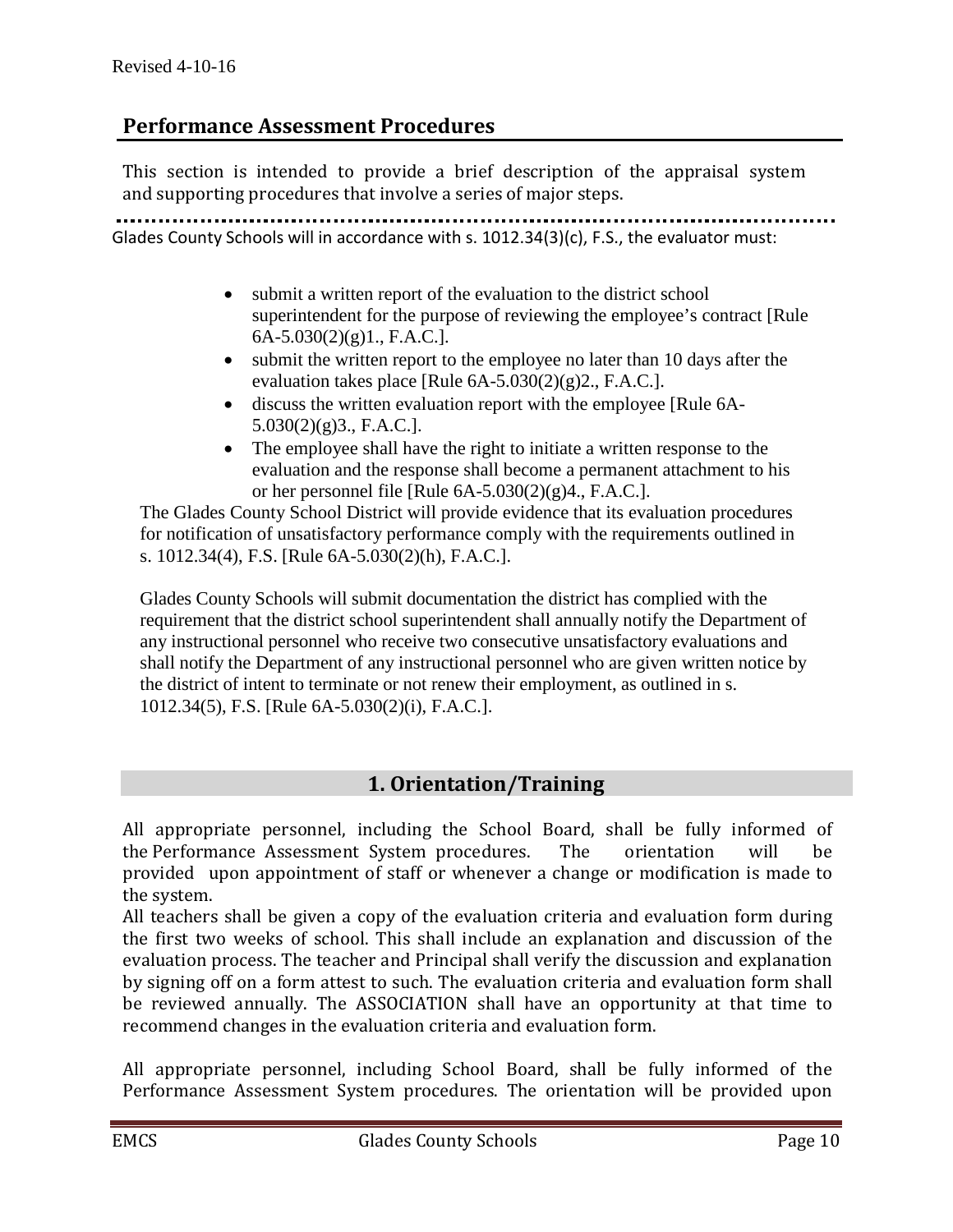appointment of staff or whenever a change or modification is made to the system.

Inservice training will be provided in the following areas of personnel performance appraisal:

- Knowledge and understanding of the district evaluation system.
- The relationship between performance appraisal and the priorities of the school and district.
- Legal requirements such as due process rights, policies, rules, laws, negotiated agreements, and case law.
- Techniques to orient personnel about appraisal criteria and procedures, the district's educational plan, and related objectives.
- Observation skills necessary for identifying specific behaviors.
- Use appropriate data collection tools.
- Data analysis skills.
- **Written documentation.**
- **Conferencing, coaching and feedback skills.**
- **Performance growth and development process, appraisal of progress, and** follow- up.
- Adult and career stages of development.

# **2. Planning Session**

This system has been designed as a developmental and growth process. A critical ingredient is that the system remains nonthreatening and emp critical ingredient is that the system remains nonthreatening and employee<br>participatory. Each employee will participate with his/her supervisor in a Each employee will participate with his/her supervisor in a performance assessment planning session to plan the annual sequence of activities for performance appraisal for that position. During the session, the objectives and essential functions focus for both personal and organizational development will be established or reviewed. Documents that will influence the discussion may include

■ The District mission

goals

- The School Improvement Plan
- Quality Enhancement Services Plan
- Work site situational context
- School district and school site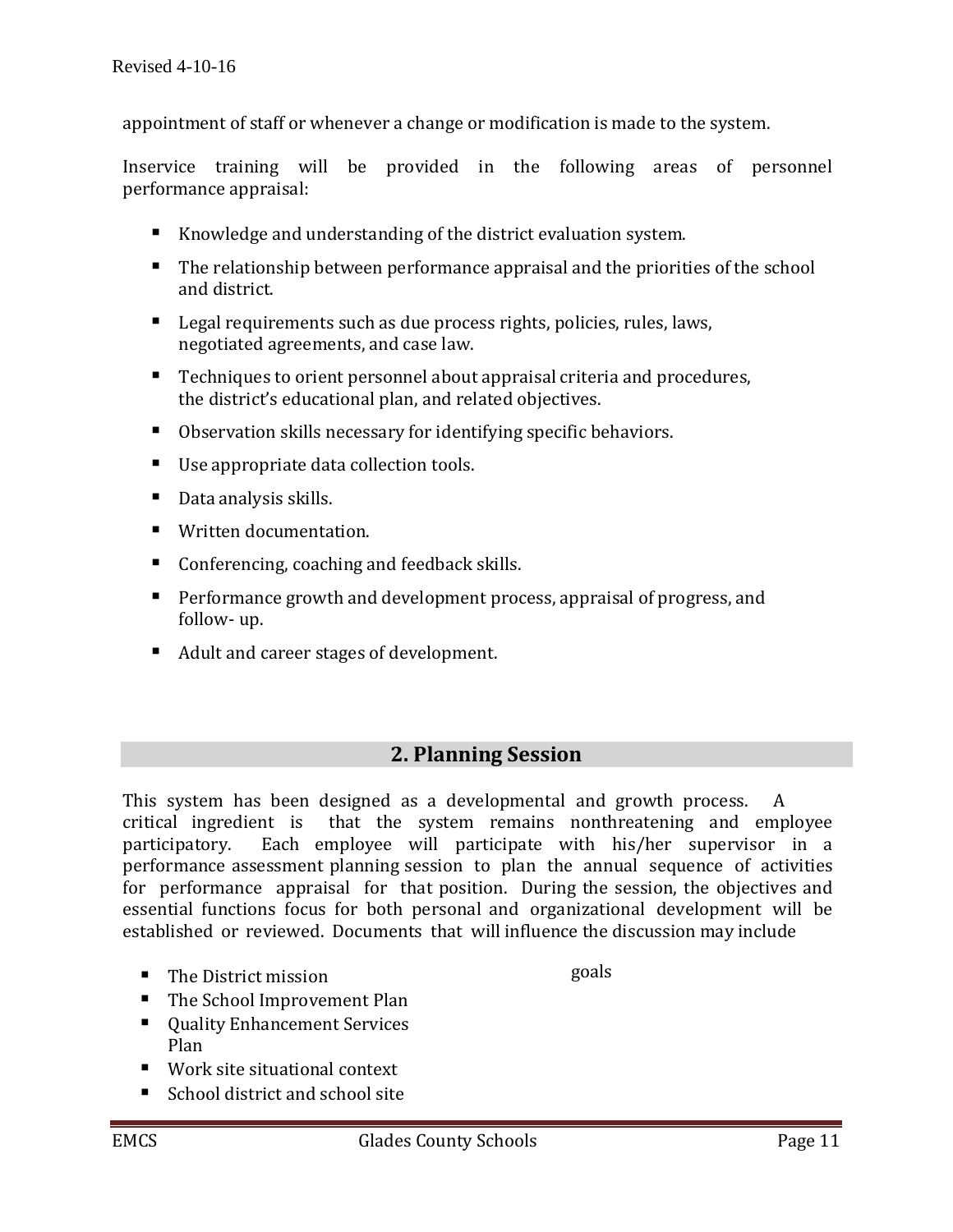Revised 4-10-16

- **Employees' career goals and long** term development plan
- **Job descriptions which** reflect the duties required of the position
- **Competencies as appropriate**
- **Procedures for effective evaluation**
- Assessment forms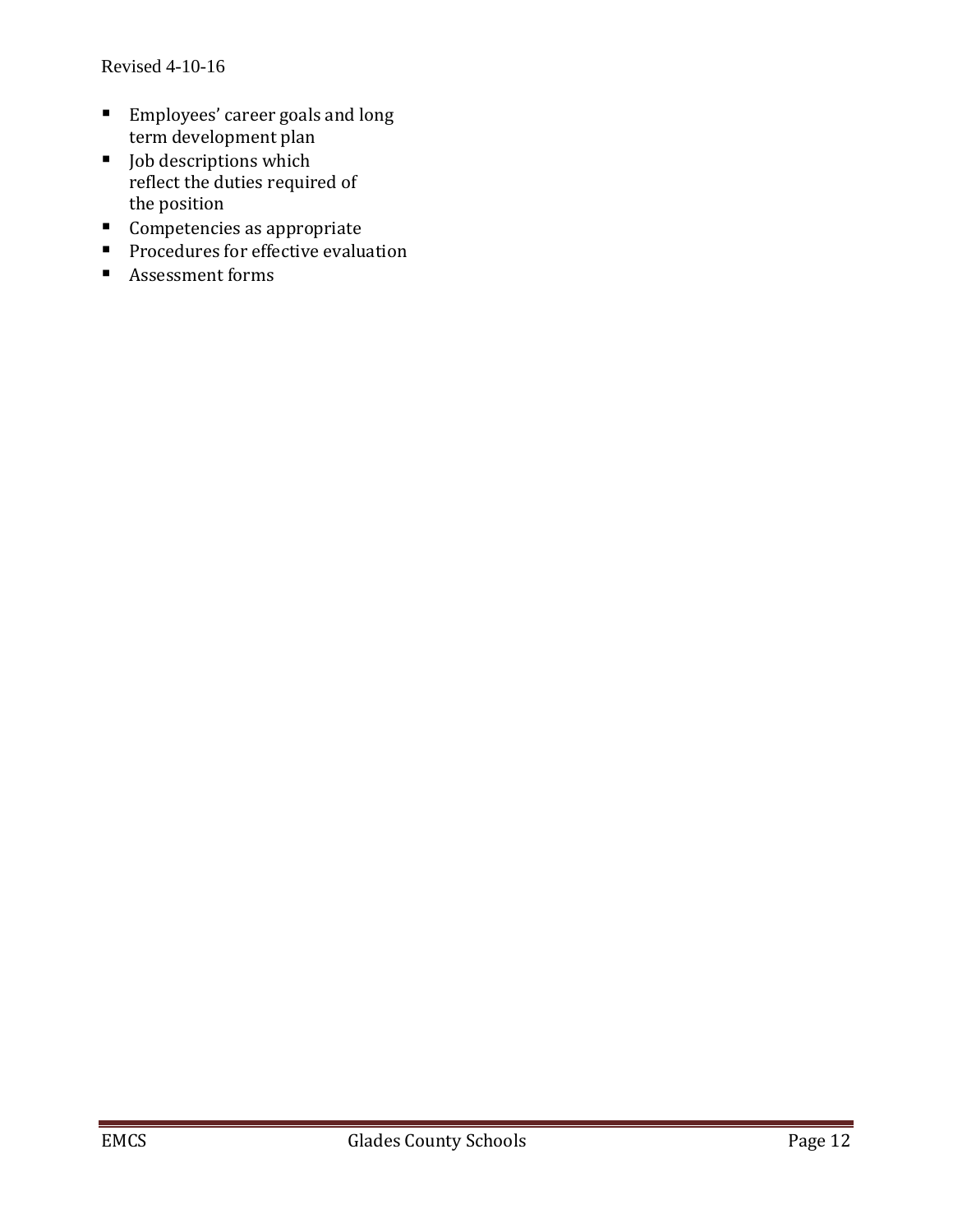During the school year, the Principal or designee shall make at least one (1) visitation for each Professional Services Contract/Continuing Contract teacher and at least two (2) visitations for each annual contract teacher for the purpose of evaluation the first of which shall take place withn the first sixty (60) days of school. Classroom visits shall be held at least three (3) weeks apart with each visit being of at least fifteen (15) consecutive minutes.

A summative evaluation will be given to every instructional employee at least once a year. Two evaluations are required each year for instructional personnel considered on Annual Contract.

The supervisor of the evaluated employee will schedule interim performance evaluation(s), two per year for those on annual contract. The number of additional evaluation(s) may depend on several factors including

- The nature of job context focus areas;
- **Previous performance experiences of the employees;**
- The employee's need and desire for constructive feedback through the mentoring and coaching components.
- Documentation that the evaluation system for instructional personnel includes opportunities for parents to provide input into performance evaluations when the district determines such input is appropriate, and a description of the criteria for inclusion, and the manner of inclusion of parental input [Rule 6A-5.030(2)(f)9.,F.A.C]

The Glades County Schools collect parent input by adding the following statement to the Annual School Climate Survey: "**If an educator at this school has had a significant impact on your child's education during this school year, please explain in the space provided or contact the appropriate school district administrator**."

The district understands that effective professional development is critical for teacher growth and student achievement. Professional development will be planned that aligns to the vision and needs of the district, schools, and teachers. The district's professional development will be ongoing and linked to student achievement.

There will be a systematic, purposeful evaluation of the district's Professional Development system aligned with the teacher evaluation system and FSLA. Evaluation data will be gathered at all levels of professional development. Data gathered from multiple sources will be reviewed and analyzed in order to make informed decisions about the professional development system. A revised Professional Development System and Master Inservice Plan will be submitted to the Superintendent and Glades County School Board for approval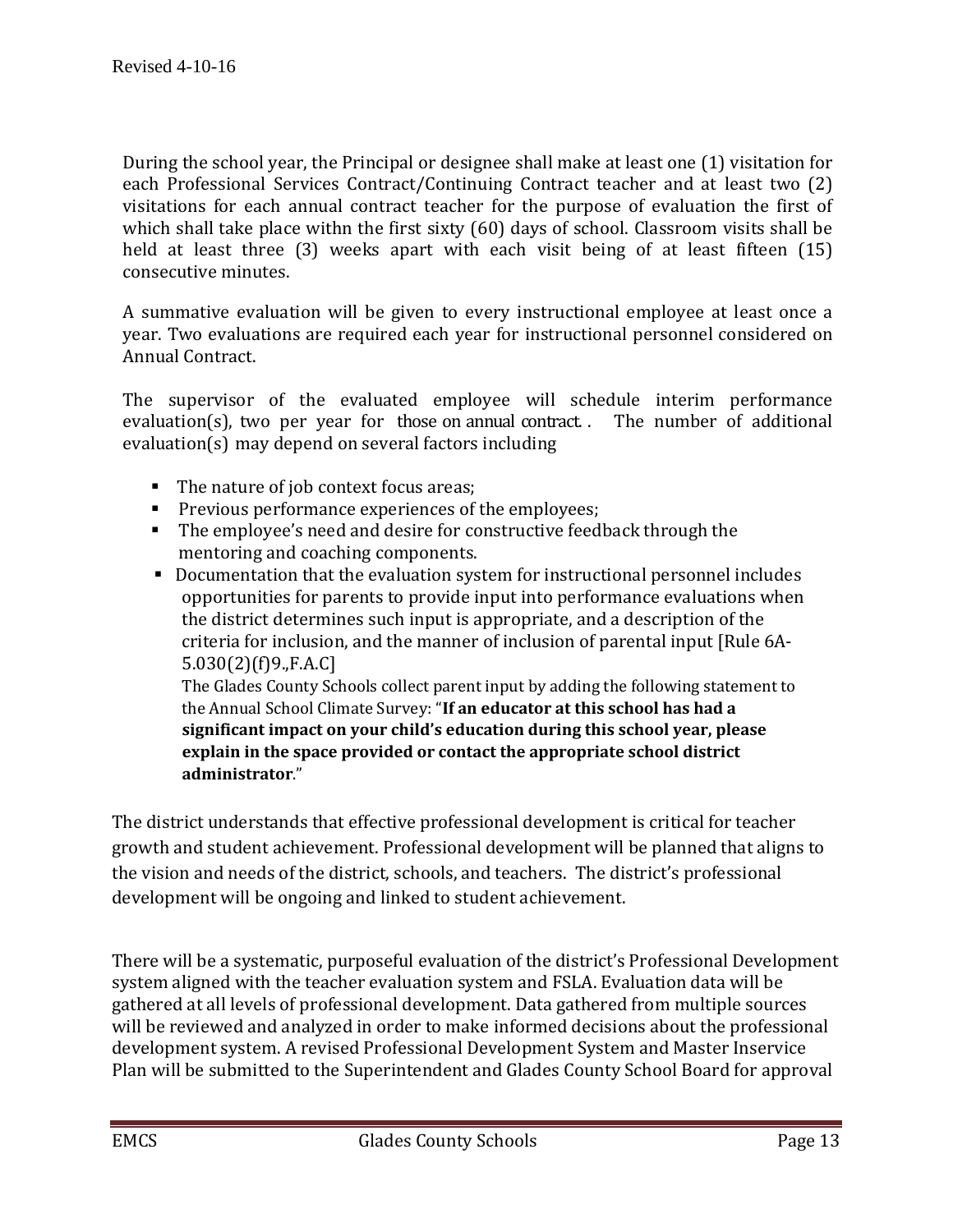on an annual basis. A report will be also be submitted summarizing the status of the evaluation system implementation.

The school district will use the Performance Matters Formative Action System for Teacher Effectiveness (FASTe) to assess the impact of professional development on individual evaluation indicators. The system will connect teachers to differentiated resources based upon the specific needs of their students to broaden their professional skills on a continuous basis. FASTe will provide data on the performance of different students over time by responsible teacher and principal dimensions.

The criteria for assessing the impact of professional development found in FASTe are:

- Student achievement data
- Professional characteristics of the school's staff
- Teacher evaluation system indicators data
- Florida School Leader Assessment indicators data

Professional Development Component: The Professional Development Component of the Formative Instructional Cycle includes interactive dashboards and reports that illustrate Professional Development activities and metrics among teachers. The dashboards and reports are designed to address the following types of guiding questions:

- 1. What are the participation levels in Professional Development across the school system?
- 2. Do Professional Development activities correlate to a marked impact on student learning?

FASTe connects teachers to the professional development content Glades subscribes to or owns based upon it's alignment to the negotiated teaching framework.

The FASTe Summative Evaluation Module will produce teacher effectiveness reports based upon Glades adopted multi-measure system within the parameters prescribed by Florida's Race to the Top grant.

# **3. Interim Reviews**

The supervisor of the evaluated employee will conduct interim performance review(s). The schedule of progress in relation to performance expectations will be discussed. Positive achievements and goals accomplished will be recognized and documented. Specific deficiencies, if any, will be noted and a professional development assistance program established as necessary.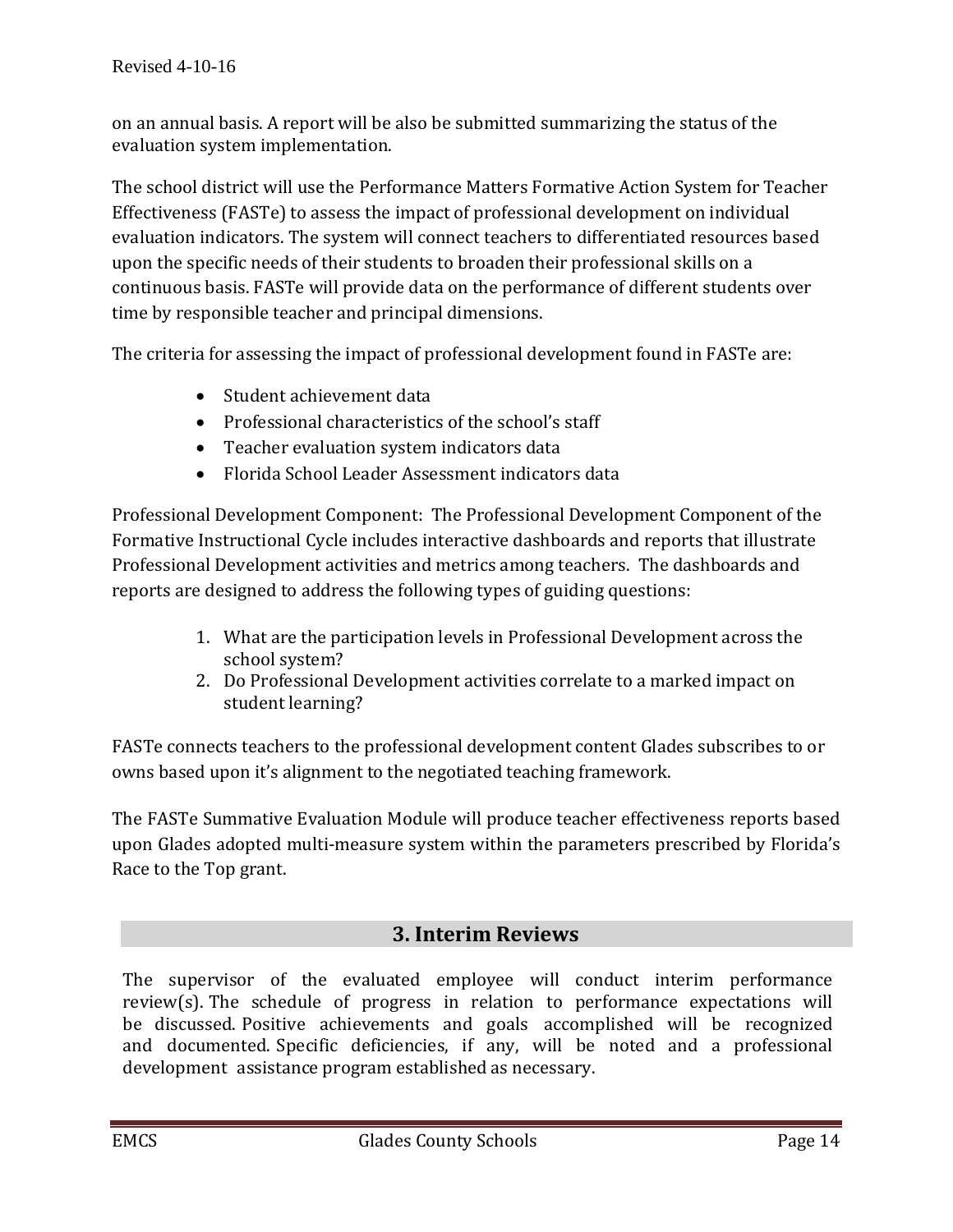# **4. Rating Scale Definitions**

The district expects its employees to provide competent and professional work that should improve over time. The employee and his/her supervisor should discuss the level of performance that is expected for each dimension in the planning session. In determining the expected performance levels, the requirements of the position and the employee experience are to be considered.

### **Highly**

### **Effective\***

Indicates performance that consistently meets an extremely high quality standard. This service exceeds the typical standard of normal level service and is held in high regard by supervision and colleagues. Specific comments and examples of high quality work must be included in the assessment

### **Effective\***

Indicates performance that consistently meets a high quality standard. This is professional level service that meets the district expectations and is consistent with the experience level of the employee.

### **Needs**

### **Improvement/Developing\***

Indicates performance that requires additional attention to ensure an acceptable level of proficiency. Further, this performance is not consistently characteristic of the requirements for the position and experience of the employee. If this category is used, there **must** be written support regarding how performance is to be improved.

### **Unsatisfactory\***

Indicates performance that does not meet the **minimum requirements** of the position and the level of performance commensurate with the experience of the employee. If this category is used, there **must** be written support regarding how performance is to be improved. The rating of Unsatisfactory indicates performance that is not acceptable for continued employment provided that level of service continues. An employee receiving this rating should be notified that future performance assessments will be conducted

according to the Department of Education Professional Practices Services Section NEAT procedures. Continued performance at this level should result in notice of termination when the rights of due process and just cause are evident. School districts should remain particularly sensitive to the appeal rights of employees identified in 1012.34, F.S.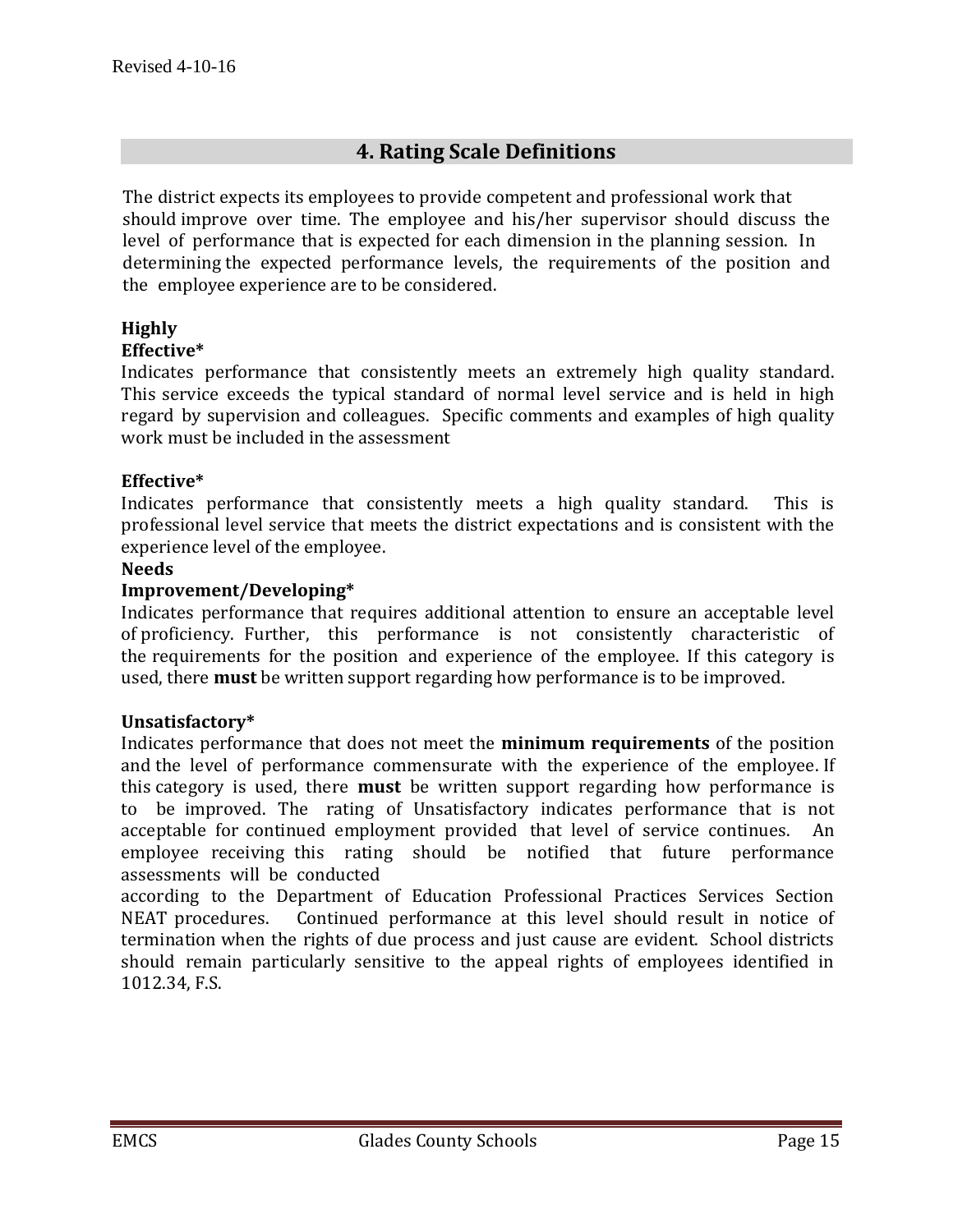|                                                                                                                                                                                             | Create or select long-range plans based on a review of district and state content standards, student profiles, instructional priorities and                                                                                                                               |                                                   |                                            |                                             |  |  |
|---------------------------------------------------------------------------------------------------------------------------------------------------------------------------------------------|---------------------------------------------------------------------------------------------------------------------------------------------------------------------------------------------------------------------------------------------------------------------------|---------------------------------------------------|--------------------------------------------|---------------------------------------------|--|--|
| appropriate questions.                                                                                                                                                                      |                                                                                                                                                                                                                                                                           |                                                   |                                            |                                             |  |  |
| 2.                                                                                                                                                                                          | Define learning goals with rubrics and objectives for unit and daily plans.<br>The teacher's lesson and unit plans demonstrate knowledge of the content, prerequisite relationships between important concepts,                                                           |                                                   |                                            |                                             |  |  |
| 3.                                                                                                                                                                                          |                                                                                                                                                                                                                                                                           |                                                   |                                            |                                             |  |  |
| 4.                                                                                                                                                                                          | instructional strategies specific to the subject matter, and organizes strategies and activities in an appropriate sequence.<br>Identify specific intended learning outcomes that are aligned with the district and state content standards so that students are prepared |                                                   |                                            |                                             |  |  |
| for high stakes testing.                                                                                                                                                                    |                                                                                                                                                                                                                                                                           |                                                   |                                            |                                             |  |  |
| Revise plans based on student needs.<br>5.                                                                                                                                                  |                                                                                                                                                                                                                                                                           |                                                   |                                            |                                             |  |  |
| Plan and prepare a variety of learning activities considering the special needs of English language learners, students with disabilities and<br>6.                                          |                                                                                                                                                                                                                                                                           |                                                   |                                            |                                             |  |  |
| for students from home environments that offer little support for schooling.                                                                                                                |                                                                                                                                                                                                                                                                           |                                                   |                                            |                                             |  |  |
| Develop or select instructional activities which foster active involvement of students in the learning process.<br>7.                                                                       |                                                                                                                                                                                                                                                                           |                                                   |                                            |                                             |  |  |
| Plan and prepare lessons and instructional strategies that require students to engage with rigorous and demanding content that aligns<br>8.                                                 |                                                                                                                                                                                                                                                                           |                                                   |                                            |                                             |  |  |
| with district and state content standards.<br>Select, develop, modify and/or adapt materials and resources, especially technological resources, which support learning objectives and<br>9. |                                                                                                                                                                                                                                                                           |                                                   |                                            |                                             |  |  |
|                                                                                                                                                                                             |                                                                                                                                                                                                                                                                           |                                                   |                                            |                                             |  |  |
|                                                                                                                                                                                             |                                                                                                                                                                                                                                                                           |                                                   |                                            |                                             |  |  |
| the varying needs of students.                                                                                                                                                              |                                                                                                                                                                                                                                                                           |                                                   |                                            |                                             |  |  |
|                                                                                                                                                                                             |                                                                                                                                                                                                                                                                           |                                                   |                                            |                                             |  |  |
|                                                                                                                                                                                             |                                                                                                                                                                                                                                                                           |                                                   |                                            |                                             |  |  |
| Area of<br>Performance                                                                                                                                                                      | <b>Highly Effective</b>                                                                                                                                                                                                                                                   | <b>Effective</b>                                  | Needs Improvement/<br><b>Developing</b>    | <b>Unsatisfactory</b>                       |  |  |
|                                                                                                                                                                                             |                                                                                                                                                                                                                                                                           |                                                   |                                            |                                             |  |  |
| 1. Create or select long-range                                                                                                                                                              | -Utilizes district and<br>state content standards                                                                                                                                                                                                                         | -Utilizes district and<br>state content standards | -Has some                                  | -Has looked at the                          |  |  |
| plans based on a review of<br>district and state content                                                                                                                                    | to develop long range                                                                                                                                                                                                                                                     | to develop long range                             | understanding of the<br>district and state | district and state<br>content standards but |  |  |
| standards, student Profiles,                                                                                                                                                                | plans and continues to                                                                                                                                                                                                                                                    | plans.                                            | content standards and                      | they are not a part of the                  |  |  |
| instructional priorities and                                                                                                                                                                | monitor and adjust                                                                                                                                                                                                                                                        | -Revisits long range                              | sometimes addresses                        | long range or daily                         |  |  |
| appropriate questions.                                                                                                                                                                      | throughout the                                                                                                                                                                                                                                                            | plans as the year                                 | them in lesson plans.                      | planning process.                           |  |  |
|                                                                                                                                                                                             | semester/year.                                                                                                                                                                                                                                                            | progresses.                                       |                                            |                                             |  |  |
|                                                                                                                                                                                             | -Continually revisits                                                                                                                                                                                                                                                     |                                                   |                                            |                                             |  |  |
|                                                                                                                                                                                             | long range plans,                                                                                                                                                                                                                                                         |                                                   |                                            |                                             |  |  |
|                                                                                                                                                                                             | sharing findings and<br>drawing conclusions                                                                                                                                                                                                                               |                                                   |                                            |                                             |  |  |

with colleagues.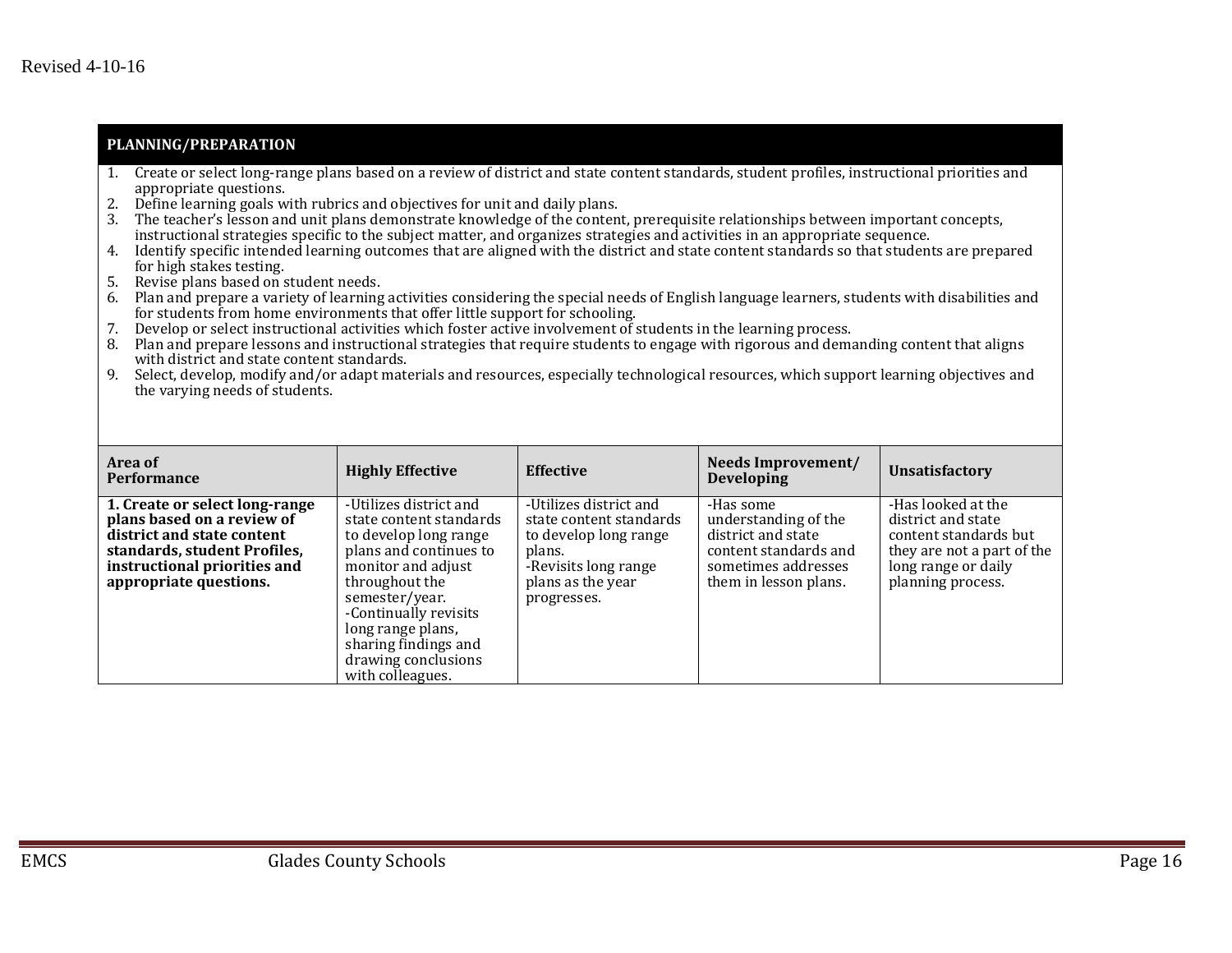| 2. Define learning goals with<br>rubrics and objectives for unit<br>and daily plans.                                                                                                                                                                                      | - Adapts and creates<br>new strategies for<br>unique student needs<br>and situations.                                                                                                                                                                                                                                                                                                        | - Provides clearly stated<br>learning goals and<br>objectives accompanied<br>by a scale or rubric that<br>describes levels of<br>performance and<br>monitors students<br>understanding of the<br>learning goal and the<br>levels of performance. | - Provides clearly stated<br>learning goals and<br>objectives accompanied<br>by a scale or rubric that<br>describes levels of<br>performance.                                                                                               | - Uses strategy<br>incorrectly or with parts<br>missing.                                                                                                                                                                  |
|---------------------------------------------------------------------------------------------------------------------------------------------------------------------------------------------------------------------------------------------------------------------------|----------------------------------------------------------------------------------------------------------------------------------------------------------------------------------------------------------------------------------------------------------------------------------------------------------------------------------------------------------------------------------------------|--------------------------------------------------------------------------------------------------------------------------------------------------------------------------------------------------------------------------------------------------|---------------------------------------------------------------------------------------------------------------------------------------------------------------------------------------------------------------------------------------------|---------------------------------------------------------------------------------------------------------------------------------------------------------------------------------------------------------------------------|
| 3. The teacher's lesson and<br>unit plans demonstrate<br>knowledge of the content,<br>prerequisite relationships<br>between important concepts,<br>instructional strategies<br>specific matter, and organizes<br>strategies and activities in an<br>appropriate sequence. | - All of the elements of<br>the instructional design<br>support the stated<br>instructional goals,<br>engage students in<br>meaningful learning,<br>and show evidence of<br>student input. Teacher's<br>lesson or unit is highly<br>coherent and has a clear<br>structure.                                                                                                                   | - Most of the elements of<br>the instructional design<br>support the stated<br>instructional goals and<br>engage students in<br>meaningful learning,<br>and the lesson or unit<br>has a clearly defined<br>structure.                            | - Some of the elements<br>of the instructional<br>design support the<br>stated instructional<br>goals and engage<br>students in meaningful<br>learning while others do<br>not. Teacher's lesson or<br>unit has a recognizable<br>structure. | - The various elements<br>of the instructional<br>design do not support<br>the state instructional<br>goals or engage students<br>in meaningful learning<br>and the lesson or unit<br>has no defined<br>structure.        |
| 4. Identify specific intended<br>learning outcomes that are<br>aligned with the district and<br>state content standards so that<br>students are prepared for high<br>stakes testing.                                                                                      | -Selects goals and<br>objectives based on<br>content standards and<br>needs of students.<br>-Clearly articulates how<br>learning outcomes are<br>aligned with goals,<br>objectives and content<br>standards.                                                                                                                                                                                 | -Goals and objectives<br>are aligned with the<br>district and state<br>curriculum standards.<br>-Learning outcomes are<br>clearly and specifically<br>articulated so students<br>understand the plan and<br>the reason for the<br>activities.    | -Works with other<br>members of the team to<br>plan lessons that align<br>with district and state<br>content standards.<br>-Learning outcomes are<br>sometimes displayed so<br>students can make the<br>connection.                         | -Relies on textbook<br>organization to plan and<br>prepare for the lesson.                                                                                                                                                |
| 5. Revise plans based on<br>student needs.                                                                                                                                                                                                                                | -Utilizes diagnostic and<br>summative assessments<br>and a variety of<br>assessment strategies to<br>gather data to assist<br>with decision making<br>during planning.<br>-Utilizes data from on-<br>going assessments to<br>revisit and revise plans<br>to better serve student<br>needs.<br>-Allows students to<br>assess themselves and<br>to provide input into the<br>planning process. | -Diagnostic and<br>summative assessments,<br>and a variety of<br>assessment strategies<br>are used to gather data<br>for consideration during<br>planning.<br>-A review of assessment<br>data usually informs the<br>planning process.           | -Has some knowledge of<br>ongoing assessments to<br>inform teaching and<br>learning, but relies on<br>end of the unit or<br>chapter tests most of the<br>time.                                                                              | -Learning outcomes are<br>seldom assessed except<br>for standardized tests.<br>-Plans are written and<br>followed with little<br>attention to student<br>needs or outcomes<br>during the process of<br>the teaching unit. |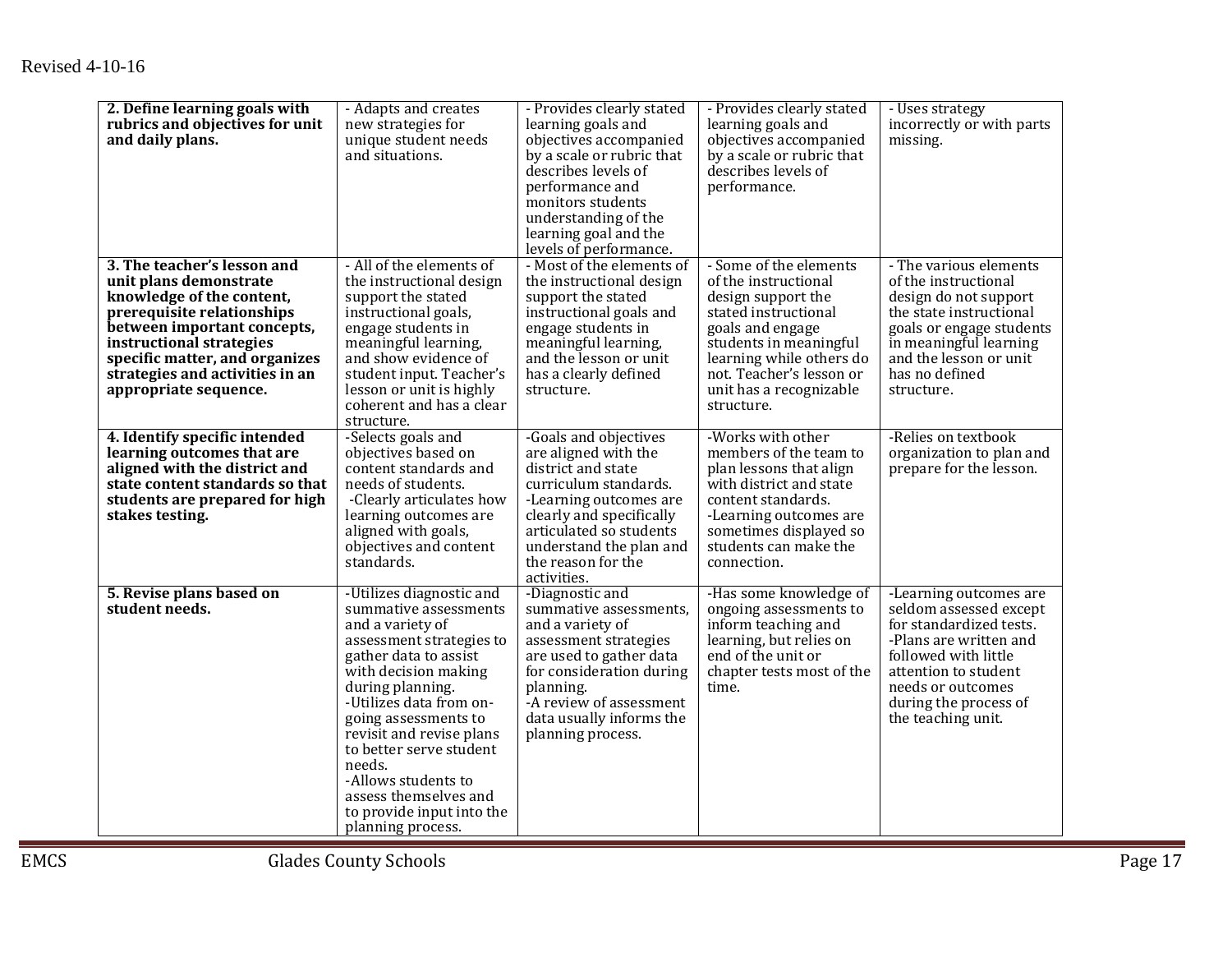| 6. Plan and prepare a variety<br>of learning activities<br>considering the special needs<br>of English Language Learners,<br>students with disabilities and<br>for students from home<br>environments that offer little<br>support for schooling. | - Teacher is highly<br>responsive to students'<br>interests and questions,<br>making major lesson<br>adjustments if<br>necessary, and persists<br>in ensuring the success<br>of all students.<br>- Teacher employs an<br>extensive repertoire of<br>instructional strategies<br>and solicits additional<br>resources.                                                                       | - Teacher seeks ways to<br>ensure successful<br>learning for all students,<br>making adjustments as<br>needed to instruction<br>plans and responding to<br>student interests and<br>questions.<br>- Teacher employs an<br>expanded repertoire of<br>instructional strategies.   | - Teacher demonstrates<br>some flexibility and<br>responsiveness to<br>students' needs and<br>interests during a<br>lesson, and seeks to<br>ensure the success of all<br>students. --- Teacher<br>employs a limited<br>repertoire of<br>instructional strategies. | - Teacher adheres to the<br>instruction plan in spite<br>of evidence of poor<br>students understanding<br>or students' lack of<br>interest, and fails to<br>respond to students'<br>questions; teacher<br>assumes no<br>responsibility for<br>students' failure to<br>understand. |
|---------------------------------------------------------------------------------------------------------------------------------------------------------------------------------------------------------------------------------------------------|---------------------------------------------------------------------------------------------------------------------------------------------------------------------------------------------------------------------------------------------------------------------------------------------------------------------------------------------------------------------------------------------|---------------------------------------------------------------------------------------------------------------------------------------------------------------------------------------------------------------------------------------------------------------------------------|-------------------------------------------------------------------------------------------------------------------------------------------------------------------------------------------------------------------------------------------------------------------|-----------------------------------------------------------------------------------------------------------------------------------------------------------------------------------------------------------------------------------------------------------------------------------|
| 7. Develop or select<br>instructional activities which<br>foster active involvement of<br>students in the learning<br>process.                                                                                                                    | - Students are highly<br>engaged throughout the<br>lesson and make<br>material contributions<br>to the representation of<br>content, the activities,<br>and the materials. The<br>structure and pacing of<br>the lesson allow for<br>students reflection and<br>closure.                                                                                                                    | - Students are<br>intellectually engaged<br>throughout the lesson,<br>with appropriate<br>activities and materials.<br>instructive<br>representations of<br>content, and suitable<br>structure and pacing of<br>the lesson.                                                     | - Students are somewhat<br>intellectually engaged as<br>a result of activities or<br>materials of uneven<br>quality, inconsistent<br>representations of<br>content, or uneven<br>structure or pacing.                                                             | - Few students are<br>intellectually engaged in<br>significant learning, as a<br>result of inappropriate<br>activities or materials,<br>poor representations of<br>content, or lack of lesson<br>structure.                                                                       |
| 8. Plan and prepare lessons<br>and instructional strategies<br>that require students to<br>engage with rigorous and<br>demanding content that aligns<br>with district and state content<br>standards.                                             | -Plans lessons that<br>address all state and<br>district curriculum<br>standards and assists<br>other colleagues with<br>planning and design.<br>-Develops plans that are<br>rigorous and demanding<br>in content and<br>involvement.<br>-Makes connections to<br>prior lessons, student<br>interests or real world<br>situations so that<br>students have a context<br>for their learning. | -Plans lessons that<br>address each state<br>standard.<br>-Finds ways for students<br>to see coherence in what<br>they are studying.<br>-Plans lessons that<br>require the use of higher<br>level thinking skills.<br>-Helps students make<br>connections to prior<br>learning. | -Has read the state<br>standards but relies on<br>other sources, like<br>textbooks or previous<br>plans for developing<br>lesson plans.<br>-Sometimes plans<br>include the use of higher<br>level thinking skills.                                                | -Lesson plans are<br>incongruent with the<br>state standards.<br>-Plans deal with<br>interaction of Webb's<br>lower levels of<br>knowledge.                                                                                                                                       |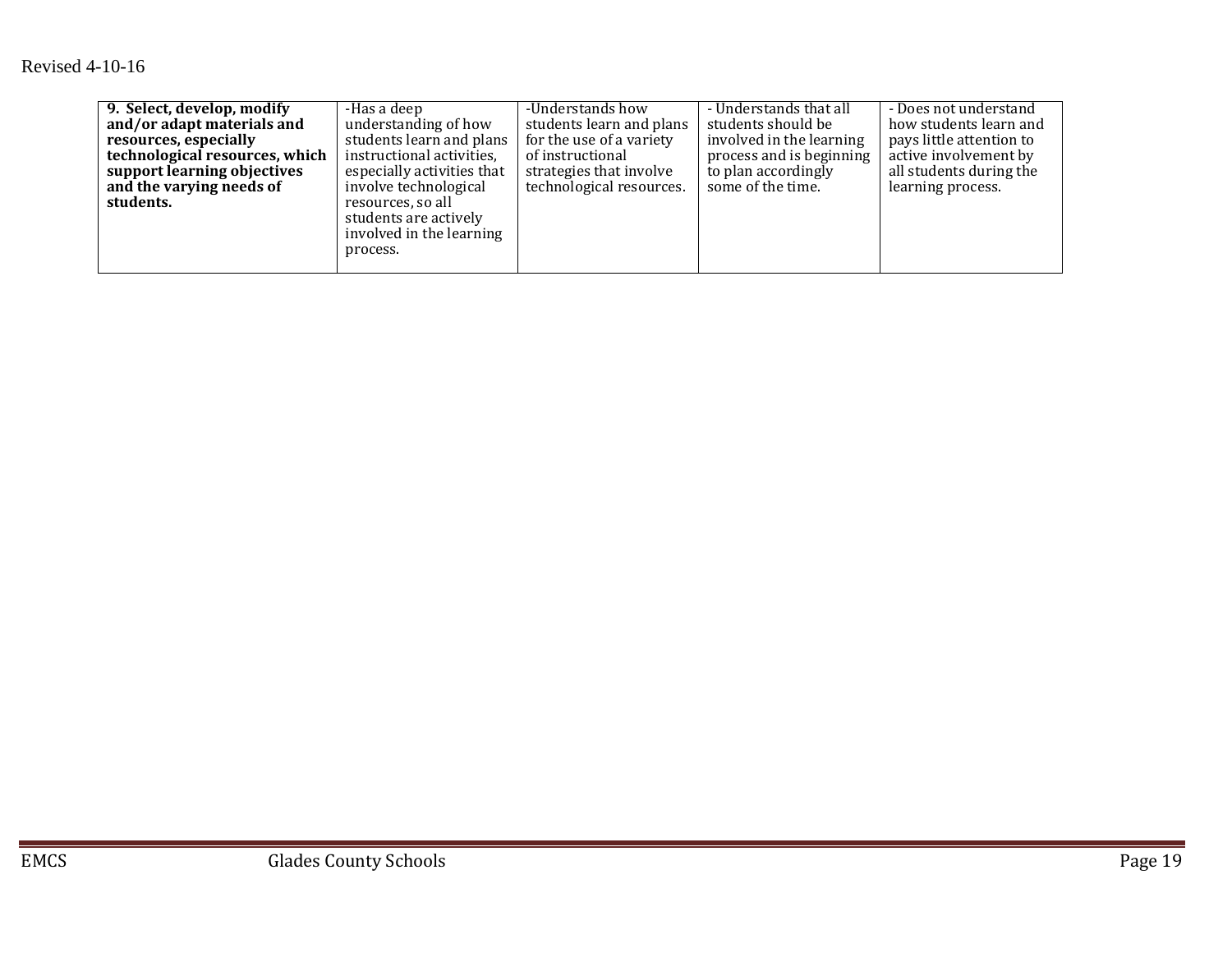### **CLASSROOM MANAGEMENT**

- 10. Establish and maintain a positive, organized, and safe learning environment.
- 11. Provide a positive environment in which students are encouraged to be actively engaged in the learning process.
- 12. Maintain a clean attractive learning environment.
- 13. Maintain academic focus by using a variety of motivational techniques.
- 14. Establish and use behavior management techniques which are appropriate and effective.
- 15. Establish routines and procedures and work with students on consistently following them.
- 16. Create a learning climate that is challenging yet non-threatening.
- 17. Maintain instructional momentum with smooth and efficient transitions from one activity to another.
- 18. Establish and maintain effective and efficient record keeping procedures.
- 19. Manage time effectively.
- 20. Develop routines and efficient techniques for minimizing time required for administrative and organizational activities.
- 21. Manage materials and equipment effectively.
- 22. Organize materials for efficient distribution and collection.
- 23. Instruct and supervise the work of volunteers and aides when assigned.
- 24. Assist in enforcement of school rules, administrative regulations, and Board policy.

| Area of<br><b>Performance</b>                                                                                                            | <b>Highly Effective</b>                                                                                                                                                                                                                                                                                                                                                                                                  | <b>Effective</b>                                                                                                                                                                                                                                                       | Needs Improvement/<br><b>Developing</b>                                                                                                                                                                                                                                                                                       | <b>Unsatisfactory</b>                                                                                                                                                                                                                                                  |
|------------------------------------------------------------------------------------------------------------------------------------------|--------------------------------------------------------------------------------------------------------------------------------------------------------------------------------------------------------------------------------------------------------------------------------------------------------------------------------------------------------------------------------------------------------------------------|------------------------------------------------------------------------------------------------------------------------------------------------------------------------------------------------------------------------------------------------------------------------|-------------------------------------------------------------------------------------------------------------------------------------------------------------------------------------------------------------------------------------------------------------------------------------------------------------------------------|------------------------------------------------------------------------------------------------------------------------------------------------------------------------------------------------------------------------------------------------------------------------|
| 10. Establish and<br>maintain a positive,<br>organized, and safe<br>learning<br>environment.                                             | - The classroom is safe, and<br>learning is accessible to all<br>students including those with<br>special needs. Teacher makes<br>effective use of physical resources,<br>including computer technology.<br>The teacher ensures that the<br>physical arrangement is<br>appropriate to the<br>learning activities. Students<br>contribute to the use or adaptation<br>of the physical environment to<br>advance learning. | - The classroom is safe, and<br>learning is accessible to all<br>students; teacher ensures that<br>the physical arrangement is<br>appropriate to the learning<br>activities. Teacher makes<br>effective use of physical<br>resources, including computer<br>technology | - The classroom is safe,<br>and essential learning is<br>accessible to most<br>students, The teacher's<br>use of physical resources,<br>including computer<br>technology, is moderately<br>effective. Teacher may<br>attempt to modify the<br>physical<br>arrangement to suit<br>learning activities, with<br>partial success | - The physical<br>environment is unsafe,<br>or many students don't<br>have access to<br>learning. There is poor<br>alignment between the<br>arrangement of<br>furniture<br>and resources,<br>including computer<br>technology, and the<br>lesson activities.           |
| 11. Provide a<br>positive<br>environment in<br>which students are<br>encouraged to be<br>actively engaged in<br>the learning<br>process. | - Students assume much of the<br>responsibility for establishing a<br>culture for learning in the<br>classroom by being committed to<br>their work, initiating<br>improvements to their products,<br>and holding the work to the<br>highest standard. Teacher<br>demonstrates a passionate<br>commitment to the subject.                                                                                                 | - The classroom environment<br>represents a genuine culture<br>for learning, with commitment<br>to the subject on the part of<br>both teacher and students,<br>high expectations for student<br>achievement, and student<br>commitment to work.                        | - The classroom<br>environment reflects a<br>developing culture for<br>learning, with modest<br>expectations for student<br>achievement, adequate<br>teacher commitment to<br>the student, and average<br>commitment to the<br>subject.                                                                                       | - The classroom<br>environment reflects<br>only a minimal culture<br>for learning, with only<br>modest or inconsistent<br>expectations for<br>student achievement,<br>little teacher<br>commitment to the<br>subject, and little<br>student commitment<br>to the work. |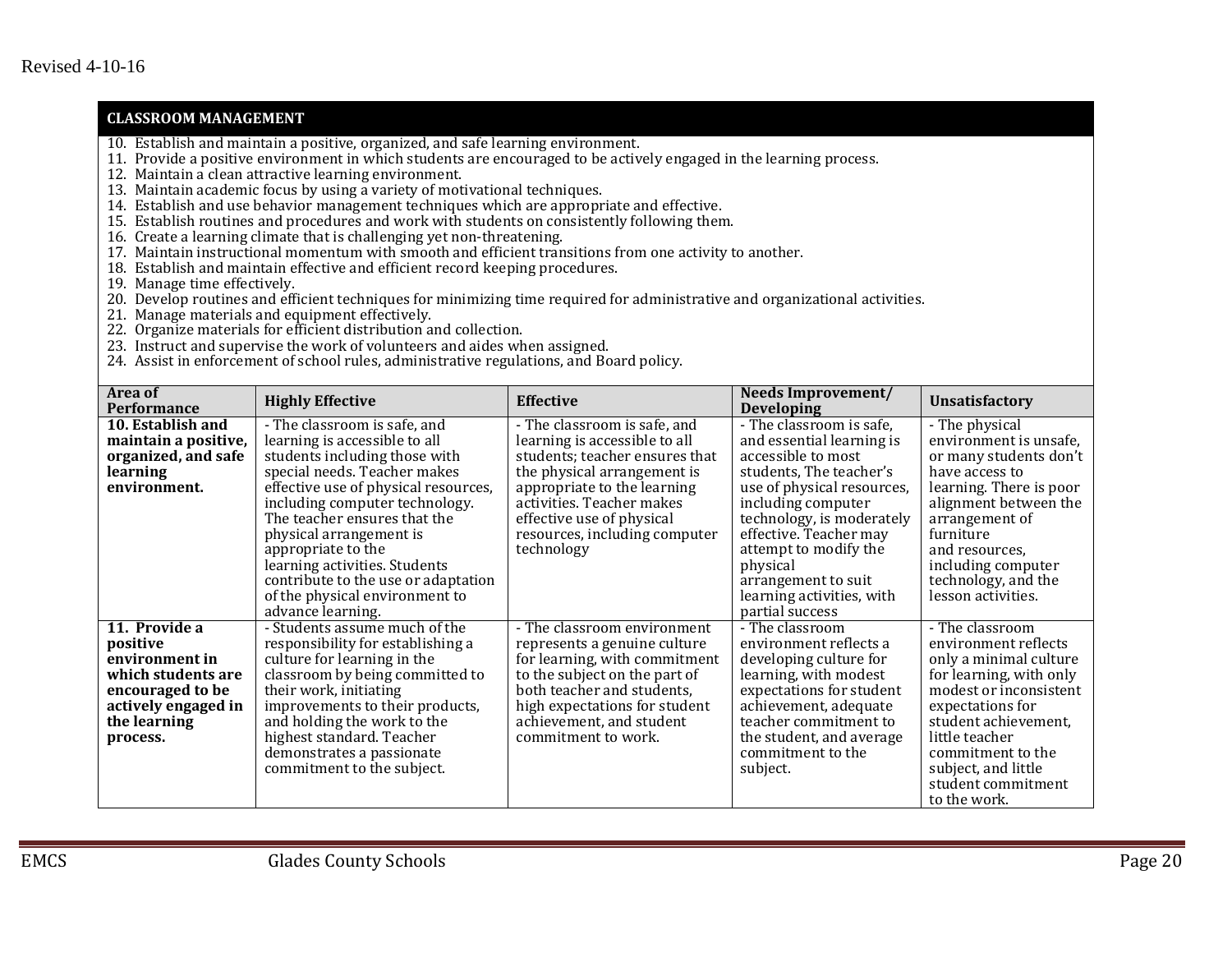**12. Maintain a clean attractive learning environment.** - The classroom environment actively promotes a learning environment that is safe, secure, clean and orderly and is conducive to learning. Teacher and students expect and experience high levels of success in achieving the expected schoolwide learning results and academic and career technical education standards. - The classroom environment is safe, secure, clean and orderly. Teacher has high expectations for all students and enhance student learning by promoting a climate of caring and nurturing. - Teacher and students are occasionally concerned about their safety. Some efforts are made to provide security and safety. The teacher is working on the issue of classroom cleanliness. - Discipline, classroom safety and cleanliness are the exclusive responsibility of administrators. Classroom Climate issues are addressed informally. At times students and staff may fear for their own safety. **13. Maintain academic focus by using a variety of motivational techniques.** - Adapts and creates new strategies for unique student needs and situations. - Uses motivational techniques to maintain students' engagement and monitors the extent to which these techniques keeps students engaged. - Uses motivational techniques to maintain students' engagement. - Uses motivational strategy incorrectly or with missing parts. **14. Establish and use behavior management techniques which are appropriate and effective.** - Student behavior is entirely appropriate, with evidence of student participation in setting expectation in setting expectations and monitoring behavior. Teacher's monitoring of student behavior is subtle and preventive, and teacher's response to student misbehavior is sensitive to individual students' needs. - Teacher is aware of student behavior, has established clear standards of conduct, and responds to student misbehavior in ways that are appropriate and respectful of the students. - Teacher makes an effort to establish standards of conduct for students, monitor students' behavior, and respond to student misbehavior, but these efforts are not always successful. - Student behavior is poor, with no clear expectations, no monitoring of student behavior, and inappropriate response to student misbehavior. **15. Establish routines and procedures and work with students on consistently following them.** - Classroom routines and procedures are seamless in their operation, and students assume considerable responsibility for their smooth functioning. - Classroom routines and procedures have been established and function smoothly. - Classroom routines and procedures have been established but function unevenly or inconsistently, with some loss of instructional time. - Classroom routines and procedures are either nonexistent or inefficient, resulting in significant loss of instructional time. **16. Create a learning climate that is challenging yet nonthreatening.** - Clearly communicates and discusses high expectations for student behavior for all students. Students collaborate in the development of the standards and model expectations. - Clearly communicates high expectations for student behavior to all students. - Develops student standards of conduct and most students appear to understand them, although not all students adhere to them. - Has not established or communicated standards of conduct for students. **17. Maintain instructional momentum with smooth and efficient transitions from one activity to another.** - Transitions are smooth with students assuming responsibility; no instructional time is lost. - Transitions are smooth; little instructional time is lost. - Smooth transitions do not always occur, resulting in a loss of instructional time. - Transitions result in lost instructional time and behavior problems.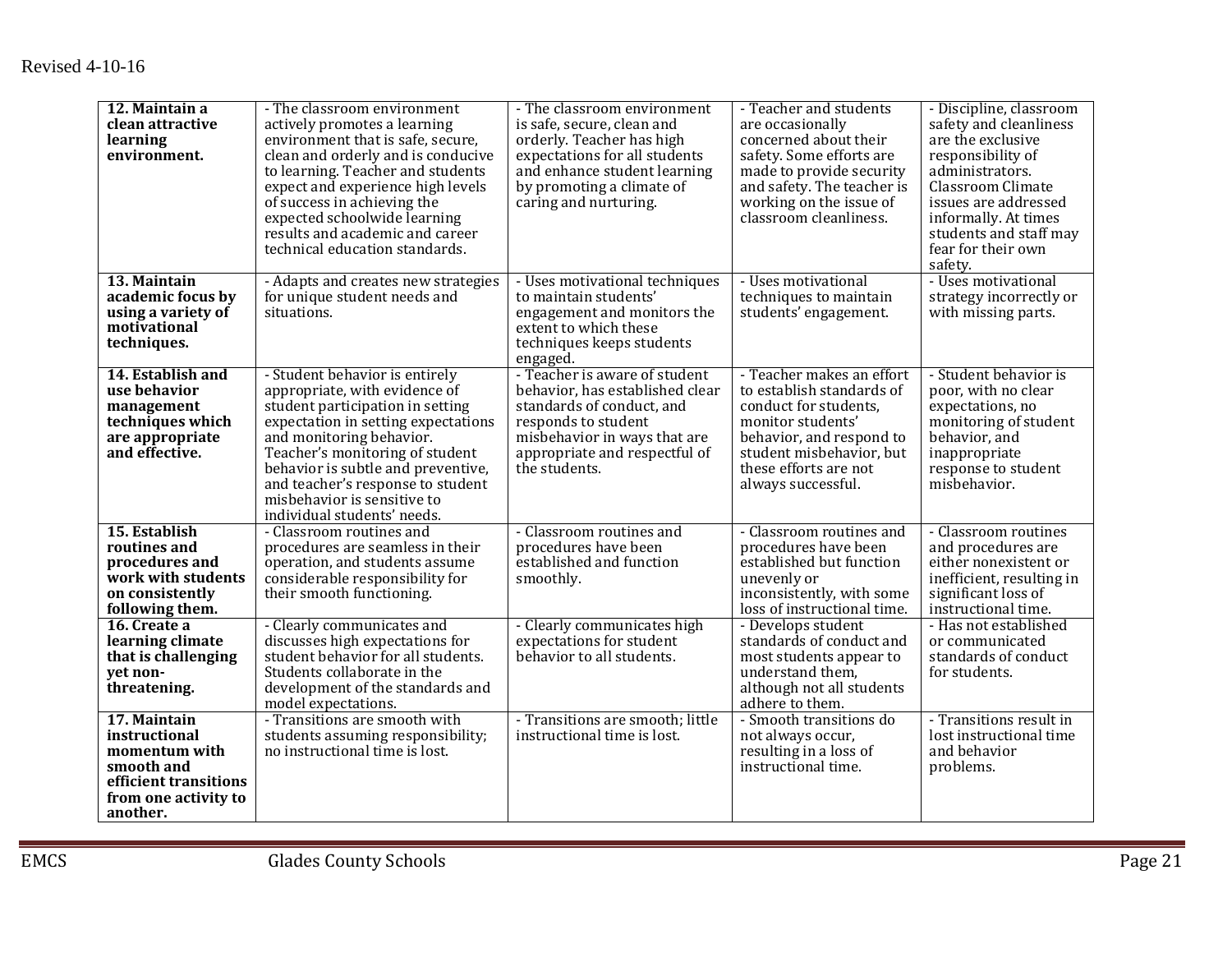**18. Establish and maintain effective and efficient record keeping procedures.** - Teacher's system for maintaining accurate instructional and/or noninstructional records is efficient, the teacher can readily access said records, and utilizes these records to provide frequent student feedback. - Teacher's system for maintaining accurate<br>instructional and/or noninstructional records is generally efficient, and teacher can readily access said records. - Teacher's system for maintaining accurate instructional records is generally efficient. - Teacher has no system, or an inadequate system, for maintaining accurate instructional records, resulting in errors and confusion. **19. Manage time effectively.** - Maximizes instructional time and minimizes interruptions by inculcating classroom routines that are followed effortlessly by all students. - Establishes and posts routines but students require prompting to follow them - Establishes routines but they are not followed by all students or maintained by the teacher, occasionally resulting in the loss of instructional time. - Has not established routines and instructional time is frequently lost for routine tasks and interruptions. **20. Develop routines and efficient techniques for minimizing time required for administrative and organizational activities.** - Students contribute to the seamless operation of classroom routines and procedures, for transitions, handling of supplies, and performance of noninstructional duties. - Little instructional time is lost due to classroom routines and procedures, for transitions, handling of supplies, and performance of non-instructional duties, which occur smoothly. - Some instructional time is lost due to only partially effective classroom routines and procedures, for transitions, handling of supplies, and performance of noninstructional duties. - Much instructional time is lost due to inefficient classroom routines and procedures, for transitions, handling of supplies, and performance of noninstructional duties. **21. Manage materials and equipment effectively.** - Teacher seeks out resources for teaching in professional organizations and in the community, and is aware of resources available for students who need them, in the school, the district, and larger community. - Teacher is fully aware of school and district resources available for teaching, and knows how to manage school and district resources for students who need them. - Teacher displays limited awareness of school or district resources available either for teaching or for students who need them. - Teacher is unaware of school or district resources available either for teaching or for students who need them. **22. Organize materials for efficient distribution and collection.**  - Teacher seeks out resources for teaching in professional organizations and in the community, and is aware of resources available for students who need them, in the school, the district, and larger community. - Teacher is fully aware of school and district resources available for teaching, and knows how to organize, distribute, and collect materials efficiently. - Teacher displays limited awareness of school or district resources available either for teaching or for students who need them. - Teacher is unaware of school or district resources available either for teaching or for students who need them. **23. Instruct and supervise the work of volunteers and aides when assigned.** - Volunteers and/or assistants are productively and independently engaged throughout the entire class, making a significant contribution to the learning environment. - Volunteers and/or assistants are productively engaged throughout the entire class, but require instructions and supervision from the teacher. - Volunteers and/or assistants are engaged during portions of the class, but require frequent instructions and redirection from the teacher. - Volunteers and/or assistants have no clearly defined duties or are not actively engaged in the learning process.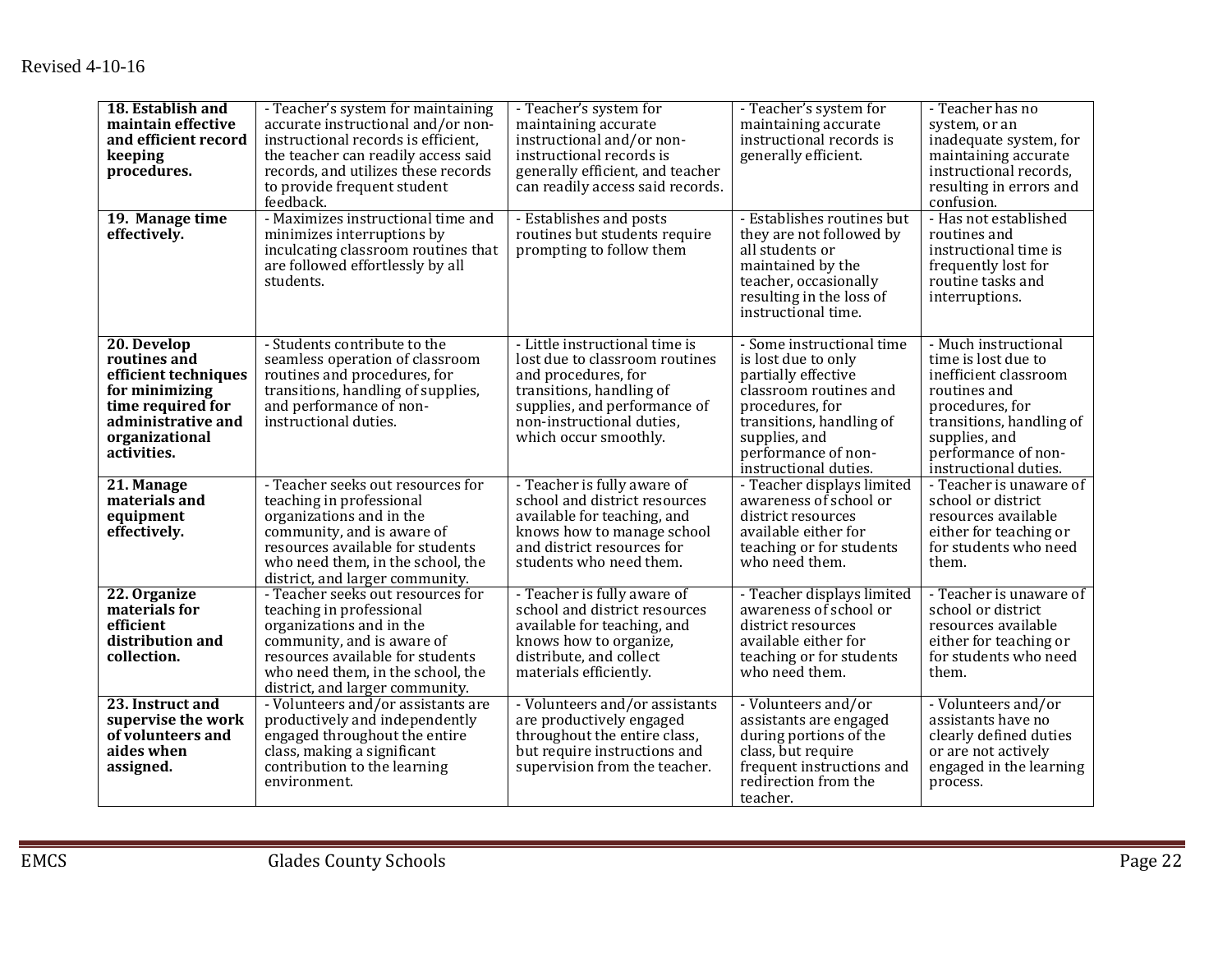# Revised 4-10-16

| 24. Assist in<br>enforcement of<br>school rules.<br>administrative<br>regulations, and<br>Board policy. | Anticipates student behavior<br>and prevents problems.<br>A wide variety of appropriate<br>and effective behavior<br>management techniques have<br>been established and utilized.<br>School rules, administrative<br>-<br>regulations and Board policies<br>are followed and enforced on a<br>daily basis. | Consistently monitors<br>-<br>student behavior.<br>Appropriate and effective<br>$\overline{\phantom{a}}$<br>behavior management<br>techniques have been<br>established and utilized.<br>Administrative regulations<br>$\overline{\phantom{a}}$<br>and Board policies are<br>followed and enforced. | Sporadically<br>$\overline{\phantom{0}}$<br>monitors student<br>behavior.<br><b>Behavior</b><br>$\overline{\phantom{0}}$<br>management<br>techniques are not<br>consistently applied,<br>resulting in behavior<br>problems.<br>Administrative<br>$\overline{\phantom{0}}$<br>regulations and<br>Board policies are<br>not consistently<br>followed or enforced. | Rarely monitors<br>$\qquad \qquad -$<br>student behavior.<br>Very few effective<br>$\qquad \qquad -$<br>behavior<br>management<br>techniques are<br>utilized, resulting<br>in frequent<br>behavior problems<br>or demeaning of<br>students.<br>School and district<br>$\overline{\phantom{a}}$<br>rules and policies<br>are not followed. |
|---------------------------------------------------------------------------------------------------------|------------------------------------------------------------------------------------------------------------------------------------------------------------------------------------------------------------------------------------------------------------------------------------------------------------|----------------------------------------------------------------------------------------------------------------------------------------------------------------------------------------------------------------------------------------------------------------------------------------------------|-----------------------------------------------------------------------------------------------------------------------------------------------------------------------------------------------------------------------------------------------------------------------------------------------------------------------------------------------------------------|-------------------------------------------------------------------------------------------------------------------------------------------------------------------------------------------------------------------------------------------------------------------------------------------------------------------------------------------|
|---------------------------------------------------------------------------------------------------------|------------------------------------------------------------------------------------------------------------------------------------------------------------------------------------------------------------------------------------------------------------------------------------------------------------|----------------------------------------------------------------------------------------------------------------------------------------------------------------------------------------------------------------------------------------------------------------------------------------------------|-----------------------------------------------------------------------------------------------------------------------------------------------------------------------------------------------------------------------------------------------------------------------------------------------------------------------------------------------------------------|-------------------------------------------------------------------------------------------------------------------------------------------------------------------------------------------------------------------------------------------------------------------------------------------------------------------------------------------|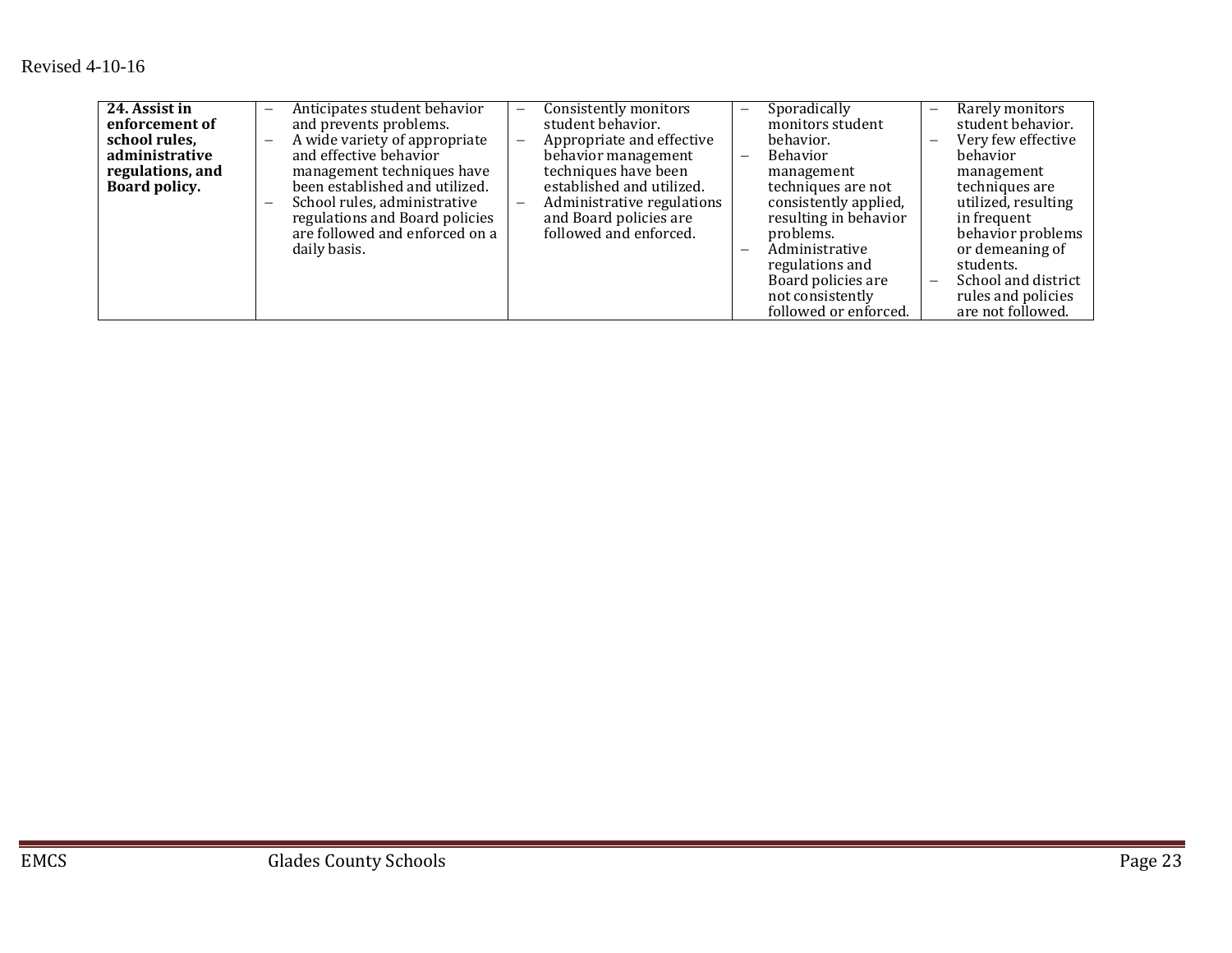### **ASSESSMENT/EVALUATION**

- 25. Establish appropriate testing environment and administer standardized tests in accordance with directions provided to ensure test security.
- 26. Develop and use diagnostic assessments prior to instruction.
- 27. Use on-going assessments to monitor learning and adjust instruction.
- 28. The teacher routinely tracks student progress on learning goals using a variety of formative approaches to assessment.
- 29. Feedback to students provides recognition of their current status and knowledge gain relative to learning goals with a focus on improving student performance.
- 30. Communicate, in understandable terms, individual student progress knowledgeably and responsibility to the student, parents, and professional colleagues who need access to the information.
- 31. Encourage goal setting by students and assist them in developing and then monitoring their plans for improving their academic performance.
- 32. Communicate, post, explain lesson expectations so students understand what is expected.
- 33. Evaluate the effectiveness of instructional units and teaching strategies.

| Area of<br>Performance                                                                                                                                              | <b>Highly Effective</b>                                                                                                                                                                                                                                                                                                                                               | <b>Effective</b>                                                                                                                                                                                                                                                     | <b>Needs Improvement/</b><br><b>Developing</b>                                                                                                                                                                                                             | <b>Unsatisfactory</b>                                                                                                                                                                                     |
|---------------------------------------------------------------------------------------------------------------------------------------------------------------------|-----------------------------------------------------------------------------------------------------------------------------------------------------------------------------------------------------------------------------------------------------------------------------------------------------------------------------------------------------------------------|----------------------------------------------------------------------------------------------------------------------------------------------------------------------------------------------------------------------------------------------------------------------|------------------------------------------------------------------------------------------------------------------------------------------------------------------------------------------------------------------------------------------------------------|-----------------------------------------------------------------------------------------------------------------------------------------------------------------------------------------------------------|
| 25. Establish<br>appropriate testing<br>environment and<br>administer<br>standardized tests in<br>accordance with<br>directions provided to<br>ensure test security | -Understands the<br>value of standardized<br>testing, strict<br>directions and test<br>security.<br>-Students realize the<br>importance of testing.                                                                                                                                                                                                                   | -Follows all directions<br>for standardized testing<br>and test security.<br>-Talks with students<br>about testing and the<br>significance to the<br>learning process.                                                                                               | -Requires close supervision<br>and follow up to ensure that<br>standardized testing is<br>carried out accurately.                                                                                                                                          | -Does not value standardized testing<br>and is compliant at best.                                                                                                                                         |
| 26. Develop and use<br>diagnostic<br>assessments prior to<br>instruction.                                                                                           | -Uses diagnostic<br>measures prior to<br>beginning instruction<br>and adjusts lesson<br>plans and strategies<br>accordingly.<br>-Uses data from<br>diagnostic measures<br>to plan for ways to<br>meet individual<br>needs.<br>-Confers with<br>colleagues to gather<br>data relative to<br>individual student<br>needs and progress<br>and then plans<br>accordingly. | -Uses diagnostic<br>measures prior to<br>instruction and adjusts<br>lesson plans and<br>instruction to meet<br>student needs.<br>-Uses data from<br>ongoing diagnostic<br>measures to more<br>clearly align lesson<br>design for the needs of<br>groups of students. | -Is beginning to see the<br>value in upfront diagnostic<br>tools and occasionally will<br>check with students prior to<br>instruction.<br>-Sometimes utilizes ongoing<br>diagnostic strategies to<br>inform lesson design during<br>the course of a study. | -Begins instruction with the<br>assumption that students should<br>know the prior content.<br>-Does not check for understanding or<br>for diagnostic information during the<br>course of a unit of study. |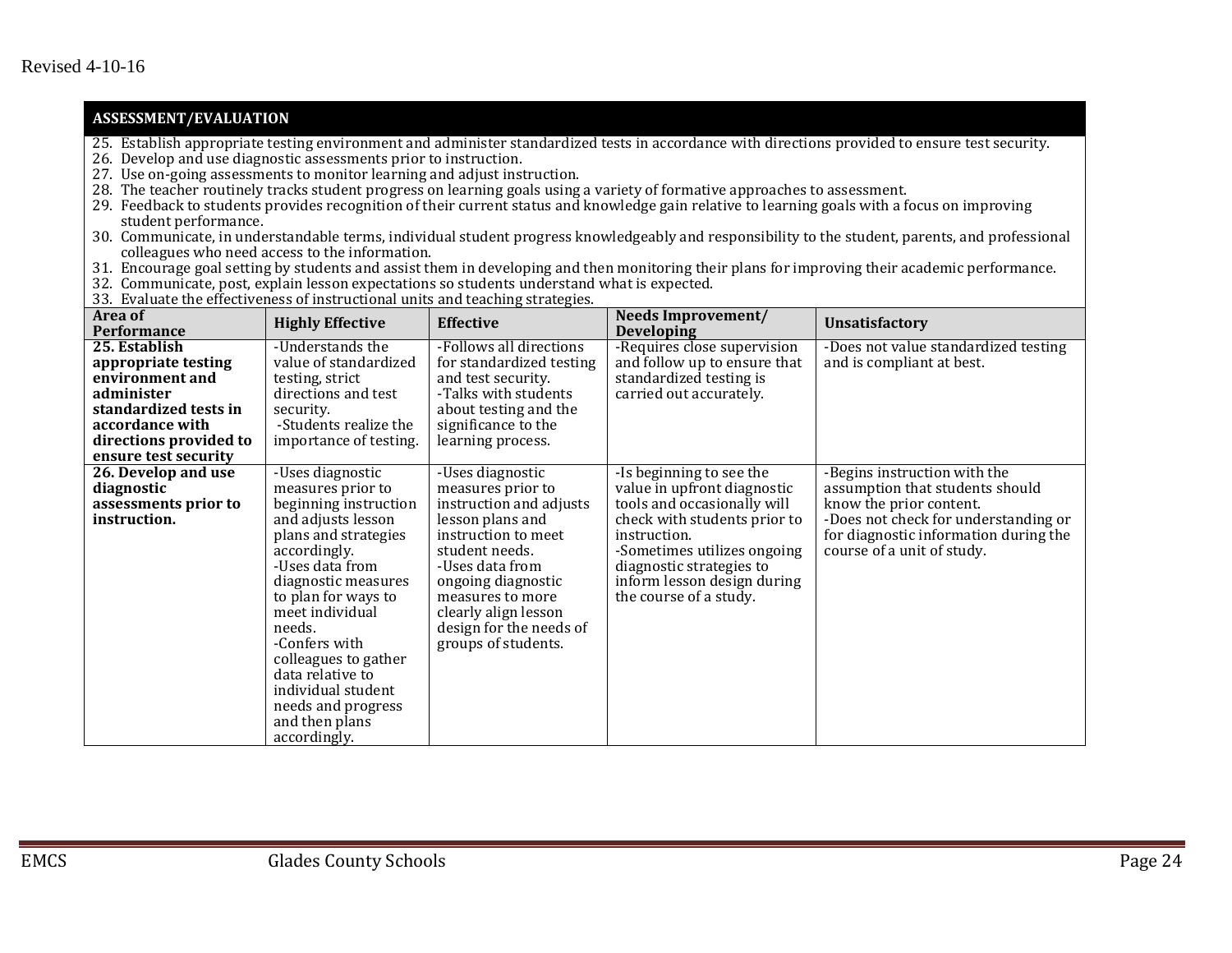| 27. Use on-going<br>assessments to<br>monitor learning and<br>adjust instruction.                                                                                                                                             | -Analyzes, interprets<br>and uses a variety of<br>data, often seeking<br>colleagues input<br>regarding<br>instructional<br>planning, teaching<br>strategies and<br>program evaluation.                                                                 | -Reviews available data<br>to evaluate<br>instructional planning,<br>teaching strategies and<br>program evaluation.                                                                       | -Has collaborated with<br>others regarding their<br>instructional planning and<br>teaching strategies, but has<br>done little to initiate own<br>instructional or program<br>evaluation. | -Does not analyze own instructional<br>planning, teaching strategies or<br>program evaluation.                                                          |
|-------------------------------------------------------------------------------------------------------------------------------------------------------------------------------------------------------------------------------|--------------------------------------------------------------------------------------------------------------------------------------------------------------------------------------------------------------------------------------------------------|-------------------------------------------------------------------------------------------------------------------------------------------------------------------------------------------|------------------------------------------------------------------------------------------------------------------------------------------------------------------------------------------|---------------------------------------------------------------------------------------------------------------------------------------------------------|
| 28. The teacher<br>routinely tracks<br>student progress on<br>learning goals using a<br>variety of formative<br>approaches to<br>assessment.                                                                                  | - Adapts and creates<br>new strategies for<br>unique student needs<br>and situations                                                                                                                                                                   | - Facilitates tracking of<br>student progress using<br>a formative approach to<br>assessment and<br>monitors the extent to<br>which students<br>understand their level<br>of performance. | - Facilitates tracking of<br>student progress using a<br>formative approach to<br>assessment.                                                                                            | - Uses strategy incorrectly or with<br>parts missing.                                                                                                   |
| 29. Feedback to<br>students provides<br>recognition of their<br>current status and<br>knowledge gain<br>relative to learning<br>goals with a focus on<br>improving student<br>performance.                                    | - Teacher's feedback<br>to students is timely<br>and of consistently<br>high quality, and<br>students make use of<br>the feedback in their<br>learning.                                                                                                | - Teacher consistently<br>and successfully<br>provides feedback to<br>students that is<br>accurate, substantive,<br>constructive, specific,<br>and timely.                                | - Teacher attempts to<br>provide feedback to<br>students that is accurate.<br>constructive, and timely.                                                                                  | - Teacher's feedback to students is<br>not evident, of poor quality, and/or is<br>not given in a timely manner.                                         |
| 30. Communicate, in<br>understandable terms.<br>individual student<br>progress<br>knowledgeably and<br>responsibility to the<br>student, parents, and<br>professional<br>colleagues who need<br>access to the<br>information. | -Executes a plan to<br>clearly articulate<br>academic progress to<br>individual students.<br>their parents and<br>appropriate<br>colleagues.<br>-Communicates with<br>stakeholders on a<br>regular and timely<br>basis and in a variety<br>of formats. | -Articulates academic<br>progress to individual<br>students, their parents,<br>and appropriate<br>colleagues.                                                                             | -Provides academic data to<br>students and asks them to<br>take it home to their<br>parents.<br>-Meets with colleagues as<br>required by administration.                                 | -Grades and test scores are posted<br>and it is the students' responsibility<br>to review them and tell their parents<br>about their academic progress. |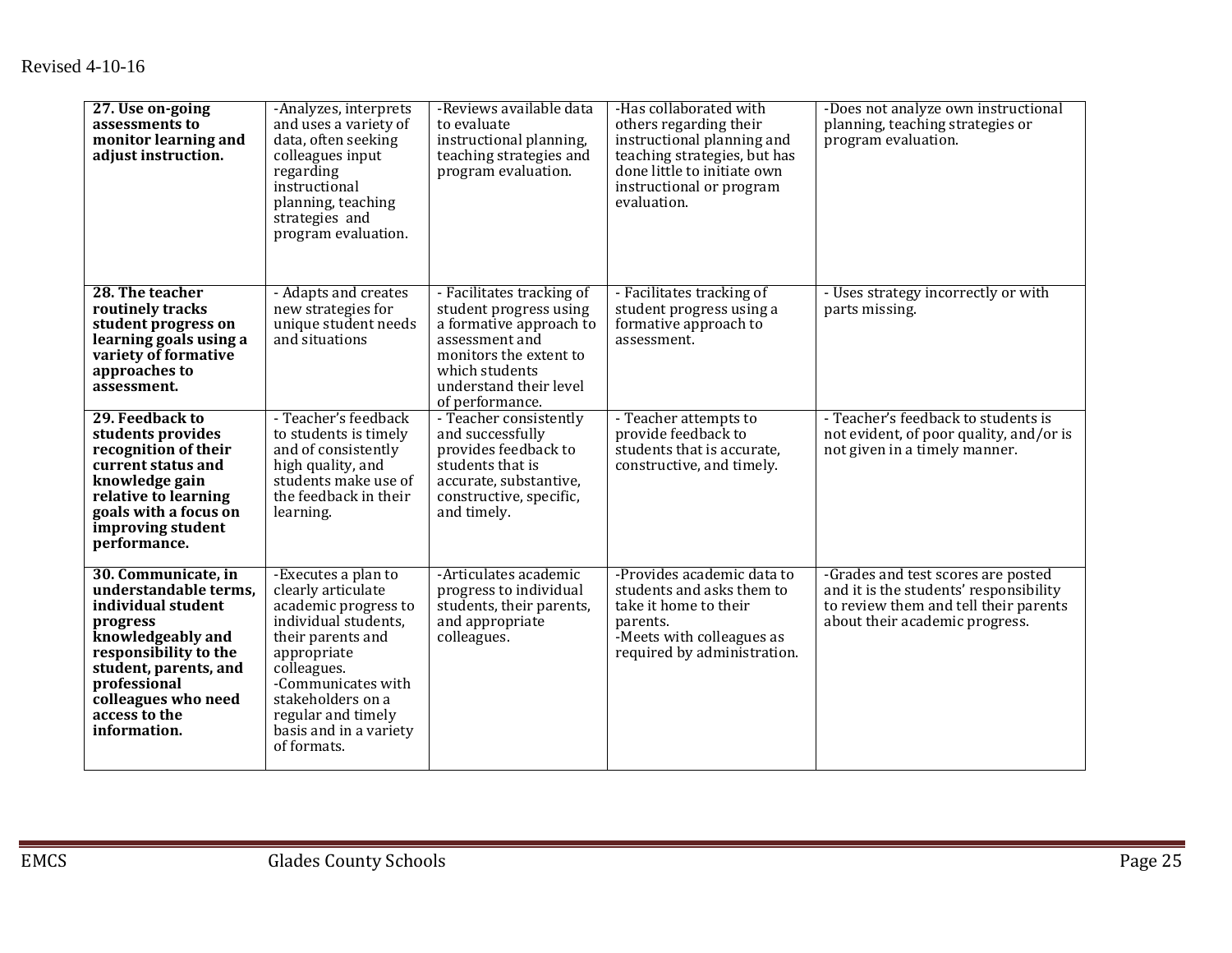Revised 4-10-16

| 31. Encourage goal<br>setting by students<br>and assist them in<br>developing and then<br>monitoring their plans<br>for improving their<br>academic<br>performance. | -Sets high stakes<br>goals for self and<br>models appropriate<br>goal setting and<br>monitoring strategies<br>for the students.<br>-Students have<br>bought into goal<br>setting and have<br>developed strategies<br>and a monitoring<br>system for holding<br>themselves<br>accountable for<br>continuous<br>improvement. | -Models the goal setting<br>process by sharing<br>professional goals,<br>strategies and<br>monitoring system with<br>students.<br>-Asks students to write<br>individual goals and<br>monitors their plans so<br>they are knowledgeable<br>about their progress. | -Encourages students to do<br>their best and check their<br>work prior to grading.                                                            | -Permits students to move along in<br>the instructional process regardless.                                  |
|---------------------------------------------------------------------------------------------------------------------------------------------------------------------|----------------------------------------------------------------------------------------------------------------------------------------------------------------------------------------------------------------------------------------------------------------------------------------------------------------------------|-----------------------------------------------------------------------------------------------------------------------------------------------------------------------------------------------------------------------------------------------------------------|-----------------------------------------------------------------------------------------------------------------------------------------------|--------------------------------------------------------------------------------------------------------------|
| 32. Communicate,<br>post, explain lesson<br>expectations so<br>students understand<br>what is expected.                                                             | -Communicates.<br>posts, explains lesson<br>expectations clearly<br>so students know<br>what is expected.<br>-Checks for<br>understanding of<br>expectations<br>regularly.                                                                                                                                                 | -Posts lesson<br>expectations so<br>students will know<br>what is expected.                                                                                                                                                                                     | -Tells students what is<br>expected and occasionally<br>posts an example from a<br>previous class.                                            | -Expects students to read the text and<br>follow the directions without<br>expectations clarified or posted. |
| 33. Evaluate the<br>effectiveness of<br>instructional units and<br>teaching strategies.                                                                             | - Teacher's reflection<br>on the lesson is highly<br>accurate and<br>perceptive, citing<br>specific examples;<br>teacher draws on an<br>extensive repertoire<br>to suggest alternative<br>strategies.                                                                                                                      | - Teacher reflects<br>accurately on the<br>lesson, citing general<br>characteristics, and<br>makes some specific<br>suggestions about how<br>it might be improved.                                                                                              | - Teacher's reflection on the<br>lesson is generally accurate,<br>and teacher makes global<br>observations as to how it<br>might be improved. | - Teacher does not reflect accurately<br>on the lesson or propose ideas as to<br>how it might be improved.   |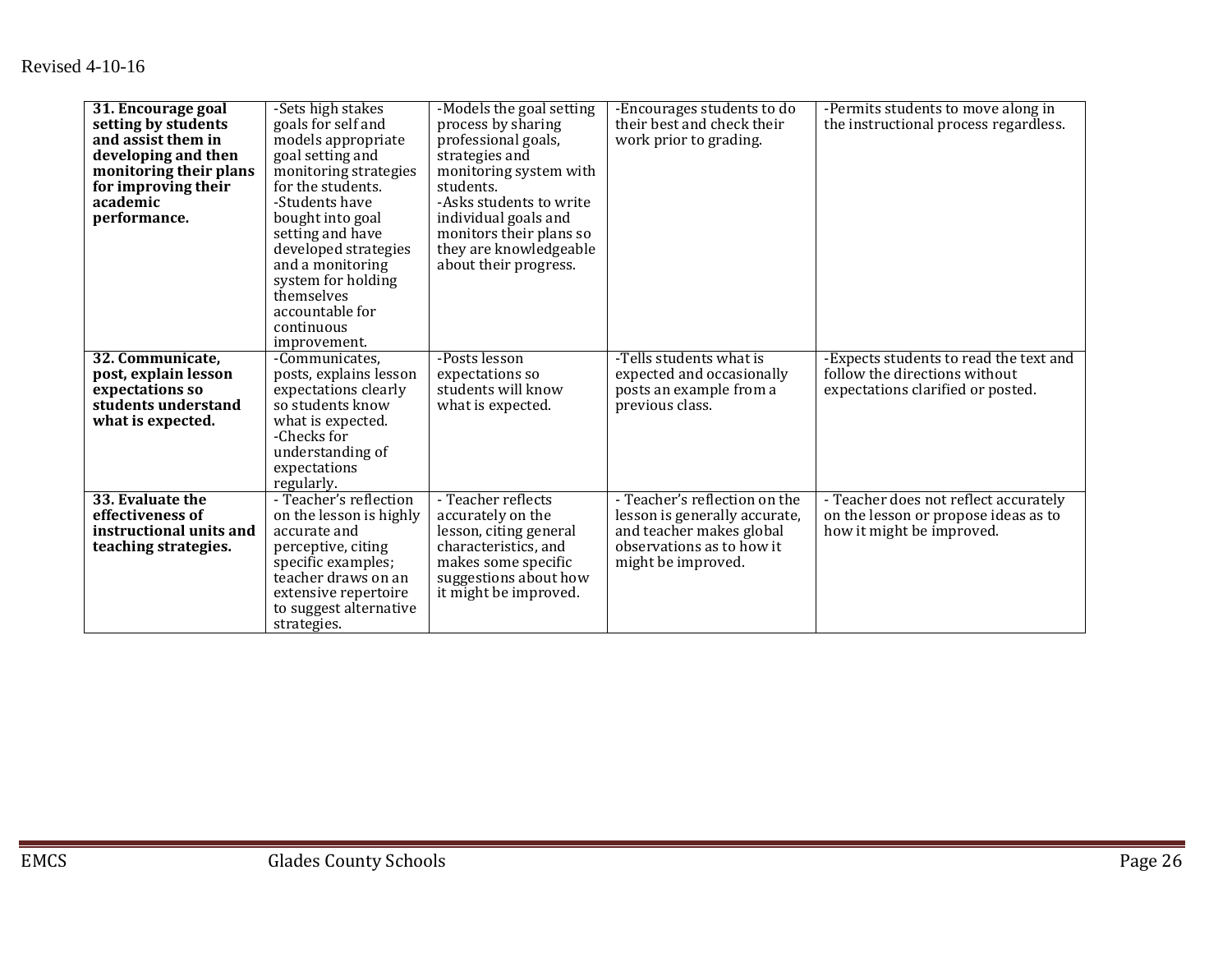#### **STUDENT INSTRUCTIONAL ENGAGEMENT**

- 34. Demonstrate knowledge and understanding of curriculum content.
- 35. Communicate high expectations for learning for all students.
- 36. The teacher provides clearly stated learning goals accompanied by scales or rubrics that describe levels of performance relative to the learning goal.
- 37. Monitor learning activities, providing feedback and reinforcement to students.
- 38. Use a variety of instructional strategies appropriate for teaching students from diverse backgrounds with different learning styles and special needs.
- 39. Use appropriate techniques and strategies to enhance the application of critical, creative, and evaluative thinking capabilities of students.
- 40. The teacher engages students in activities that help them link what they already know to new content about to be addressed and facilitates these linkages.
- 41. Assist students in accessing, interpreting, and evaluating information from multiple sources.
- 42. Provide appropriate instruction and modifications for students with special needs, including exceptional education students and students who have limited proficiency in English.
- 43. Provide quality work for students which is focused on meaningful, relevant, and engaging learning experiences.
- 44. The teacher organizes the class in such a way as to facilitate students working on complex tasks that require them to generate and test hypotheses.
- 45. Foster student responsibility, appropriate social behavior, integrity, valuing of cultural diversity, and respect for self and others, by role modeling and learning activities.
- 46. Recognize overt indicators of student distress or abuse and take appropriate intervention, referral, or reporting actions.

| Area of<br>Performance                                                         | <b>Highly Effective</b>                                                                                                                                                                                                                                                                                                     | <b>Effective</b>                                                                                                                                                                                                                   | Needs Improvement/<br><b>Developing</b>                                                                                                                                                          | <b>Unsatisfactory</b>                                                                                                                       |
|--------------------------------------------------------------------------------|-----------------------------------------------------------------------------------------------------------------------------------------------------------------------------------------------------------------------------------------------------------------------------------------------------------------------------|------------------------------------------------------------------------------------------------------------------------------------------------------------------------------------------------------------------------------------|--------------------------------------------------------------------------------------------------------------------------------------------------------------------------------------------------|---------------------------------------------------------------------------------------------------------------------------------------------|
| <b>Goal Focus</b>                                                              | - Clearly demonstrates<br>to students what is<br>expected by posting and<br>discussing essential<br>questions, goals, rubrics<br>and exemplars.<br>Outcomes are correlated<br>with state and district<br>standards and previous<br>learning.                                                                                | - Gives students a clear focus<br>by posting the essential<br>questions and outcomes.<br>Outcomes are correlated with<br>state and district standards.                                                                             | - Relates the main learning<br>objectives of each lesson to<br>students. Outcomes are not always<br>correlated with state and district<br>standards.                                             | - Begins lesson without<br>sharing students' goals,<br>objectives or outcomes.<br>Students are confused as to the<br>purpose of the lesson. |
| 34. Demonstrate<br>knowledge and<br>understanding of<br>curriculum<br>content. | - Teacher's knowledge<br>of the content and<br>pedagogy are extensive,<br>showing evidence of a<br>continuing search for<br>improved practice.<br>Teacher actively builds<br>on knowledge of<br>prerequisites and<br>misconceptions when<br>describing instruction or<br>seeking causes for<br>student<br>misunderstanding. | - Teacher demonstrated solid<br>understanding of the content<br>and its prerequisite<br>relationships and connections<br>with other disciplines.<br>Teacher's instructional<br>practices reflect current<br>pedagogical knowledge. | - Teacher's content and pedagogical<br>knowledge represents developing<br>understanding but does not extend<br>to connection with other disciplines<br>or to possible student<br>misconceptions. | - Teacher displays little<br>understanding of the subject<br>or structure of the discipline,<br>or of the content-related<br>pedagogy.      |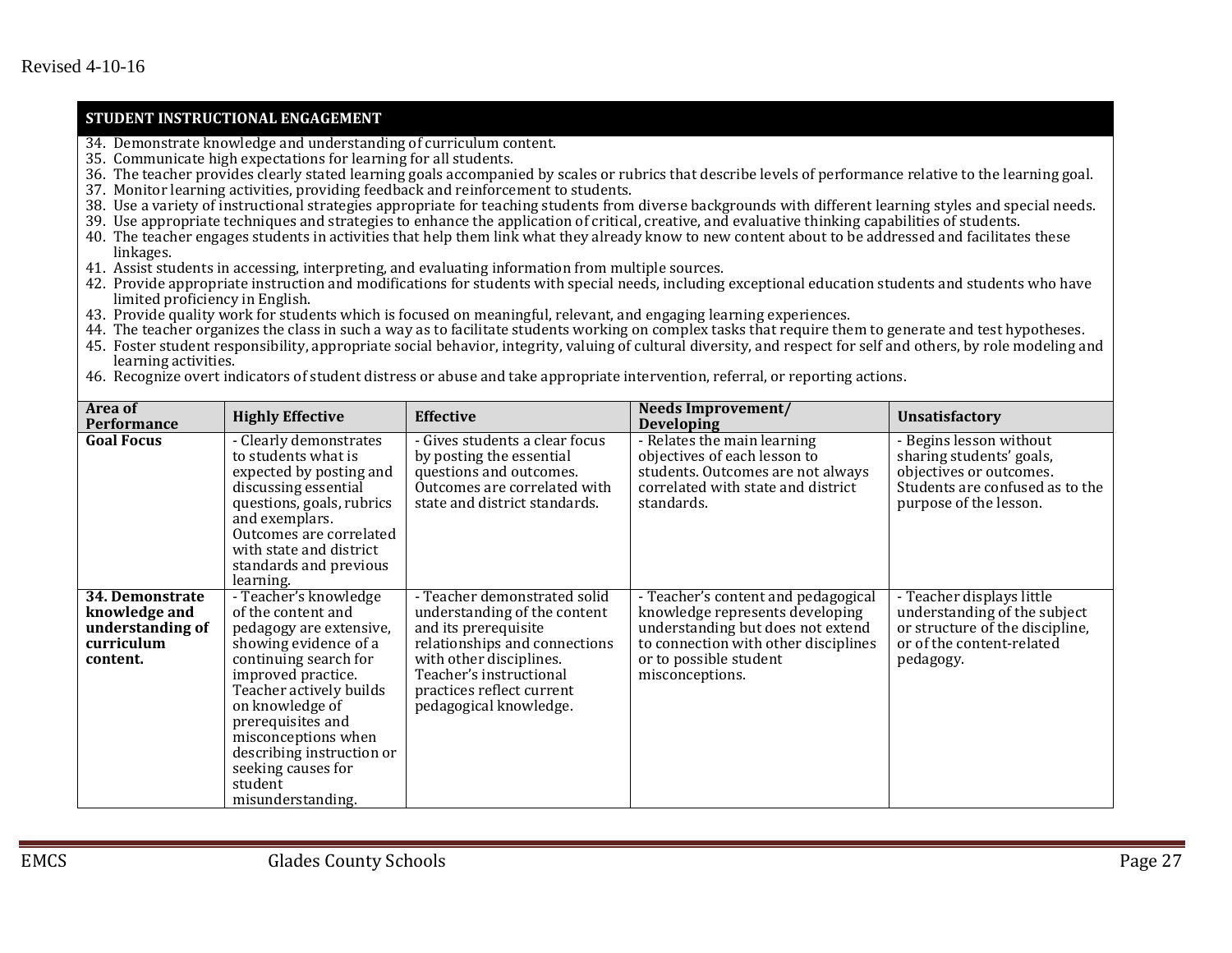| 35. Communicate<br>high expectations<br>for learning for<br>all students.                                                                                                                | - Teacher consistently<br>demonstrates high<br>expectations for<br>learning and<br>achievement for<br>individual students by<br>clear communications.<br>monitoring student<br>growth and adjusting<br>and adapting instruction<br>to meet individual<br>needs.                                                    | - Teacher consistently<br>demonstrates high<br>expectations for learning and<br>achievement for all students<br>by clear communications,<br>monitoring student growth<br>and adjusting and adapting<br>instruction to meet classroom<br>needs.                         | - Teacher inconsistently<br>communicates and applies high<br>expectations for learning and<br>achievement. Inconsistently adjusts<br>and adapts instruction to meet<br>individual student needs.                                                  | - Teacher does not establish or<br>communicate high<br>expectations for learning and<br>achievement.                                                                                                                                                                         |
|------------------------------------------------------------------------------------------------------------------------------------------------------------------------------------------|--------------------------------------------------------------------------------------------------------------------------------------------------------------------------------------------------------------------------------------------------------------------------------------------------------------------|------------------------------------------------------------------------------------------------------------------------------------------------------------------------------------------------------------------------------------------------------------------------|---------------------------------------------------------------------------------------------------------------------------------------------------------------------------------------------------------------------------------------------------|------------------------------------------------------------------------------------------------------------------------------------------------------------------------------------------------------------------------------------------------------------------------------|
| 36. The teacher<br>provides clearly<br>stated learning<br>goals<br>accompanied by<br>scales or rubrics<br>that describe<br>levels of<br>performance<br>relative to the<br>learning goal. | - Teacher's goals reflect<br>high-level learning<br>relating to curriculum<br>frameworks and<br>standards; they are<br>adapted, when<br>necessary, to the needs<br>of individual students,<br>and permit viable<br>methods of assessment.                                                                          | - Teacher's goals represent<br>valuable learning and are<br>suitable for most students in<br>the class; they reflect<br>opportunities for integration<br>and most permit viable<br>methods of assessment.                                                              | - Teacher's goals are of moderate<br>value or suitability for students in<br>the class, consisting of a<br>combination of goals and activities,<br>some of which permit viable<br>methods of assessment.                                          | - Teacher's goals represent<br>trivial learning, are unsuitable<br>for students, or are stated only<br>as instructional activities, and<br>they do not permit viable<br>methods of assessment.                                                                               |
| 37. Monitor<br>learning<br>activities.<br>providing<br>feedback and<br>reinforcement to<br>students.                                                                                     | - Teacher's feedback to<br>students is timely and of<br>consistently high<br>quality, and students<br>make use of the<br>feedback in their<br>learning.                                                                                                                                                            | - Teacher consistently and<br>successfully provides feedback<br>to students that is accurate.<br>substantive, constructive,<br>specific, and timely.                                                                                                                   | - Teacher attempts to provide<br>feedback to students that is<br>accurate, constructive, and timely.                                                                                                                                              | - Teacher's feedback to<br>students is not evident, of poor<br>quality, and/or is not given in<br>a timely manner.                                                                                                                                                           |
| 38. Use a variety<br>of instructional<br>strategies<br>appropriate for<br>teaching students<br>from diverse<br>backgrounds with<br>different learning<br>styles and special<br>needs.    | - Teacher is highly<br>responsive to students'<br>interest and questions,<br>making major lesson<br>adjustments if<br>necessary, and persists<br>in insuring the success<br>of all students. Teacher<br>employs an extensive<br>repertoire of<br>instructional strategies<br>and solicits additional<br>resources. | - Teacher seeks ways to ensure<br>successful learning for all<br>students, making adjustments<br>as needed to instructional<br>plans and responding to<br>student interest and questions.<br>Teacher employs an expanded<br>repertoire of instructional<br>strategies. | - Teacher demonstrates some<br>flexibility and responsiveness to<br>students' needs and interests during<br>a lesson, and seeks to ensure the<br>success of all students. Teacher<br>employs a limited repertoire of<br>instructional strategies. | - Teacher adheres to the<br>instructional plan in spite of<br>evidence of poor student<br>understanding or students'<br>lack of interest, and fails to<br>respond to students'<br>questions; teacher assumes no<br>responsibility for students'<br>failure to understanding. |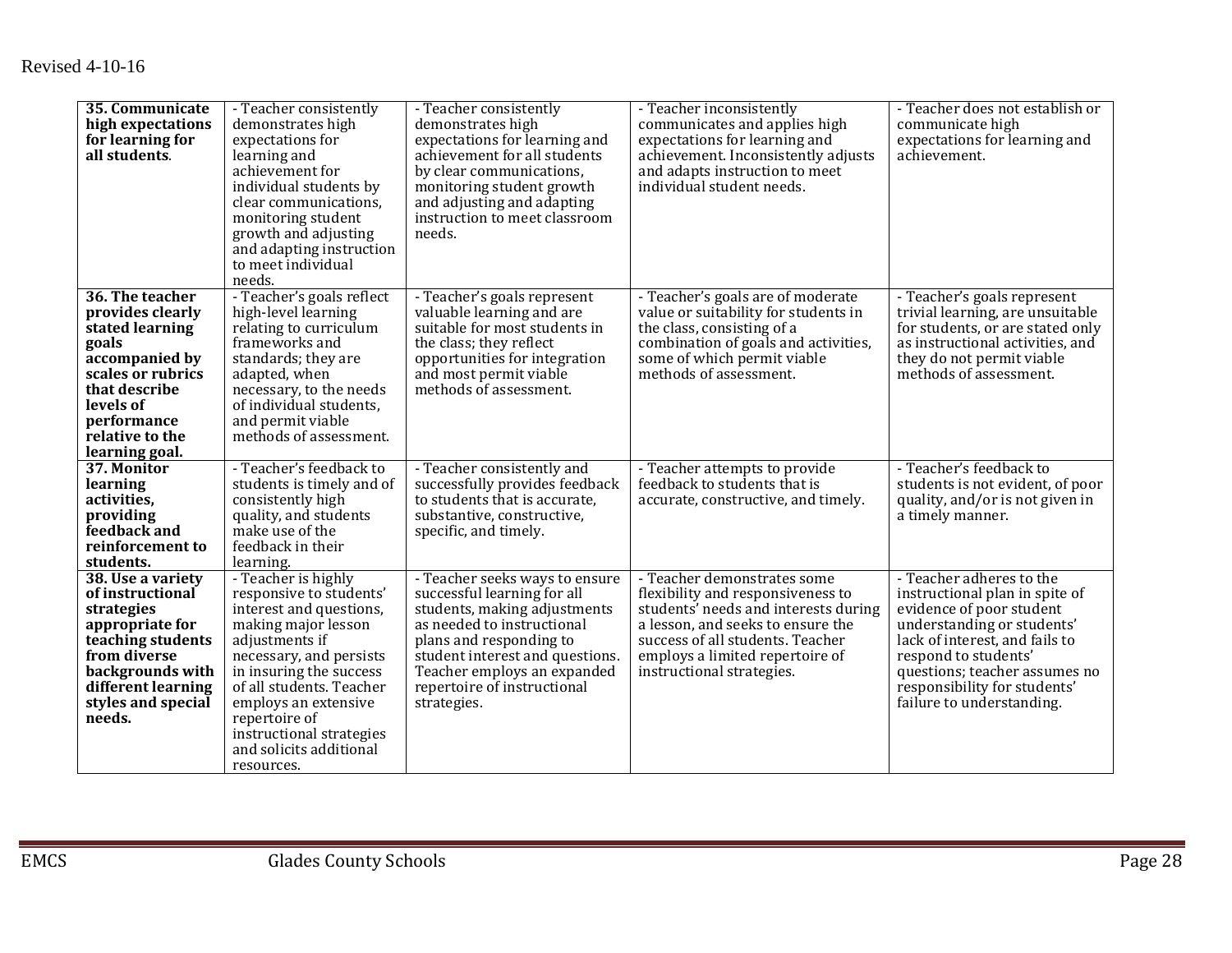| 39. Use<br>appropriate<br>techniques and<br>strategies to<br>enhance the<br>application of<br>critical, creative,<br>and evaluative<br>thinking<br>capabilities of<br>students.                                              | - Students formulate<br>many of the high level<br>questions and assume<br>responsibility for the<br>participation of all<br>students in the<br>discussion.                                                                                                   | - Teacher's use of questioning<br>and discussion techniques<br>consistently reflects high-level<br>questions, true discussion and<br>participation by most students.                                                                   | - Teacher's use of questioning and<br>discussion techniques reflects an<br>attempt at some high level<br>questions, true discussion, and<br>evokes moderate student<br>participation.                 | - Teacher makes inadequate<br>use of questioning and<br>discussion techniques, with<br>low level questions, limited<br>student participation, and little<br>true discussion.      |
|------------------------------------------------------------------------------------------------------------------------------------------------------------------------------------------------------------------------------|--------------------------------------------------------------------------------------------------------------------------------------------------------------------------------------------------------------------------------------------------------------|----------------------------------------------------------------------------------------------------------------------------------------------------------------------------------------------------------------------------------------|-------------------------------------------------------------------------------------------------------------------------------------------------------------------------------------------------------|-----------------------------------------------------------------------------------------------------------------------------------------------------------------------------------|
| 40. The teacher<br>engages students<br>in activities that<br>help them link<br>what they already<br>know to new<br>content about to<br>be addressed and<br>facilitates these<br>linkages.                                    | -Teacher demonstrates<br>thorough knowledge of<br>students' backgrounds,<br>skills, and interests, and<br>uses this knowledge to<br>scaffold instruction and<br>plan for individual<br>student learning.                                                     | -Teacher demonstrates<br>thorough knowledge of<br>students' backgrounds, skills,<br>and interests, and uses this<br>knowledge to scaffold<br>instruction and plan for groups<br>of students.                                           | -Teacher demonstrates limited<br>knowledge of students'<br>backgrounds, skills, and interests,<br>and attempts to use this knowledge<br>to scaffold instruction and plan for<br>the class as a whole. | -Teacher makes little or no<br>attempt to acquire knowledge<br>of students' backgrounds,<br>skills, or interests, and does<br>not use such information in<br>planning.            |
| 41. Assists<br>students in<br>accessing,<br>interpreting, and<br>evaluating<br>information from<br>multiple sources.                                                                                                         | - Teacher seeks our<br>resources for teaching in<br>professional<br>organizations and in the<br>community, and is<br>aware of resources<br>available for students<br>who need them, in the<br>school, the district, and<br>the community.                    | - Teacher is fully aware of the<br>school and district resources<br>available for teaching, and<br>knows how to gain access to<br>school and district resources<br>for students who need them.                                         | - The teacher displays limited<br>awareness of school or district<br>resources available either for<br>teaching or for students who need<br>them.                                                     | - Teacher is unaware of school<br>or district resources available<br>either for teaching or for<br>students who need them.                                                        |
| 42. Provide<br>appropriate<br>instruction and<br>modifications for<br>students with<br>special needs,<br>including<br>exceptional<br>education<br>students and<br>students who<br>have limited<br>proficiency in<br>English. | -Teacher demonstrates<br>thorough knowledge of<br>students' backgrounds,<br>skills, and interests, and<br>uses this knowledge to<br>plan for individual<br>student learning,<br>making major lesson<br>adjustments, and<br>accommodations when<br>necessary. | -Teacher demonstrates<br>thorough knowledge of<br>students' backgrounds, skills,<br>and interests, and uses this<br>knowledge to plan for groups<br>of students, making lesson<br>adjustments and<br>accommodations when<br>necessary. | - Teacher demonstrates limited<br>knowledge of students'<br>backgrounds, skills, and interests,<br>and makes little attempt to use this<br>knowledge to plan for the class as a<br>whole.             | - Teacher makes little or no<br>attempt to acquire knowledge<br>of students' backgrounds,<br>skills, or interests, and does<br>not make adjustments or<br>provide accommodations. |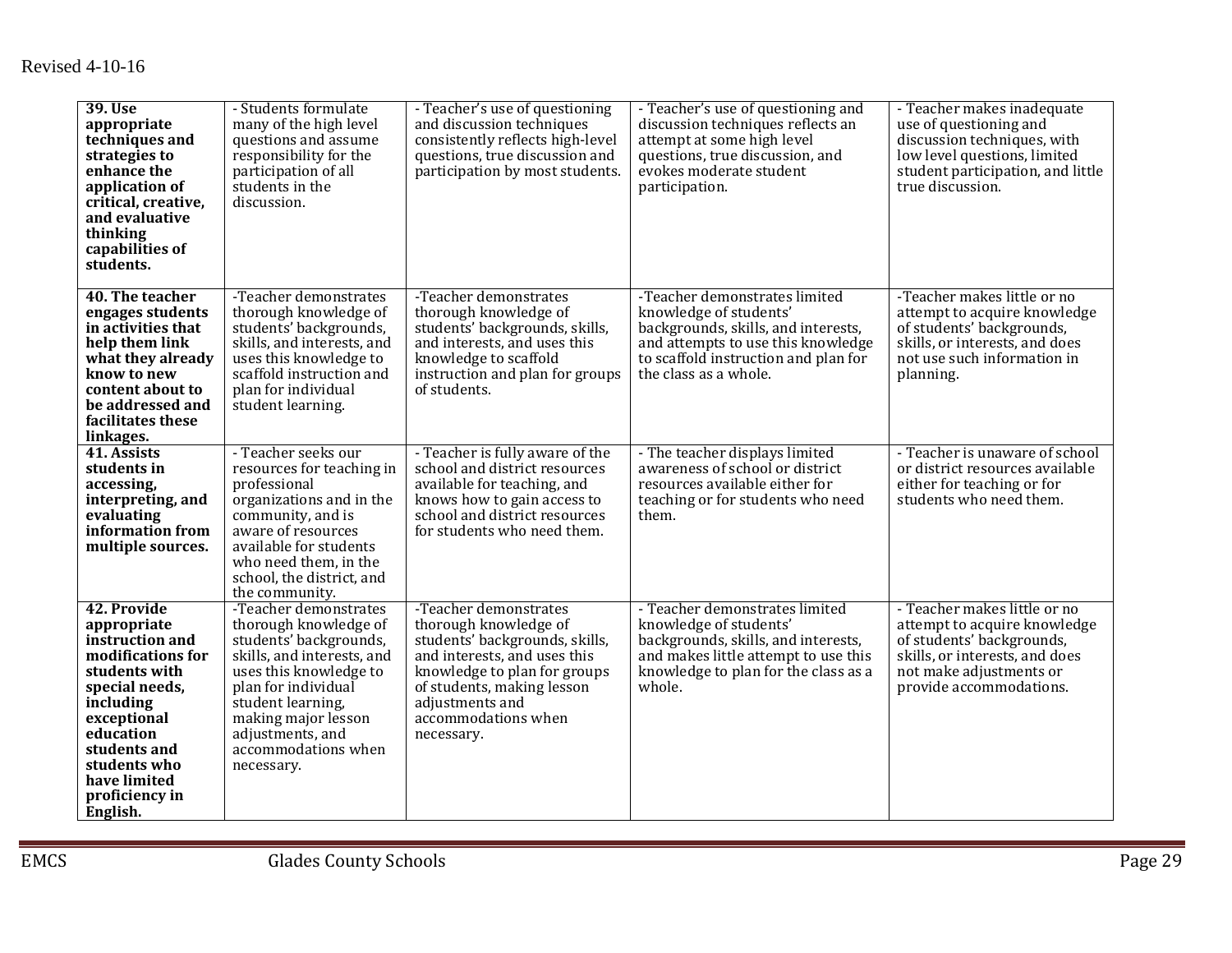Revised 4-10-16

| 43. Provide<br>quality work for<br>students which is<br>focused on<br>meaningful,<br>relevant, and<br>engaging learning<br>experiences.                                                                               | - Students are highly<br>engaged throughout the<br>lesson and make<br>material contributions<br>to the representation of<br>content, the activities,<br>and the materials. The<br>structure and pacing of<br>the lesson allow for<br>student reflection and<br>closure.                                      | - Students are intellectually<br>engaged throughout the<br>lesson, with appropriate<br>activities and materials.<br>instructive representations of<br>content, and suitable structure<br>and pacing of the lesson. | - Students are somewhat<br>intellectually engaged as a result of<br>the activities or materials of uneven<br>quality, inconsistent<br>representations of content, or<br>uneven structure or pacing.   | - Few students are<br>intellectually engaged in<br>significant learning, as a result<br>of inappropriate activities or<br>materials, poor<br>representations of content, or<br>lack of lesson structure. |
|-----------------------------------------------------------------------------------------------------------------------------------------------------------------------------------------------------------------------|--------------------------------------------------------------------------------------------------------------------------------------------------------------------------------------------------------------------------------------------------------------------------------------------------------------|--------------------------------------------------------------------------------------------------------------------------------------------------------------------------------------------------------------------|-------------------------------------------------------------------------------------------------------------------------------------------------------------------------------------------------------|----------------------------------------------------------------------------------------------------------------------------------------------------------------------------------------------------------|
| 44. The teacher<br>organizes the<br>class in such a<br>way as to<br>facilitate students<br>working on<br>complex tasks<br>that require them<br>to generate and<br>test hypothesis.                                    | - Teacher organizes<br>students into groups to<br>facilitate working on<br>cognitively complex<br>tasks and monitors the<br>extent to which group<br>processes facilitate<br>generating and testing<br>hypotheses, adapting<br>and creating new<br>strategies for unique<br>student needs and<br>situations. | - Teacher organizes students<br>into groups to facilitate<br>working on cognitively<br>complex tasks and monitors<br>the extent to which group<br>processes facilitate generating<br>and testing hypotheses.       | - Teacher organizes students into<br>groups to facilitate working on<br>cognitively complex tasks.                                                                                                    | - Teacher uses strategies<br>incorrectly or with missing<br>parts.                                                                                                                                       |
| 45. Foster student<br>responsibility,<br>appropriate<br>social behavior.<br>integrity, valuing<br>of cultural<br>diversity, and<br>respect for self<br>and others, by<br>role modeling<br>and learning<br>activities. | - Classroom interactions<br>are highly respectful,<br>reflecting genuine<br>warmth and caring<br>toward individuals.<br>Students themselves<br>ensure maintenance of<br>high levels of civility<br>among members of the<br>class.                                                                            | - Classroom interactions<br>reflect general warmth and<br>caring, and are respectful of<br>the cultural and<br>developmental differences<br>among groups of students.                                              | - Classroom interactions, both<br>between the teacher and the<br>students and among students, are<br>appropriate and free from conflict<br>but may be characterized by<br>occasional inconsistencies. | - Classroom interactions, both<br>between the teacher and<br>students and among students,<br>are generally negative or<br>inappropriate and<br>characterized by sarcasm, put<br>downs, or conflict.      |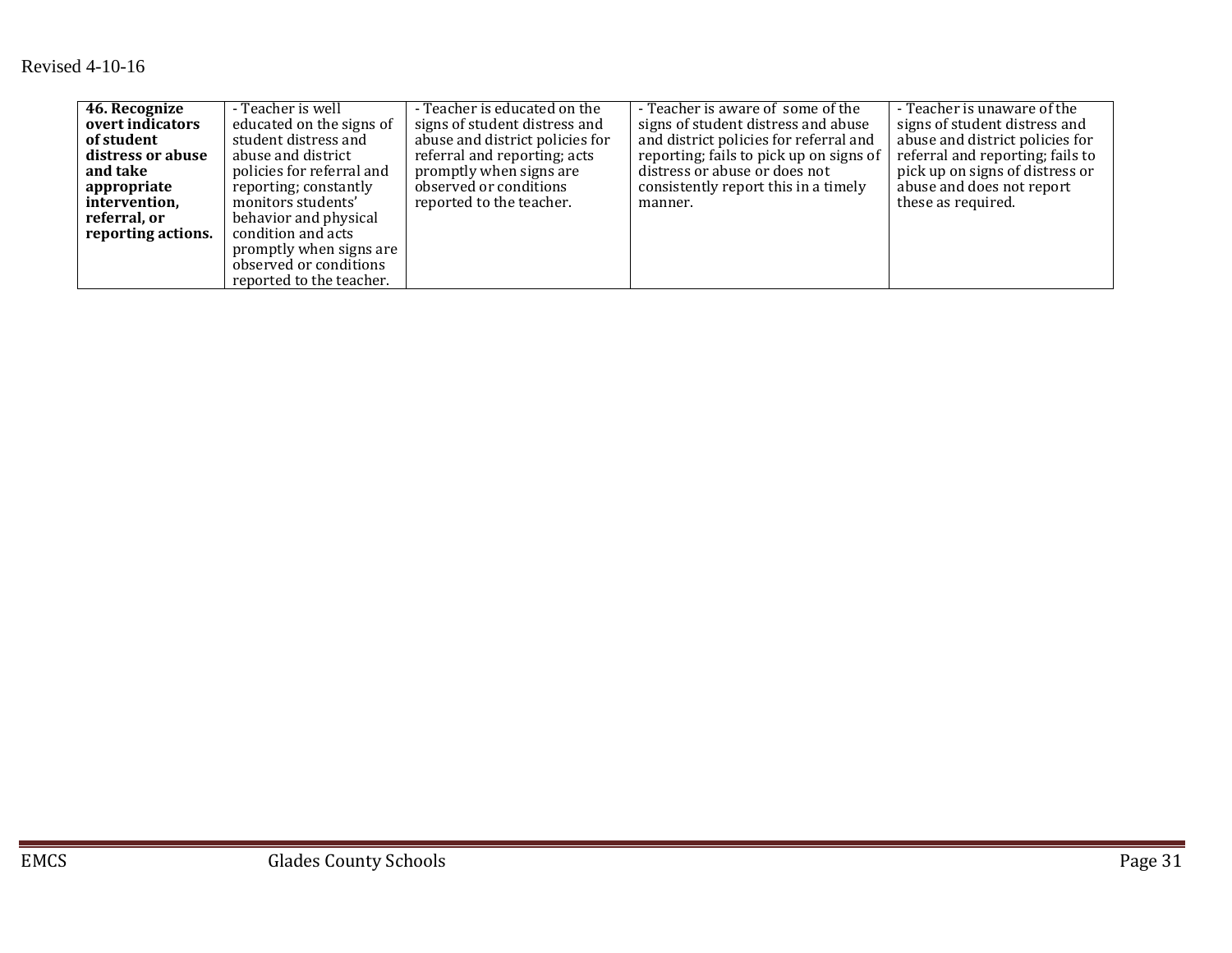### **TECHNOLOGY**

47. Use appropriate technology in instructional delivery.

48. Use technology to establish an atmosphere of active learning.

49. Provide students with opportunities to use technology to gather and share information with others.

50. Facilitate student access to the use of electronic resources.

51. Explore and evaluate new technologies and their educational impact.

52. Use technology to review student assessment data.

53. Use technology for administrative tasks.

| Performance<br>Requirement                                                                                                                          | <b>Highly Effective</b>                                                                                                                                                                                                                                                                                                                                                                                     | <b>Effective</b>                                                                                                                                                                                                                        | <b>Needs</b><br><b>Improvement/Developing</b>                                                                                                                                      | <b>Unsatisfactory</b>                                                                                                                                                                                         |
|-----------------------------------------------------------------------------------------------------------------------------------------------------|-------------------------------------------------------------------------------------------------------------------------------------------------------------------------------------------------------------------------------------------------------------------------------------------------------------------------------------------------------------------------------------------------------------|-----------------------------------------------------------------------------------------------------------------------------------------------------------------------------------------------------------------------------------------|------------------------------------------------------------------------------------------------------------------------------------------------------------------------------------|---------------------------------------------------------------------------------------------------------------------------------------------------------------------------------------------------------------|
| 47. Use<br>appropriate<br>technology in<br>instructional<br>delivery.                                                                               | -Seeks out and<br>envisions novel ways<br>for using technology<br>to deliver content.<br>-Uses technology to<br>earn students interest<br>and desire to continue<br>with the learning task.<br>-Uses technology to<br>design lessons that<br>are rigorous and<br>relevant.<br>-Uses technology to<br>maximize learning.<br>-Technology use is<br>seemless in lesson<br>design, delivery and<br>student use. | -Uses technology to deliver<br>content in a variety of ways.<br>- Realizes that technology use<br>will increase student interest.<br>-Uses technology to increase<br>the use of higher level thinking<br>skills.                        | -Is beginning to explore the<br>occasional use of technology to<br>engage students in the learning<br>process.                                                                     | -Uses technology for<br>mundane tasks like copying<br>sentences or filling in the<br>blank type answers from an<br>overhead projector or<br>projection device.                                                |
| 48. Use technology<br>to establish an<br>atmosphere of<br>active learning.<br>49. Provide<br>students with<br>opportunities to<br>use technology to | - The technology<br>clearly interested and<br>engaged the students;<br>they were active and<br>involved during use.<br>- Students initiate the<br>use of technology to<br>gather and share<br>information with                                                                                                                                                                                              | - The technology engaged and<br>interested the students:<br>students seemed interested<br>when it was used.<br>- The technology used was<br>arranged so that all students<br>could participate and share<br>information with others and | - The technology adequately<br>engaged the students and<br>appeared to be at their level.<br>- Technology used was easily seen<br>by all students and could be<br>accessed easily. | - The technology used did not<br>seem to be at the students'<br>level; students were not<br>engaged during its use.<br>- Technology used was not<br>adequately viewable or<br>accessible to all the students. |
| gather and share<br>information with<br>others.                                                                                                     | others.                                                                                                                                                                                                                                                                                                                                                                                                     | were encouraged to do so.                                                                                                                                                                                                               |                                                                                                                                                                                    |                                                                                                                                                                                                               |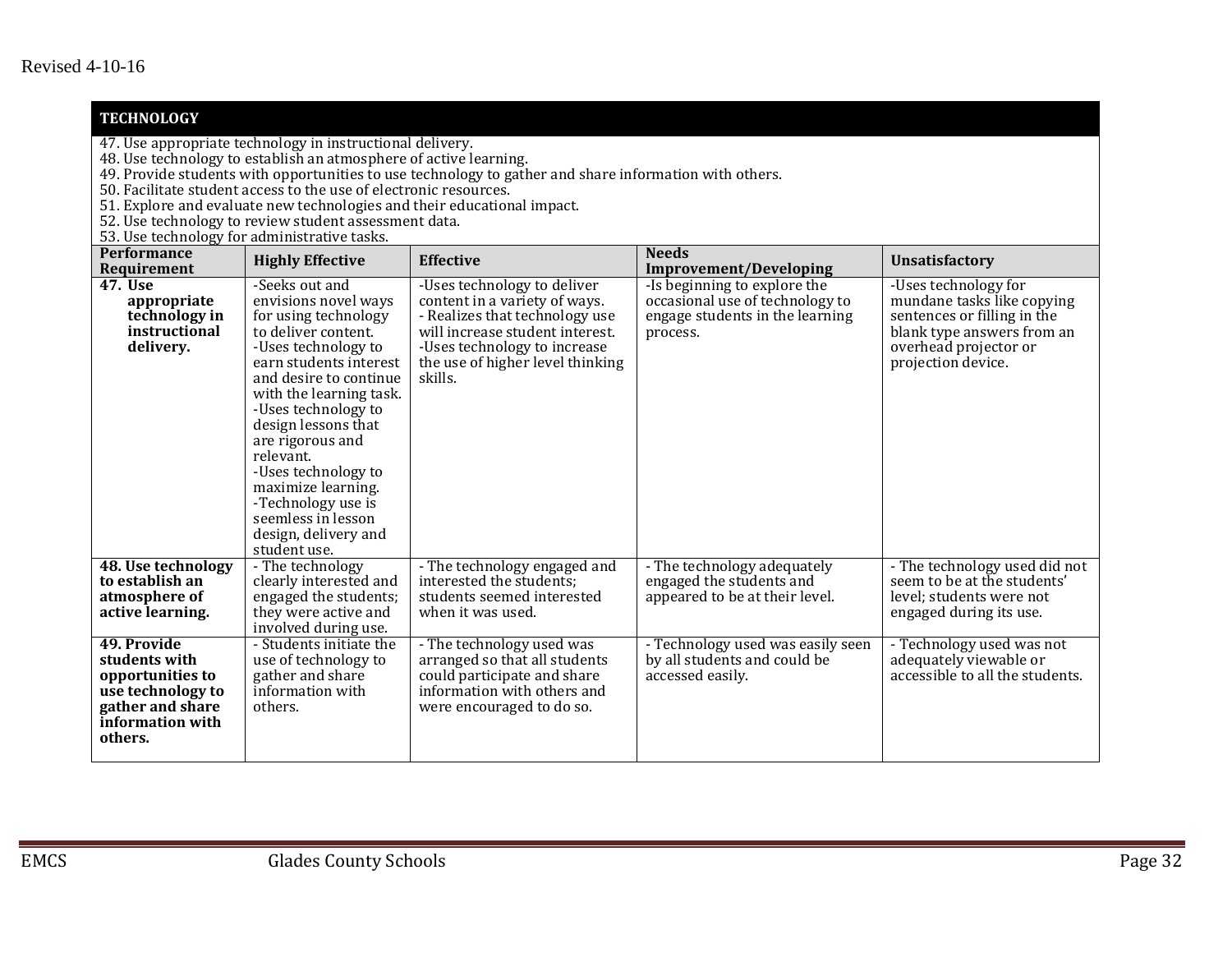| <b>Revised 4-10-16</b> |
|------------------------|
|------------------------|

| <b>50. Facilitate</b><br>student access to<br>the use of<br>electronic<br>resources. | - Seeks out ways for<br>students to use<br>technologies (smart<br>phones, iPads/tablets<br>and others) in the<br>learning process.                                                                                                                                                                                                                                                              | - Teachers provide students<br>with opportunities to utilize<br>technology when appropriate.                                                                   | - Realizes that students like to use<br>technology and is beginning to<br>explore ways to integrate<br>technology into the learning<br>process.           | - Students are not provided<br>an opportunity to access the<br>use of electronic resources.                                                            |
|--------------------------------------------------------------------------------------|-------------------------------------------------------------------------------------------------------------------------------------------------------------------------------------------------------------------------------------------------------------------------------------------------------------------------------------------------------------------------------------------------|----------------------------------------------------------------------------------------------------------------------------------------------------------------|-----------------------------------------------------------------------------------------------------------------------------------------------------------|--------------------------------------------------------------------------------------------------------------------------------------------------------|
| 51. Explore and<br>evaluate new<br>technologies and<br>their educational<br>impact.  | -Is on the cutting edge<br>of technology<br>exploration and<br>implementation.<br>-Regularly seeks out<br>new technologies and<br>shares information<br>with administrators<br>and colleagues.<br>-Searches for ways to<br>collaborate with<br>others (business,<br>other educational<br>institutions, schools)<br>and shares<br>information with<br>colleagues.                                | -Reads articles and attends<br>trainings where new<br>technologies and new uses for<br>technology are explored.<br>-Often tries new ideas in the<br>classroom. | -Understands the need to learn<br>more about technology and its use<br>in the school setting and will<br>cooperate when asked.                            | -Is overwhelmed at the fast<br>pace with which technology is<br>changing.<br>-Finds it difficult to relate to<br>today's technology savvy<br>students. |
| 52. Use technology<br>to review student<br>assessment data.                          | -Uses technology to<br>gather, analyze and<br>make sense of data.<br>-Meets with<br>colleagues to address<br>concerns, look for<br>trends and to<br>celebrate successes.<br>- Utilizes data when<br>making instructional<br>decisions that address<br>individual student<br>needs.<br>-Utilizes data to make<br>instructional<br>decisions and inform<br>parents regarding<br>student progress. | -Uses technology to record,<br>analyze and review student<br>assessment data.<br>-Shares data analysis with<br>students, their parents and<br>colleagues.      | -Records and reviews data, and<br>uses data for planning purposes.<br>-Looks at whole class data and<br>seldom applies data to the<br>individual student. | -Records data as required.                                                                                                                             |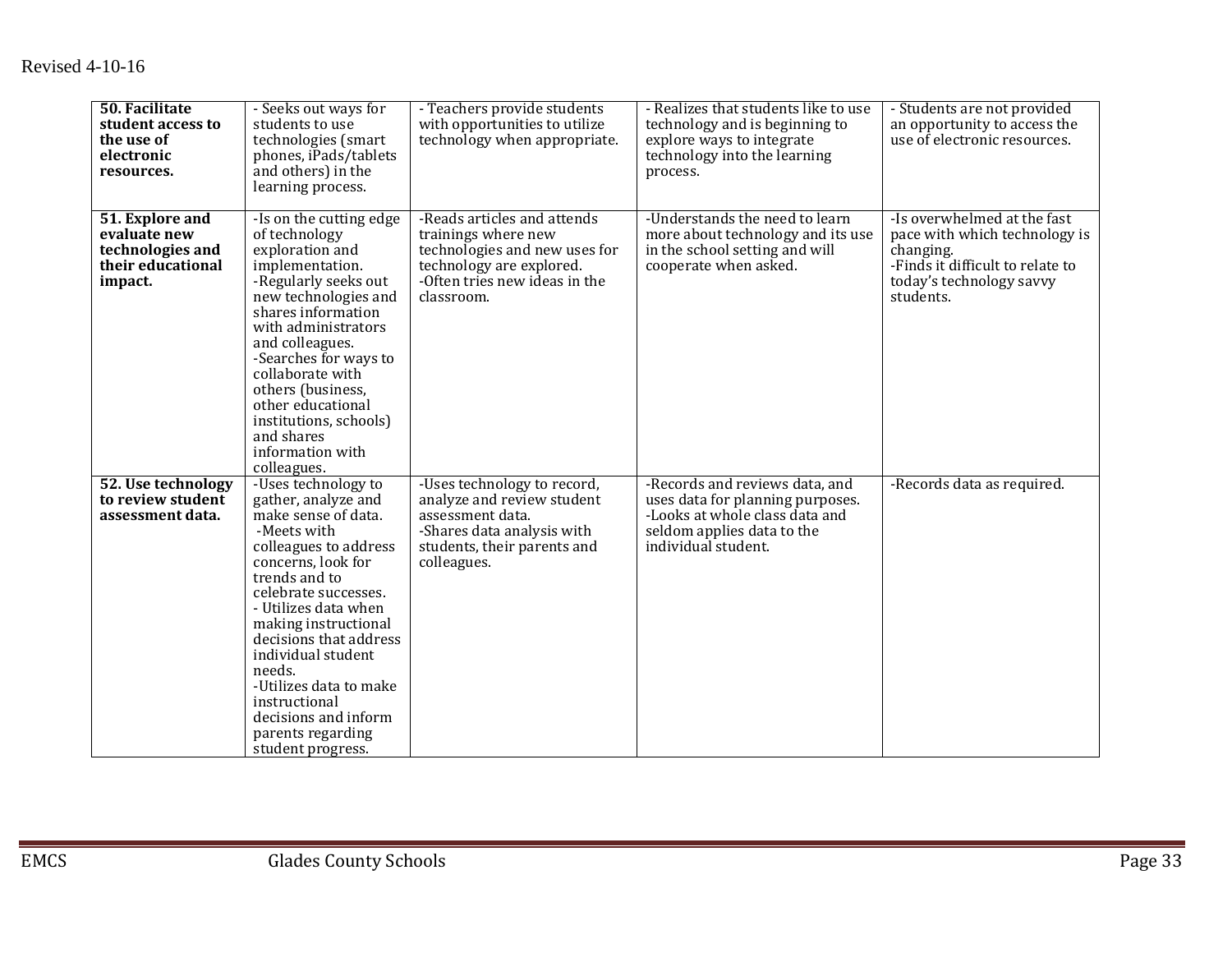| 53. Use technology | -Efficiently and      | -Communicates in a timely and | -Is beginning to use technology as | -Finds the use of technology a |
|--------------------|-----------------------|-------------------------------|------------------------------------|--------------------------------|
| for administrative | effectively uses      | effective manner with         | a tool for some administrative     | burden.                        |
| tasks.             | technology for        | colleagues.                   | tasks.                             | -Is troubled by the            |
|                    | communication         | -Collaborates with others to  | -Sometimes uses the computer for   | significant amount of time     |
|                    | within the school,    | solve problems.               | communication.                     | involved to learn a new        |
|                    | between schools and   | - Fulfills all administrative | -Occasionally fails to complete    | computer program or system.    |
|                    | beyond.               | record keeping requirements   | reports on time or accurately.     | -Frequently fails to complete  |
|                    | -Uses technology to   | in a timely and accurate      |                                    | reports on time or accurately. |
|                    | create avenues for    | manner.                       |                                    |                                |
|                    | parental involvement  |                               |                                    |                                |
|                    | in the learning       |                               |                                    |                                |
|                    | process.              |                               |                                    |                                |
|                    | -Maintains accurate   |                               |                                    |                                |
|                    | and timely records.   |                               |                                    |                                |
|                    | assisting others with |                               |                                    |                                |
|                    | proven record         |                               |                                    |                                |
|                    | keeping strategies.   |                               |                                    |                                |

#### **COLLABORATION**

54. Communicate effectively, orally and in writing, with other professionals, students, parents, and community.<br>55. Collaborate with students, parents, school staff, and other appropriate persons to assist in meeting stude

55. Collaborate with students, parents, school staff, and other appropriate persons to assist in meeting student needs.

- 56. Provide accurate and timely information to parents and students about academic and behavioral performance of students.
- 57. Work with other teachers in curriculum development, special activities, and sharing ideas and resources.
- 58. Establish and maintain a positive collaborative relationship with the students' families to increase student achievement.

| Area of<br><b>Performance</b>                                                                                                     | <b>Highly Effective</b>                                                                                                                                    | <b>Effective</b>                                                                                                                     | Needs Improvement/<br><b>Developing</b>                                                                        | <b>Unsatisfactory</b>                                                                       |
|-----------------------------------------------------------------------------------------------------------------------------------|------------------------------------------------------------------------------------------------------------------------------------------------------------|--------------------------------------------------------------------------------------------------------------------------------------|----------------------------------------------------------------------------------------------------------------|---------------------------------------------------------------------------------------------|
| 54. Communicate<br>effectively, orally<br>and in writing,<br>with other<br>professionals,<br>students, parents,<br>and community. | - Proactively<br>communicates with<br>parents, students,<br>other professionals,<br>and community to<br>improve student<br>performance and/or<br>behavior. | - Communicates with parents,<br>students, other professionals<br>and community to improve<br>student performance and/or<br>behavior. | - Communicates with parents,<br>students, other professionals and<br>community only when directed to<br>do so. | - Fails to communicate with<br>parents, students, other<br>professionals, and<br>community. |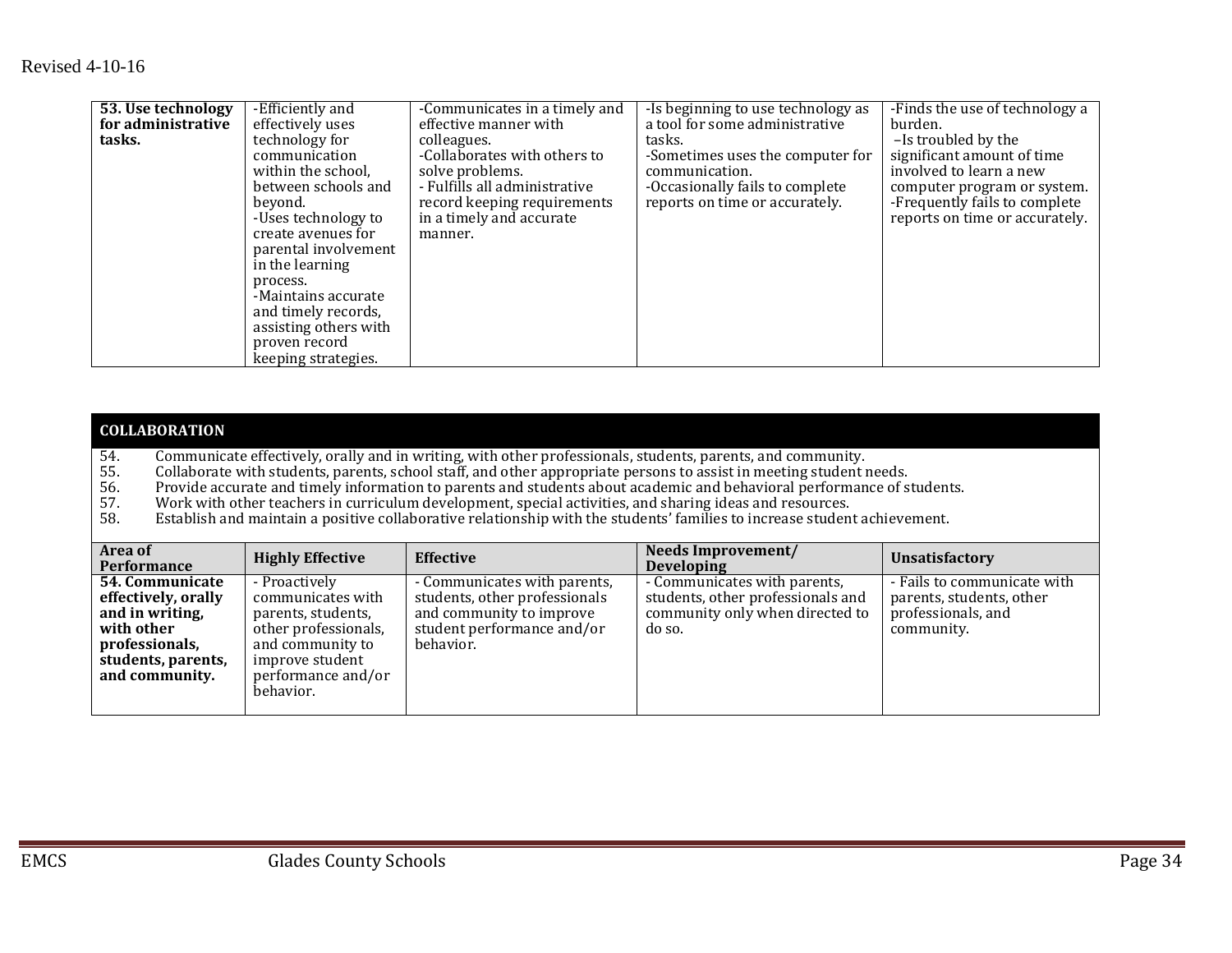| 55. Collaborate<br>with students,<br>parents, school<br>staff, and other<br>appropriate<br>persons to assist in<br>meeting student<br>needs.             | - Proactively<br>collaborates with<br>parents, students,<br>school staff, and<br>other appropriate<br>persons to improve<br>student performance<br>and/or behavior.                                                           | - Collaborates with parents,<br>students, school staff, and other<br>appropriate persons to improve<br>student performance and/or<br>behavior.                                                         | - Collaborates with parents,<br>students, school staff, and other<br>appropriate persons only when<br>directed to do so.                                                                            | - Fails to work collaboratively<br>with parents, students, school<br>staff, and other appropriate<br>persons.                                                                                                        |
|----------------------------------------------------------------------------------------------------------------------------------------------------------|-------------------------------------------------------------------------------------------------------------------------------------------------------------------------------------------------------------------------------|--------------------------------------------------------------------------------------------------------------------------------------------------------------------------------------------------------|-----------------------------------------------------------------------------------------------------------------------------------------------------------------------------------------------------|----------------------------------------------------------------------------------------------------------------------------------------------------------------------------------------------------------------------|
| 56. Provide<br>accurate and<br>timely information<br>to parents and<br>students about<br>academic and<br><b>behavioral</b><br>performance of<br>students | - Provides frequent,<br>detailed information<br>to parents about the<br>instructional<br>program and their<br>student's progress<br>and advises what is<br>necessary to improve<br>academic and<br>behavioral<br>performance. | - Provides frequent information<br>to parents about the<br>instructional program and their<br>student's academic and<br>behavioral performance.                                                        | - Provides parents the minimum<br>information concerning the<br>instructional program and their<br>student's academic and<br>behavioral performance.                                                | - Does not provide parents<br>the minimum information<br>concerning the instructional<br>program and their student's<br>academic and behavioral<br>performance.                                                      |
| 57. Work with<br>other teachers in<br>curriculum<br>development,<br>special activities,<br>and sharing ideas<br>and resources.                           | - Continually<br>provides leadership<br>in the development<br>of and/or<br>implementation of<br>standards.<br>- Initiates the sharing<br>of ideas and<br>resources with team<br>members.                                      | - Participates in team planning<br>to implement state/district<br>standards.<br>- Participates in the sharing of<br>ideas and resources with team<br>members.                                          | - Is occasionally absent from team<br>meetings and planning sessions.<br>- Rarely shares ideas or resources<br>with team members.                                                                   | - Rarely participates in team<br>meetings or planning<br>sessions.<br>- Provides almost no ideas or<br>resources for team members.                                                                                   |
| 58. Establish and<br>maintain a positive<br>collaborative<br>relationship with<br>the students'<br>families to<br>increase student<br>achievement.       | - Teacher<br>communicates<br>frequently and<br>sensitively with<br>families and<br>successfully engages<br>them in the<br>instructional<br>program.                                                                           | - Teacher complies with school<br>procedures for communicating<br>with families, initiates family<br>contacts, and makes a<br>significant effort to engage<br>families in the instructional<br>program | - Teacher complies with school<br>procedures for communicating<br>with families, responds to family-<br>initiated contacts and makes an<br>effort to engage families in the<br>instruction program. | - Teacher does not comply<br>with school procedures for<br>communicating with families,<br>provides little or no<br>information to families and<br>makes no attempt to engage<br>them in the instruction<br>program. |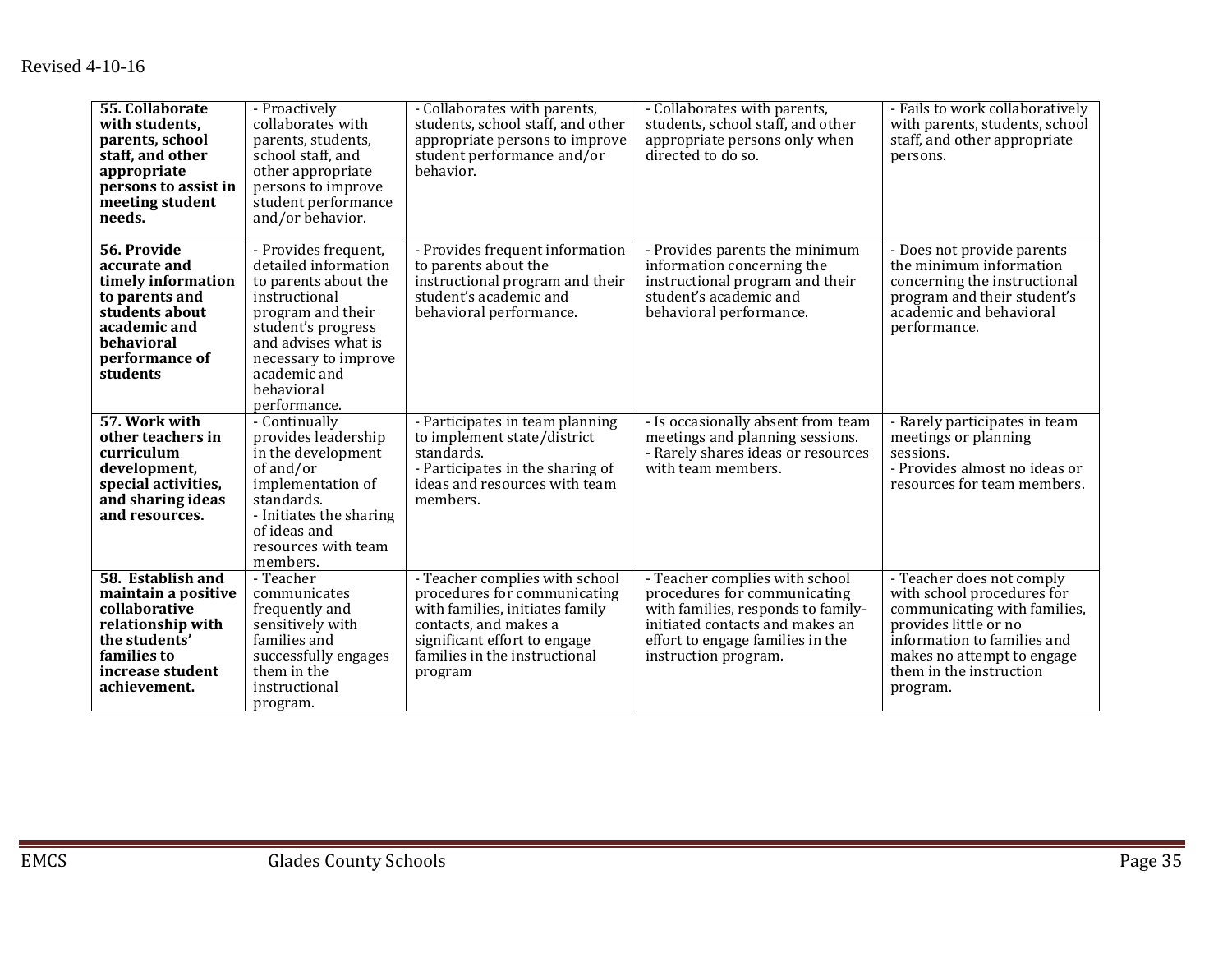#### **PROFESSIONAL LEARNING**

- 59. Engage in continuing improvement of professional knowledge and skills.
- 60. Assist others in acquiring new knowledge and understanding.
- 61. Keep abreast of developments in instructional methodology, learning theory, curriculum trends, and content.
- 62. Conduct a personal assessment periodically to determine professional development needs with reference to specific instructional assignment.
- 63. Participate in school data collection of teacher input on principal's performance assessment program.

| Performance<br><b>Responsibilities</b>                                                                                            | <b>Highly Effective</b>                                                                                                                                                                                                                                                                                                                                                                                                                    | <b>Effective</b>                                                                                                                                                                                                                  | <b>Needs</b><br><b>Improvement/Developing</b>                                                                                                                               | <b>Unsatisfactory</b>                                                                                                                                                      |
|-----------------------------------------------------------------------------------------------------------------------------------|--------------------------------------------------------------------------------------------------------------------------------------------------------------------------------------------------------------------------------------------------------------------------------------------------------------------------------------------------------------------------------------------------------------------------------------------|-----------------------------------------------------------------------------------------------------------------------------------------------------------------------------------------------------------------------------------|-----------------------------------------------------------------------------------------------------------------------------------------------------------------------------|----------------------------------------------------------------------------------------------------------------------------------------------------------------------------|
| 59. Engage in<br>continuing<br>improvement of<br>professional<br>knowledge and<br>skills.                                         | -Meets with colleagues at<br>least weekly to review<br>student work, design<br>lessons or share curriculum<br>information.<br>- Regularly meets, and<br>often leads colleagues in<br>the review of data for<br>planning purposes.<br>-Often leads and shares<br>pertinent information at<br>Professional Learning<br>Community meetings.<br>-Opens classroom doors<br>and models effective<br>techniques and strategies<br>for colleagues. | -Meets with colleagues<br>weekly to review data<br>and plan.<br>-Regularly meets with<br>colleagues to discuss<br>lesson design and<br>student work.<br>-Actively participates at<br>Professional Learning<br>Community meetings. | -Attends collaborative meetings<br>as required.<br>-Is beginning to see some value in<br>spending time sharing personal<br>reflections and student work<br>with colleagues. | -Attends collaborative<br>meetings but rarely<br>contributes.<br>-Sees little value in<br>collaboration.                                                                   |
| 60. Assist others<br>in acquiring new<br>knowledge and<br>understanding.                                                          | -Provide professional<br>development for<br>colleagues.<br>- Often leads and shares<br>pertinent information with<br>other teachers or at<br>Professional Learning<br>Community meetings.                                                                                                                                                                                                                                                  | -Serves on committees<br>and shares information<br>with others.                                                                                                                                                                   | -Attends professional<br>development activities but does<br>not actively participate.                                                                                       | -Does not attend meetings or<br>professional development as<br>required.                                                                                                   |
| 61. Keep abreast<br>of developments<br>in instructional<br>methodology,<br>learning theory,<br>curriculum trends.<br>and content. | - Teacher seeks<br>opportunities for<br>professional development<br>to enhance content<br>knowledge and pedagogical<br>skills and uses this<br>knowledge to provide<br>leadership and impact<br>change.                                                                                                                                                                                                                                    | - Teacher seeks<br>opportunities for<br>professional<br>development to enhance<br>content knowledge and<br>pedagogical skills, and<br>shares this knowledge.                                                                      | - Teacher's participation in<br>professional development<br>activities is limited to those that<br>are required and/or convenient.                                          | - Teacher does not participate<br>in professional development<br>activities, even when such<br>activities are clearly needed for<br>the development of teaching<br>skills. |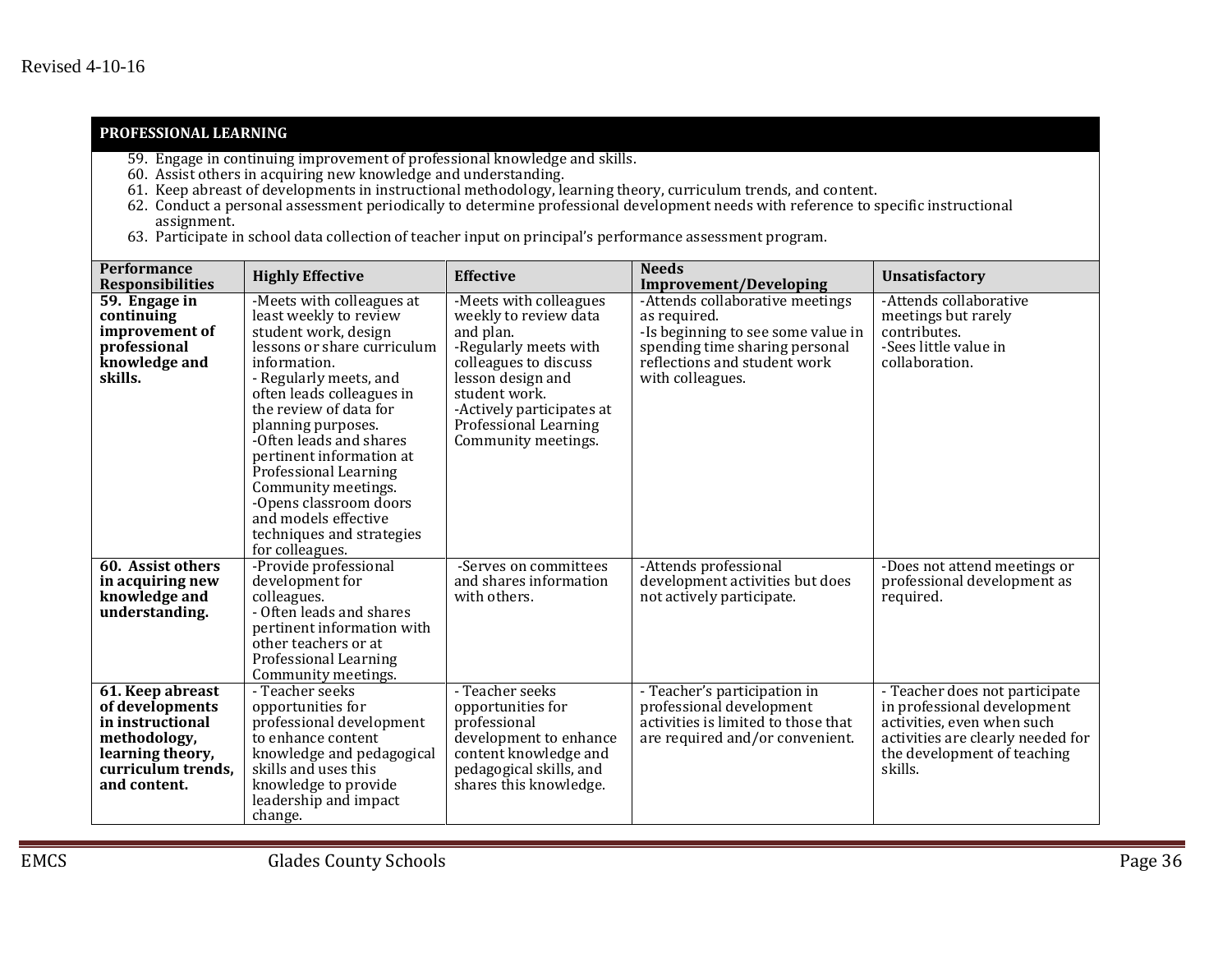| 62. Conduct a<br>personal<br>assessment<br>periodically to<br>determine<br>professional<br>development<br>needs with<br>reference to<br>specific<br>instructional<br>assignment. | -Conducts self assessment,<br>seeks input from colleagues<br>and writes a detailed<br>improvement plan that<br>focuses on improved<br>student outcomes.<br>-Routinely monitors<br>strategies to assure that<br>progress is being made<br>toward goal attainment.<br>-Gathers data and talks<br>with colleagues about | -Conducts a self<br>assessment and meets<br>with selected colleagues<br>to get input, develop<br>strategies and to write an<br>improvement plan.<br>-Aligns learning<br>opportunities to focus on<br>selected goals. | -Recognizes the need to<br>continuously improve and<br>conducts a self assessment.<br>-Writes personal goals that focus<br>on improving teaching.<br>-Looks for evidence of goal<br>attainment at the end of the<br>semester/year. | -Fails to conduct a self<br>assessment or to write goals as<br>required. |
|----------------------------------------------------------------------------------------------------------------------------------------------------------------------------------|----------------------------------------------------------------------------------------------------------------------------------------------------------------------------------------------------------------------------------------------------------------------------------------------------------------------|----------------------------------------------------------------------------------------------------------------------------------------------------------------------------------------------------------------------|------------------------------------------------------------------------------------------------------------------------------------------------------------------------------------------------------------------------------------|--------------------------------------------------------------------------|
| 63. Participate in<br>school data<br>collection of<br>teacher input on<br>principal's<br>performance<br>assessment<br>program.                                                   | findings.<br>- Assumes responsibility<br>for disseminating<br>information to the faculty.                                                                                                                                                                                                                            |                                                                                                                                                                                                                      |                                                                                                                                                                                                                                    |                                                                          |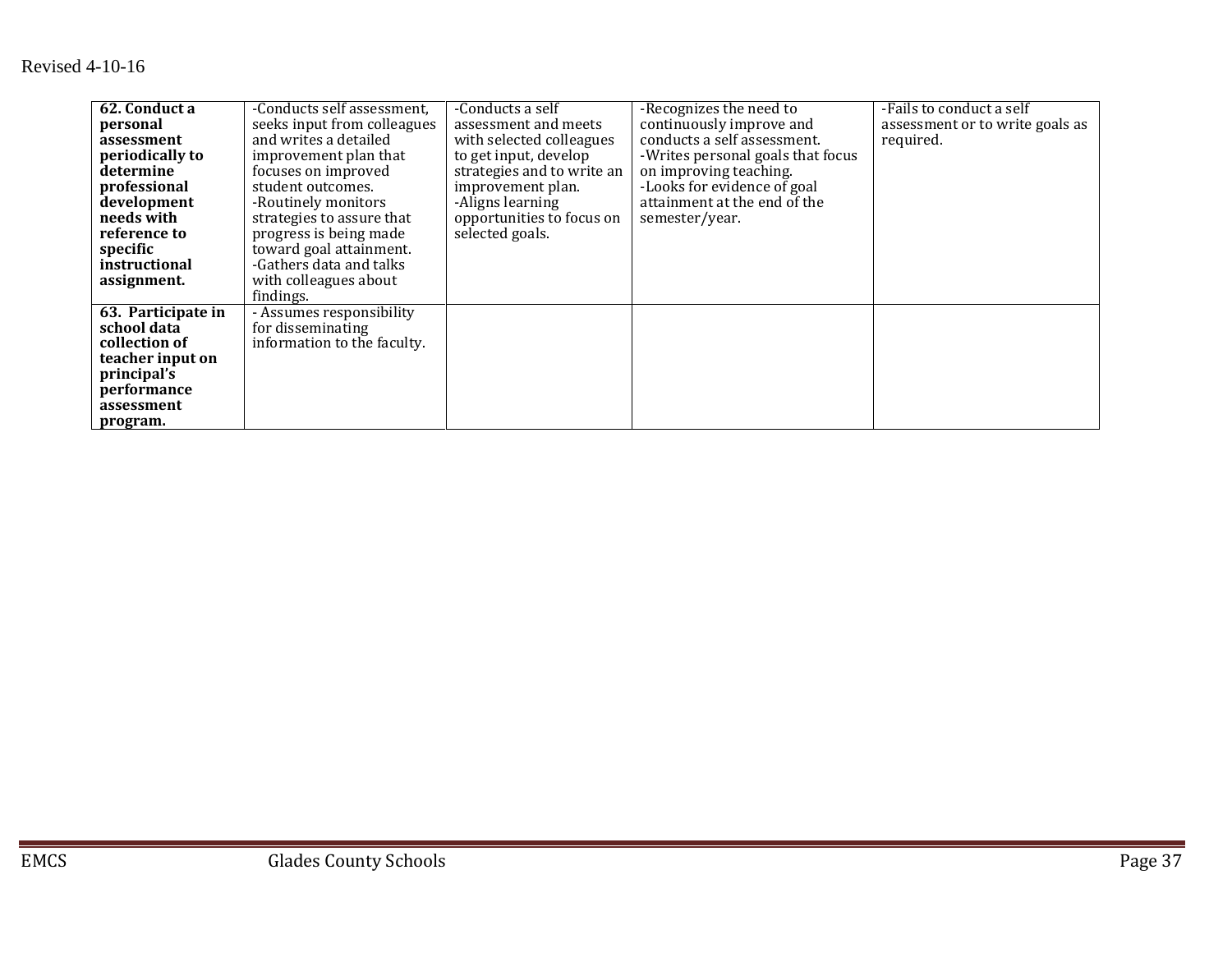#### **PROFESSIONAL RESPONSIBILITIES**

- 64. Act in a professional and ethical manner and adhere at all times to The Code of Ethics and the Principles of Professional Conduct of the Education Profession in Florida.
- 65. Perform assigned duties including the accurate and timely filing of all reports.
- 66. Demonstrate attention to punctuality, attendance, records, and reports.
- 67. Maintain confidentiality of student and other professional information.
- 68. Comply with policies, procedures, and programs.
- 69. Exercise appropriate professional judgment.
- 70. Support school improvement initiatives by active participation in school activities, services, and programs.
- 71. Perform other incidental tasks consistent with the goals and objectives of this position.

| <b>Area of Performance</b>                                                                                                                                                                                                                     | <b>Highly Effective</b>                                                                                                                                                                                                                              | <b>Effective</b>                                                                                                                                                                | Needs Improvement/<br><b>Developing</b>                                                                                         | <b>Unsatisfactory</b>                                                                                                                                                        |
|------------------------------------------------------------------------------------------------------------------------------------------------------------------------------------------------------------------------------------------------|------------------------------------------------------------------------------------------------------------------------------------------------------------------------------------------------------------------------------------------------------|---------------------------------------------------------------------------------------------------------------------------------------------------------------------------------|---------------------------------------------------------------------------------------------------------------------------------|------------------------------------------------------------------------------------------------------------------------------------------------------------------------------|
| 64. Act in a<br>professional and<br>ethical manner and<br>adhere at all times to<br><b>The Code of Ethics</b><br>and the Principles of<br><b>Professional</b><br><b>Conduct of the</b><br><b>Education</b><br><b>Profession in</b><br>Florida. | - Is always ethical and<br>honest and uses<br>impeccable judgment.                                                                                                                                                                                   | - Is ethical and honest and uses<br>good judgment.                                                                                                                              | - Sometimes uses<br>questionable judgment and<br>is less than completely<br>honest and direct.                                  | - Acts in an unethical or ethically<br>questionable manner. Uses poor<br>judgment and cannot be counted<br>upon to be honest.                                                |
| 65. Perform<br>assigned duties<br>including the<br>accurate and timely<br>filing of all reports.                                                                                                                                               | - Carries out<br>assignments<br>conscientiously and<br>punctually, keeps<br>meticulous records<br>and is never late for<br>duties or assignments.                                                                                                    | - Is punctual and reliable with<br>paperwork, duties and<br>assignments. Keeps accurate<br>records.                                                                             | - Occasionally is late or fails<br>to complete assigned tasks.<br>Makes errors in records.                                      | - Frequently fails to complete<br>assignments, makes errors in<br>records and misses deadlines or<br>meetings.                                                               |
| 66. Demonstrate<br>attention to<br>punctuality,<br>attendance, records,<br>and reports.                                                                                                                                                        | - Teacher's system for<br>maintaining accurate<br>instructional and/or<br>non-instructional<br>records is efficient, the<br>teacher can readily<br>access said records.<br>and utilizes these<br>records to provide<br>frequent student<br>feedback. | - Teacher's system for<br>maintaining accurate<br>instructional and/or non-<br>instructional records is<br>generally efficient, and teacher<br>can readily access said records. | - Teacher's system for<br>maintaining accurate<br>instructional and/or non-<br>instructional records is<br>generally efficient. | - Teacher has no system, or an<br>inadequate system for<br>maintaining accurate<br>instructional and/or non-<br>instructional records, resulting in<br>errors and confusion. |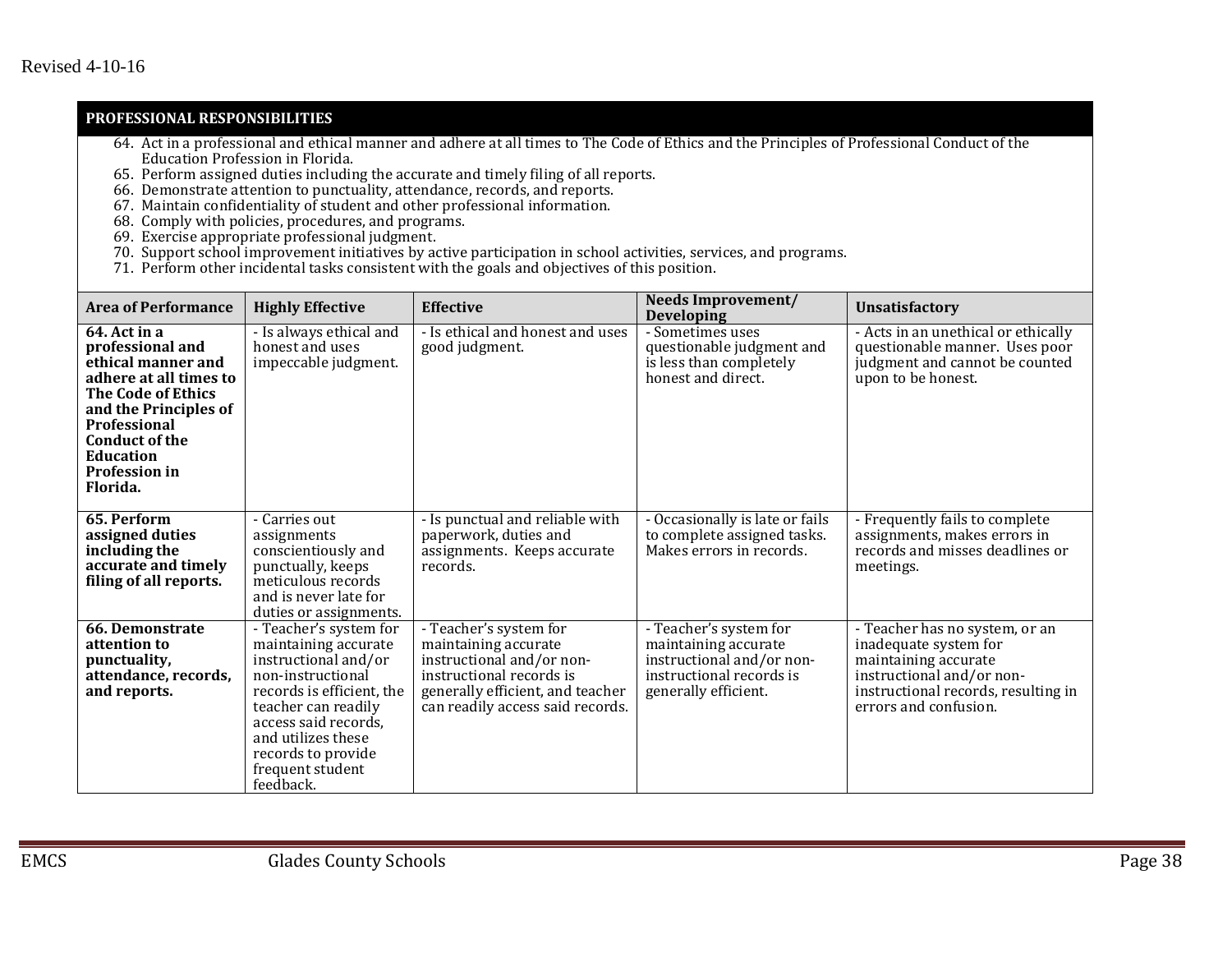| 67. Maintain<br>confidentiality of<br>student and other<br>professional<br>information.                                            | - Always observes<br>appropriate<br>boundaries and<br>respects<br>confidentially.                                                                                                                                                                                                                                                     | - Maintains appropriate<br>boundaries and student<br>confidentially.                                                                                                                                                                                                | - Sometimes violates<br>boundaries and occasionally<br>discloses student<br>information.                                                                                                      | - Violates appropriate boundaries<br>and discloses student<br>information.                                                                                                                                                                                               |
|------------------------------------------------------------------------------------------------------------------------------------|---------------------------------------------------------------------------------------------------------------------------------------------------------------------------------------------------------------------------------------------------------------------------------------------------------------------------------------|---------------------------------------------------------------------------------------------------------------------------------------------------------------------------------------------------------------------------------------------------------------------|-----------------------------------------------------------------------------------------------------------------------------------------------------------------------------------------------|--------------------------------------------------------------------------------------------------------------------------------------------------------------------------------------------------------------------------------------------------------------------------|
| 68. Comply with<br>policies, procedures,<br>and programs.                                                                          | - Teacher assumes a<br>leadership position in<br>ensuring that school<br>practices and<br>procedures ensure<br>that all students,<br>particularly those<br>traditionally<br>underserved, are<br>honored in the school.                                                                                                                | - Teacher makes genuine and<br>successful efforts to ensure<br>that all students are well<br>served by the school. Teacher<br>assumes additional personal<br>responsibility for non-assigned<br>tasks that extend beyond<br>building and/or district<br>guidelines. | - Teacher's attempts to serve<br>students based on the best<br>information are genuine but<br>inconsistent. Teacher<br>adheres to building and/or<br>district expectations and<br>guidelines. | - Teacher's sense of<br>professionalism is low and<br>teacher contributes to practices<br>that are self-serving or harmful to<br>students. Teacher fails to<br>consistently adhere to building<br>and/or district expectations and<br>guidelines.                        |
| 69.<br><b>Exercise appropriate</b><br>professional<br>judgment.                                                                    | - Takes a leadership<br>role in team or<br>departmental<br>decision-making and<br>helps ensure that<br>these decisions are<br>based on the highest<br>professional<br>standards.                                                                                                                                                      | - Actively participates in team<br>or departmental decision-<br>making and observes<br>professional standards                                                                                                                                                       | - Participates in team or<br>departmental decision-<br>making but decisions are not<br>always based on<br>professional standards.                                                             | - Makes decisions based solely on<br>self-interests.                                                                                                                                                                                                                     |
| 70. Support school<br>improvement<br>initiatives by active<br>participation in<br>school activities,<br>services, and<br>programs. | - Serves as a leader in<br>at least one aspect of<br>the school and is an<br>important member of<br>teacher teams and<br>committees.<br>- Is a leader for one or<br>more school activities.<br>- Regularly<br>contributes valuable<br>ideas and expertise to<br>implement<br>improvements or<br>further the mission of<br>the school. | - Is a positive team member<br>and volunteers to serve on<br>committees and attend school<br>activities.<br>- Contributes ideas and<br>expertise to accomplish the<br>overall mission of the school.                                                                | - Rarely serves on<br>committees or attends<br>school activities.<br>- Rarely contributes ideas to<br>improve the school or<br>support its mission.                                           | - Declines invitations to serve on<br>committees or attend school<br>activities.<br>- Never contributes ideas to<br>improve the school or support its<br>mission.<br>- Actions are inconsistent with the<br>school's school improvement plan<br>or the school's mission. |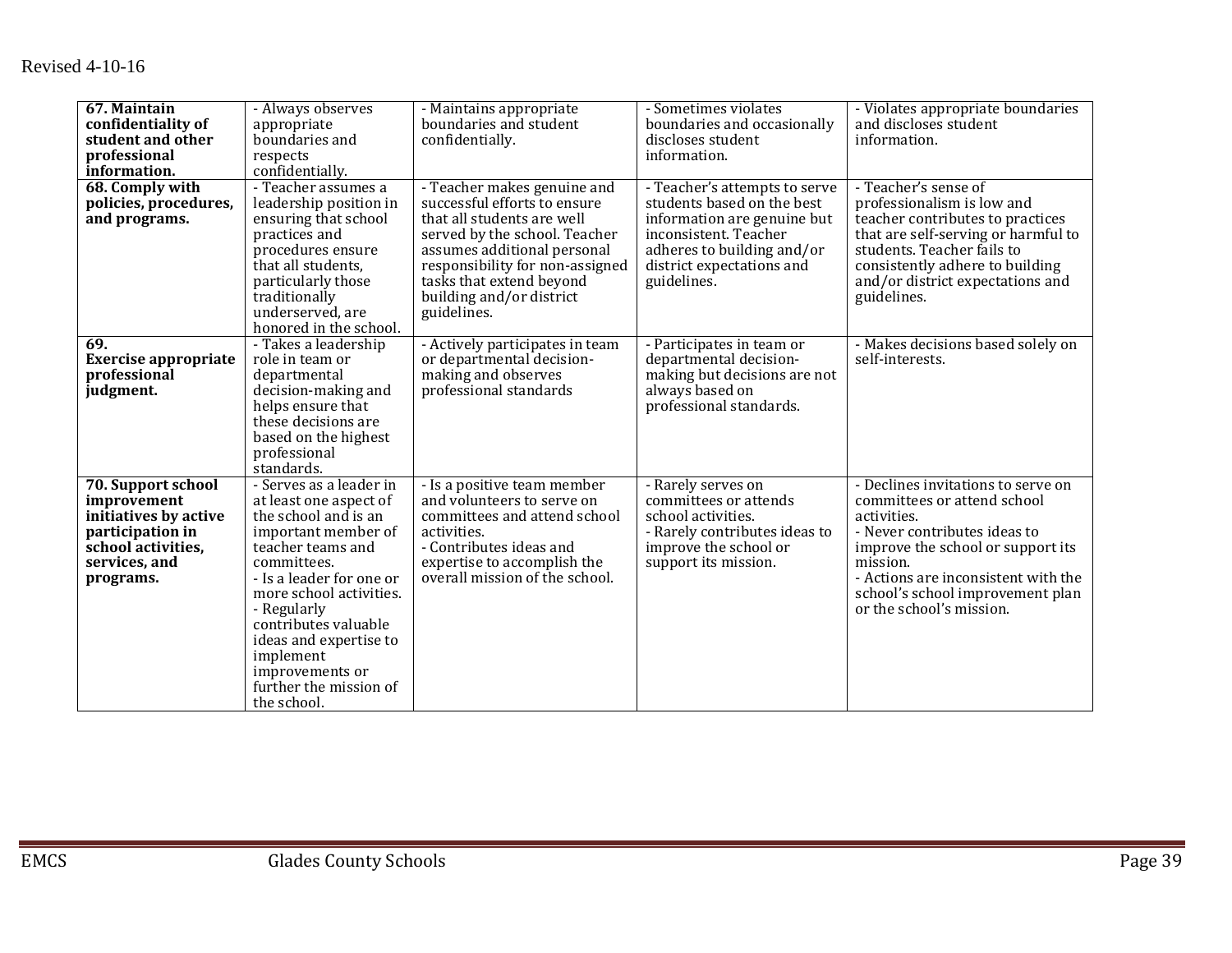Revised 4-10-16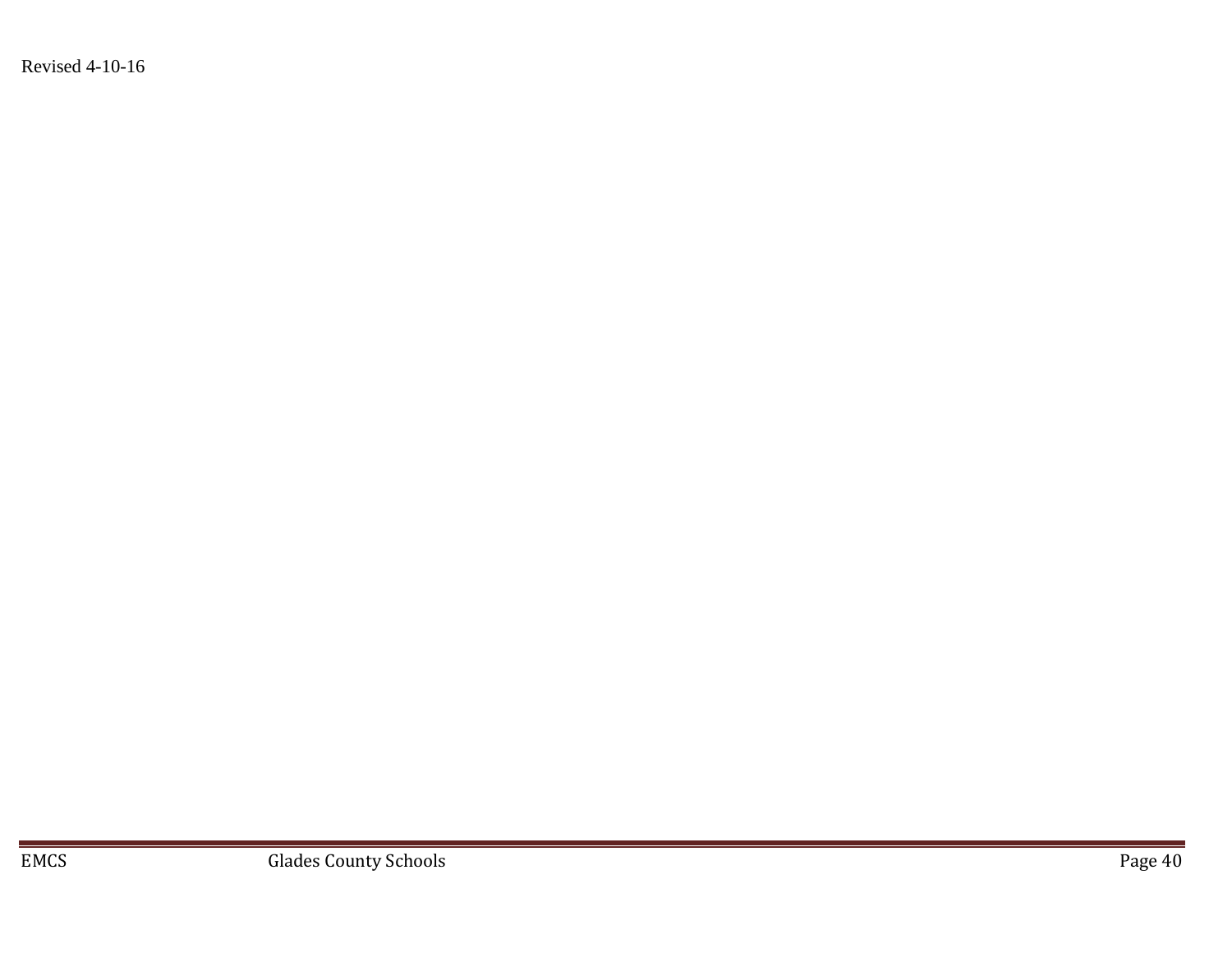### **Pedagogy Bibliography**

Teacher Analysis Form, School District of Walton County. (Supplied by Jerry Copeland)

- Correlation of Teacher Standards, School District of Walton County. (Supplied by Jerry Copeland)
- "College of Education Student Teacher Evaluation Form and Rubrics." *The University of Nebraska Kearney* . University of Nebraska Kearney, 2010. Web. 25 June 2011. [<http://www.unk.edu/academicaffairs/assessment.aspx?](http://www.unk.edu/academicaffairs/assessment.aspx)id=4827>.
- Danielson, Charlotte. "Enhancing Professional Practice: a Framework for Teaching". ASCD. 1996. Web. 25 June 2011. [<http://www.pekin.net/pekin108/human\\_resources/tips/documents/DanielsonRubri](http://www.pekin.net/pekin108/human_resources/tips/documents/DanielsonRubric.pdf)  $c.pdf$
- Marshall, Kim. "Teacher Evaluation Rubrics". Ecology of Education.net. Revised May 16, 2009. Web. 25 June 2011. [<http://ecologyofeducation.net/wsite/wp](http://ecologyofeducation.net/wsite/wp-content/uploads/2009/09/teacher-eval-rubrics-may-16-09.pdf)[content/uploads/2009/09/teacher-eval-rubrics-may-16-09.pdf>](http://ecologyofeducation.net/wsite/wp-content/uploads/2009/09/teacher-eval-rubrics-may-16-09.pdf)
- "North Carolina Teacher Evaluation Process". Public Schools of North Carolina. State Board of Education, Department of Public Instruction. August 2008. Web. 25 June 2011.[<http://www.ncpublicschools.org/docs/profdev/training/teacher/required/rub](http://www.ncpublicschools.org/docs/profdev/training/teacher/required/rubricassessmentform.pdf) [ricassessmentform.pdf>](http://www.ncpublicschools.org/docs/profdev/training/teacher/required/rubricassessmentform.pdf)
- "RISE Evaluation and Development System, Indiana Teacher Effectiveness Rubric", Draft Version. Indiana Department of Education. June 7, 2011. Web. 25 June 2011. [<http://www.doe.in.gov/puttingstudentsfirst/documents/2011-06-](http://www.doe.in.gov/puttingstudentsfirst/documents/2011-06-07_teacher_effectiveness_rubric_draft.pdf) 07 teacher effectiveness rubric draft.pdf>

"Teacher Evaluation". Utah Education Network. (Adapted from Effective Professional Practice: A Framework for Teaching by Charlotte Danielson, and published by ASCD), 2010. Web. 25 June 2011. [<http://www.uen.org/Rubric/rubric.cgi?rubric\\_id=1512>](http://www.uen.org/Rubric/rubric.cgi?rubric_id=1512)

# **Additional References on Effective Teaching**

Anderson, L.W, et. al. (2001) A taxonomy for learning, teaching, and assessing: A revision of Bloom's taxonomy of educational objectives, New York: Longman.

Carleton, L., & Marzano, R. J. (2010). Vocabulary games for the classroom. Bloomington IN: Marzano Research Laboratory

Cooper, H. (2009). Research synthesis and meta-analysis: A step-by-step approach (4th ed.). Thousand Oaks, CA: SAGE Publications.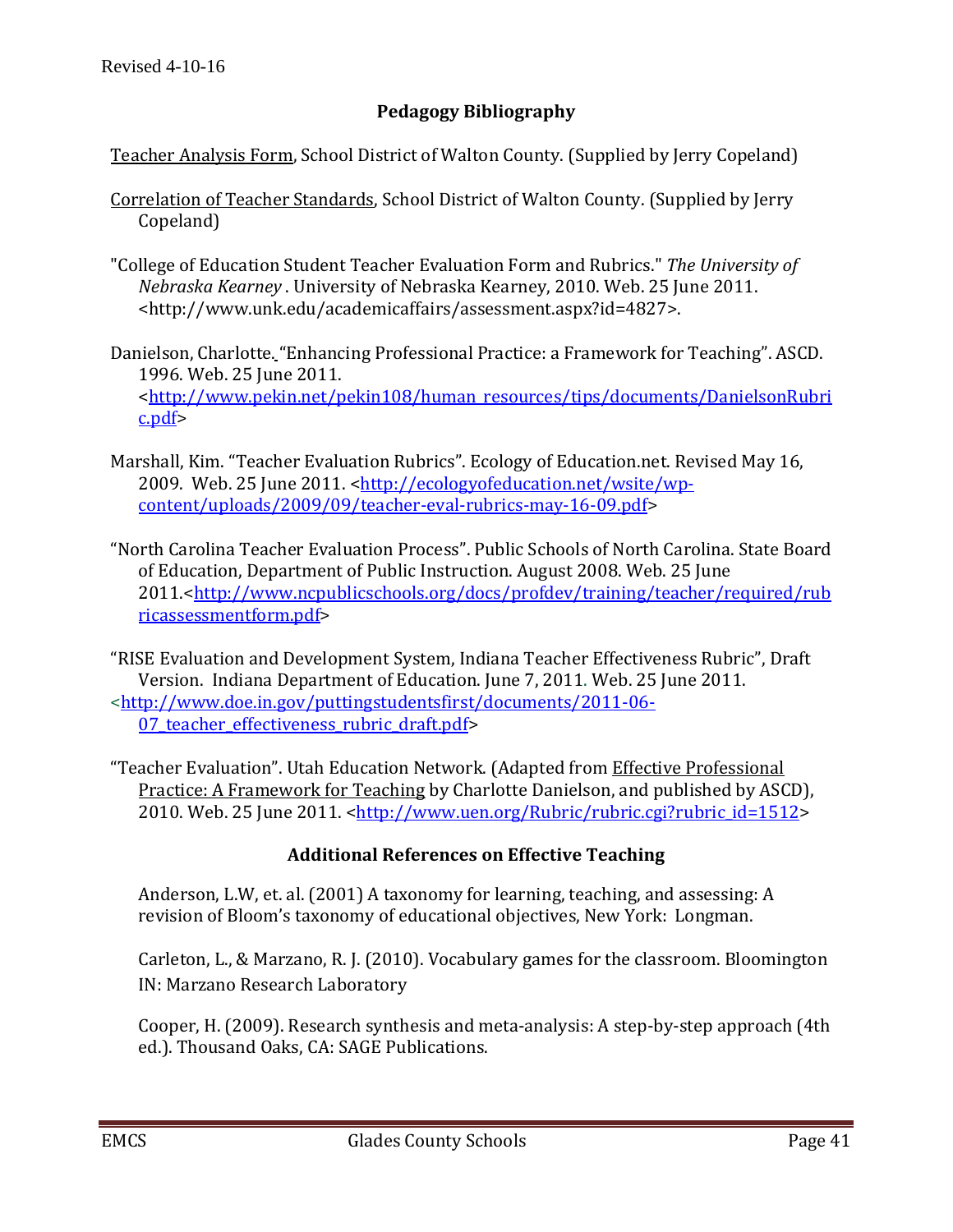Danielson, C. (2007) Enhancing Professional Practice; 2<sup>nd</sup> edition, Alexandria, VA: Association for Supervision and Curriculum Development, Englewood, CO

Danielson, C. (2009) Talk About Teaching: Leading Professional Conversations, Corwin Press

Danielson, C. (2009) The Handbook for Enhancing Professional Practice: Using the framework for Teaching in Your School. Association for Supervision and Curriculum Development, Englewood, CO

DuFour, R., & Marzano, R. J. (2011). Leaders of learning: how district, school, and classroom leaders improve student achievement. Bloomington, IN: Solution Tree

Haystead, M. W. & Marzano, R.J. (2010). Meta-Analytic Synthesis of Studies Conducted at Marzano Research Laboratory on instructional Strategies. Englewood, CO: Marzano Research Laboratory (marzanoresearch.com)

Marzano Research Laboratory (2009). Meta-analysis database. Retrieved August 24, 2009 from [http://www.marzanoresearch.com/research/meta\\_analysis\\_database.aspx.](http://www.marzanoresearch.com/research/meta_analysis_database.aspx) Marzano Research Laboratory (marzanoresearch.com)

Marzano, R. J. (2007). The art and science of teaching: A comprehensive framework for effective instruction. Alexandria, VA: Association for Supervision and Curriculum Development.

Marzano, R. J. & Brown, J.L. (2009). Handbook for art and science of teaching: Alexandria, VA: Association for Supervision and Curriculum Development

Marzano, R. J., & Pickering, D. J., with Heflebower, T. (2010). The highly engaged classroom. Bloomington, IN: Marzano Research Laboratory

Marzano, R.J (2009) Designing and Teaching Learning Goals, Alexandria, VA: Association for Supervision and Curriculum Development

# **5. Other Documentation Sources**

The supervisor and employee will collect data regarding each job service context category. This data collection will reflect current status and the progress made by the employee toward goal and/or context category accomplishment. The data will be collected by paying particular attention to the source codes identified on the assessment instrument.

A. **Behavioral Event Interview** - A validated process of data collection using the Targeted Selection Interview Process.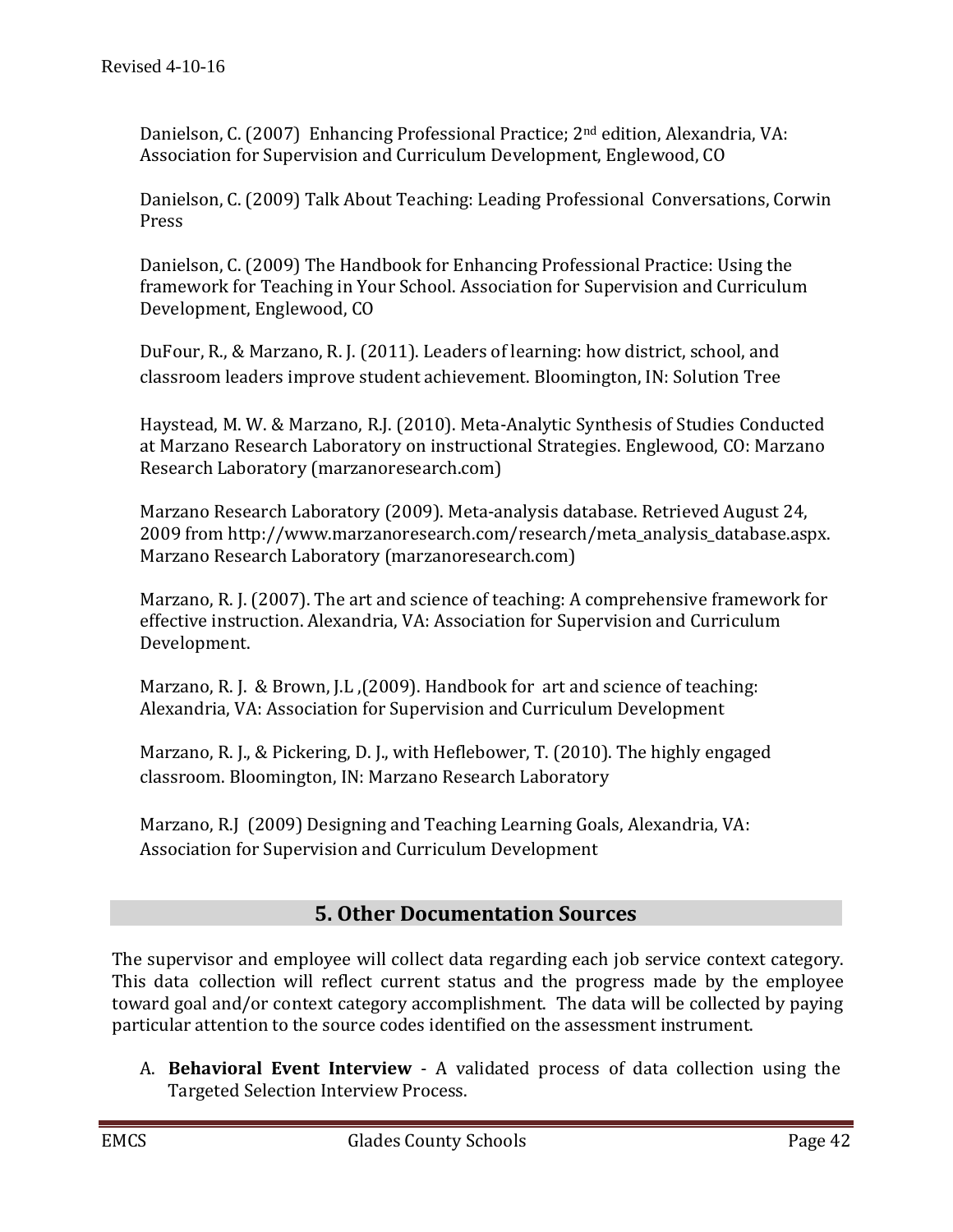- B. **Direct Documentation** Written material that follows a direct line of communication between the employee and the supervisor. This section also contains information which should flow from a comprehensive 360° feedback type system which may include
	- 1. Self Evaluation
	- 2. School Improvement Plan
	- 3. Student Assessment Data
		- Classroom based assessment
		- Performance tests such as Florida Writes, Florida Comprehensive Assessment Test, standardized achievement tests
		- High School Competency Test
		- Formal and informal program reviews
	- 4. Southern Association Accreditation Reports
	- 5. School Climate Survey Instruments from **parents and students.**
	- 6. The Instructional Evaluation System allows for parents to provide input. In order to provide input, each school will include the following statement on the Annual School Climate Survey: **"If an educator at this school has had a significant impact on your child's education during this school year, please explain in the space provided or contact the appropriate school district administrator. Please feel free to send your comments to (Principal's name)."**
	- 7. All duties required of the position (job descriptions)
	- 8. School Performance Grade

These items are not all-inclusive, the emphasis is on multiple data sources.

- C. **Indirect Documentation** Other written materials to which the supervisor has access which typically follow a communication line between the employee and the school-district level function.
- D. **Training Programs Competency Acquisition**  Verified acquisition of specific competencies obtained through designated training programs within Glades County through the master inservice plan.
- E. **Evaluatee Provided** Data provided by the employee receiving the appraisal that supports the concept that this appraisal procedure is participatory. Examples may include communications between the employee and supervisor that document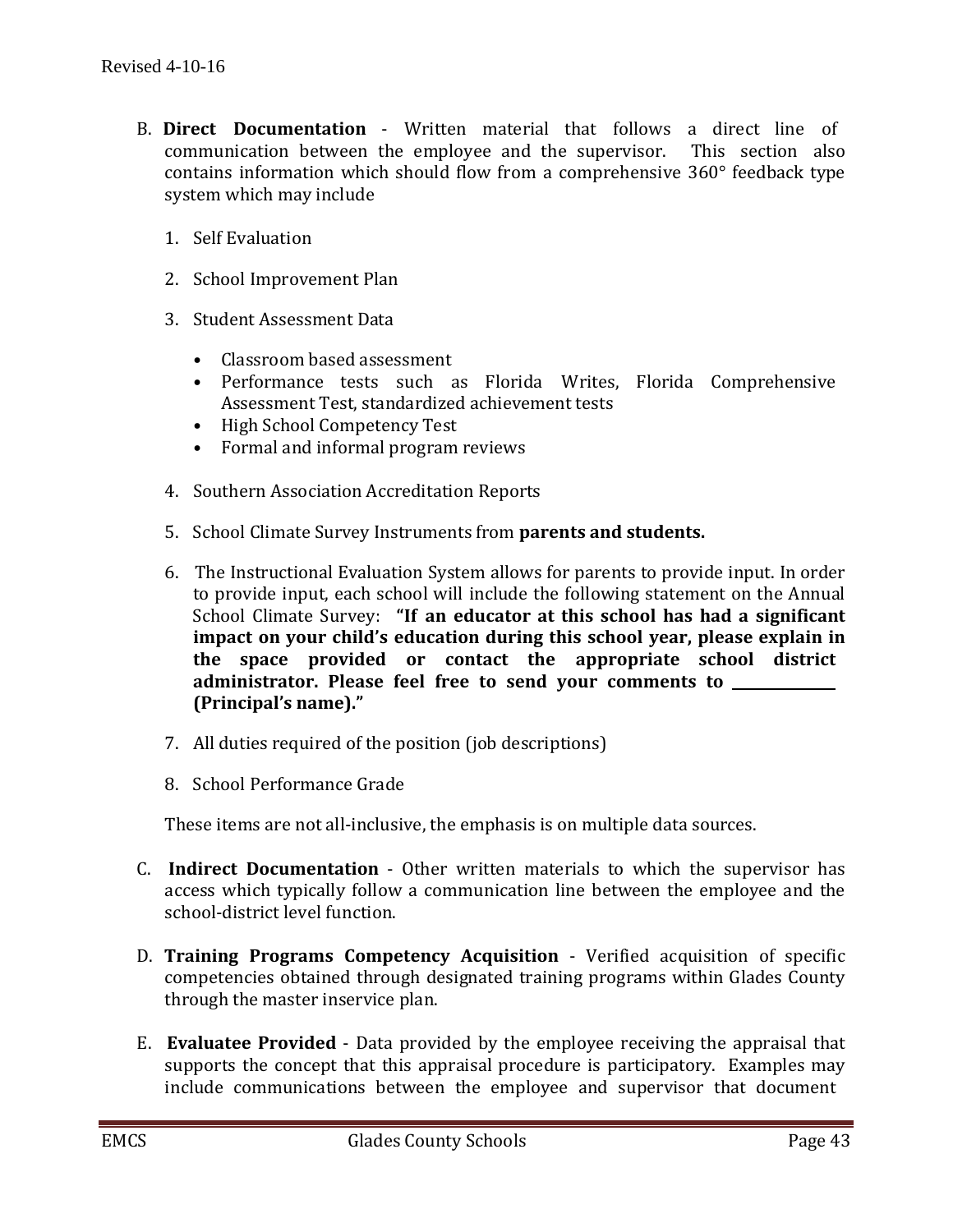parent interaction, evidence of student growth, and/or discussions of system-wide problems that inhibit school effectiveness.

F. **Confirmed Observation** - Direct observation by the supervisor of an instructional employee-exhibiting behavior relating to a job context service category or performance expectations that may be confirmed.

Confidentiality of all data collected in the performance appraisal process will be maintained to the extent allowed under Florida law. All people responsible for data collection, storage and retrieval will be trained in the legal requirements of personnel record keeping.

### **6. Professional Development Assistance Plan**

Glades County School District will require participation in specific professional development programs by those who have been evaluated as less than effective as required by s.1012.98(10), F.S [Rule 6A-5A.5.030(2)(f)6.,F.A.C].

At any time in the performance assessment cycle that performance is considered to need improvement, a professional development assistance plan, complete with assistance and time frame for correction, will be established. If at the time of the summative evaluation conference these deficiencies have not been corrected, a specific objective must be included in the next planning cycle to provide for this correction.

# **7. Beginning Teacher and Out-of Field Support**

Each beginning teacher will be assigned a mentor or peer assistant advocate. These assignments will meet the requirements of Florida Statutes and State Board of Education rules. Teachers that are assigned to teach out-of –field will likewise be assigned a subject area mentor and perhaps, as necessary, a performance coach. They likewise, as necessary, will be given opportunities to confer and observe subject area specialist teaching in their assigned field. Particular emphasis for professional learning activities, during the school year, will be provided. These initiatives will continue until the professional is reassigned to their certified area or until they achieve appropriate certification status.

### **8. Career Development**

Career development is considered a critical component of this appraisal system. It is an ongoing component that does not include any prescribed forms, but rather may be characterized as a continuing discussion between the supervisor and the instructional employee. This discussion is to consider the long-term goals and developmental needs. . For additional reference, see Item 11, Professional Learning.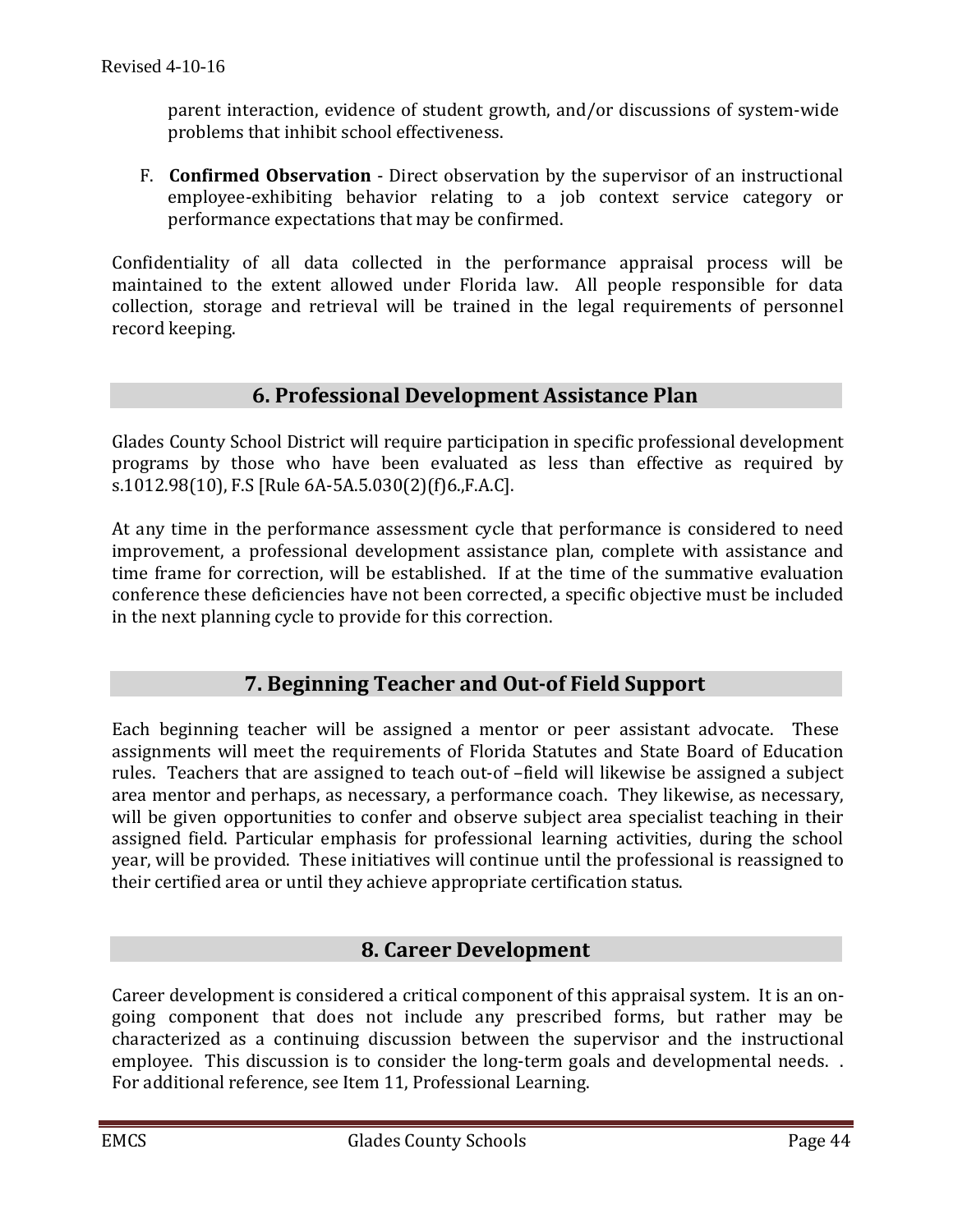### **9. Coaching and Assistance**

The supervisor is to provide the employee with coaching and assistance throughout each yearly cycle in meeting any performance expectations where difficulty is encountered. The supervisor also may suggest other forms of assistance such as advice from a colleague, inservice training, observing a master teacher.

For employees whose performance is rated Highly Effective or Effective, the supervisor is encouraged to assist them in building on their strengths and further developing their skills. These effective employees should be encouraged to share their experiences or mentor beginners.

When performance is rated as Needs Improvement or Unsatisfactory during the interim performance review or the final annual review, the coaching and assistance plan is documented on the Professional Development Assistance Form.

### **10. Performance Assessment Tasks and Timelines**

(Please refer to pages 42 and 43)

The performance appraisal system has 3 sections. The first section is the performance expectations 60%, next section is Professional Development at 7% and the third section is student performance at 33%. Ther performance appraisal system is cyclical in nature, a process not an event. Based on a timeline that requires summative evaluation instrucments to be submitted to the Human Resources Offices on or about June 1st of each consecutive fiscal year, the following events should occur:

- 1. Each instructional employee will participate with his/her supervisor, in an initial performance assessment session to discuss and define performance expectations for the specific position. It is anticipated that this planning session will occur following the discussion of the previous year's evaluation cycle and prior to the forthcoming year.
- 2. The supervisor and employee will schedule interim performance evaluations(s). The specific number of reviews may depend on several factors including the nature of the performance objectives, the previous performance experiences of the employee and the individual needs. These interim reviews will be based on formal and informal observations. A minimum of two formal evaluations are required for annual contract employees. . A minimum of one is required for professional services contract employees. It is

also expected that numerous informal interactions and observations will occur throughout the school year. A formal observation is defined as observing a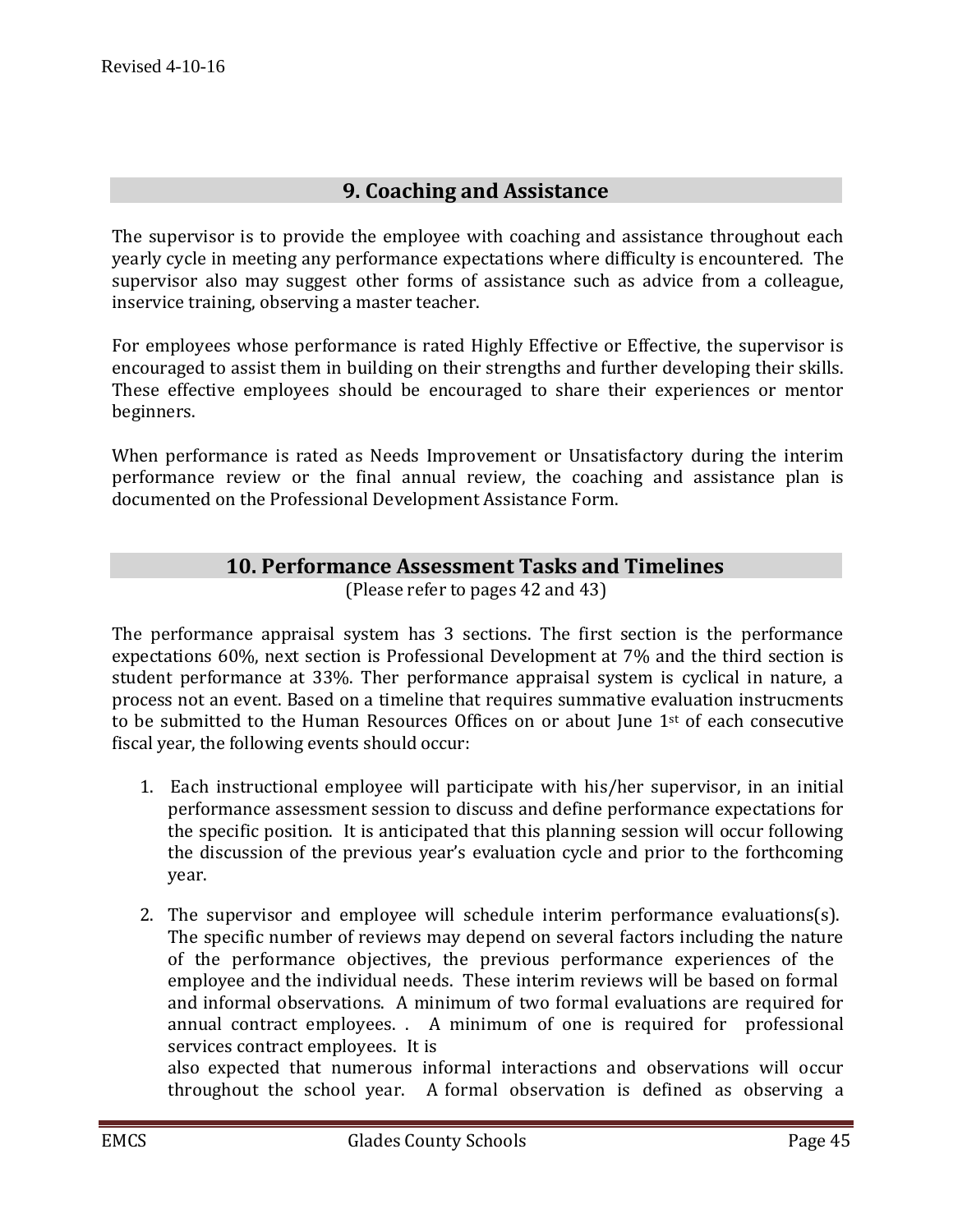classroom teacher for one full period. Informal observations are defined as those interactions which occur during walkthroughs, committee meetings, staff meetings, three-way parent conferences and others.

3. During the formal and informal interim reviews, the supervisor will collect data regarding each performance area. A deliberate focal point of this discussion will

include student growth and achievement. Data from a variety of sources, including parents, should be used.

- 4. The formal interim review should be conducted midpoint of the yearly cycle consistent with the employee work year.
- 5. At any time in the performance assessment cycle that performance is considered to need improvement, a professional development assistance plan, complete with assistance and time frame for correction will be established. If at the time of the summative evaluation conference these deficiencies have not been corrected, a specific objective must be included in the next planning to provide for this correction.
- 6. The supervisor will provide coaching and assistance, as needed, throughout the yearly cycle. The supervisor will demonstrate support for the appraisee in feedback conferences by asking for suggestions on how to improve his/her own performance; probing for alternative solutions and/or opportunities; demonstrating empathy for the appraisee's feelings; and maintaining the appraisee's self esteem.
- 7. The normal due date for summative evaluations is June 1st of each fiscal year. This date may be continued with approval of the Human Resources Department for individuals who started late in the school year or in situations where the completion of a professional development assistance plan would impact the ratings. Summative assessments may be amended based on data from state test scores.
- 8. The supervisor will conduct the summative performance review conference in which the employee receives the final ratings on each job context service category. The written summative performance appraisal report must be submitted to the superintendent or designee by the supervisor.
- 9. The initial planning meeting is scheduled to repeat the cycle.

10. During the school year, the Principal or designee shall make at least one (1) visitation for each Professional Services Contract/Continuing Contract teacher and at least two (2) visitation for each annual contract teacher for the purposes of evaluation the first of which shall take place within the first 60 days of school. Classroom visits shall be held at least three (3) weeks apart with each visit being of at least fifteen (15) consecutive minutes.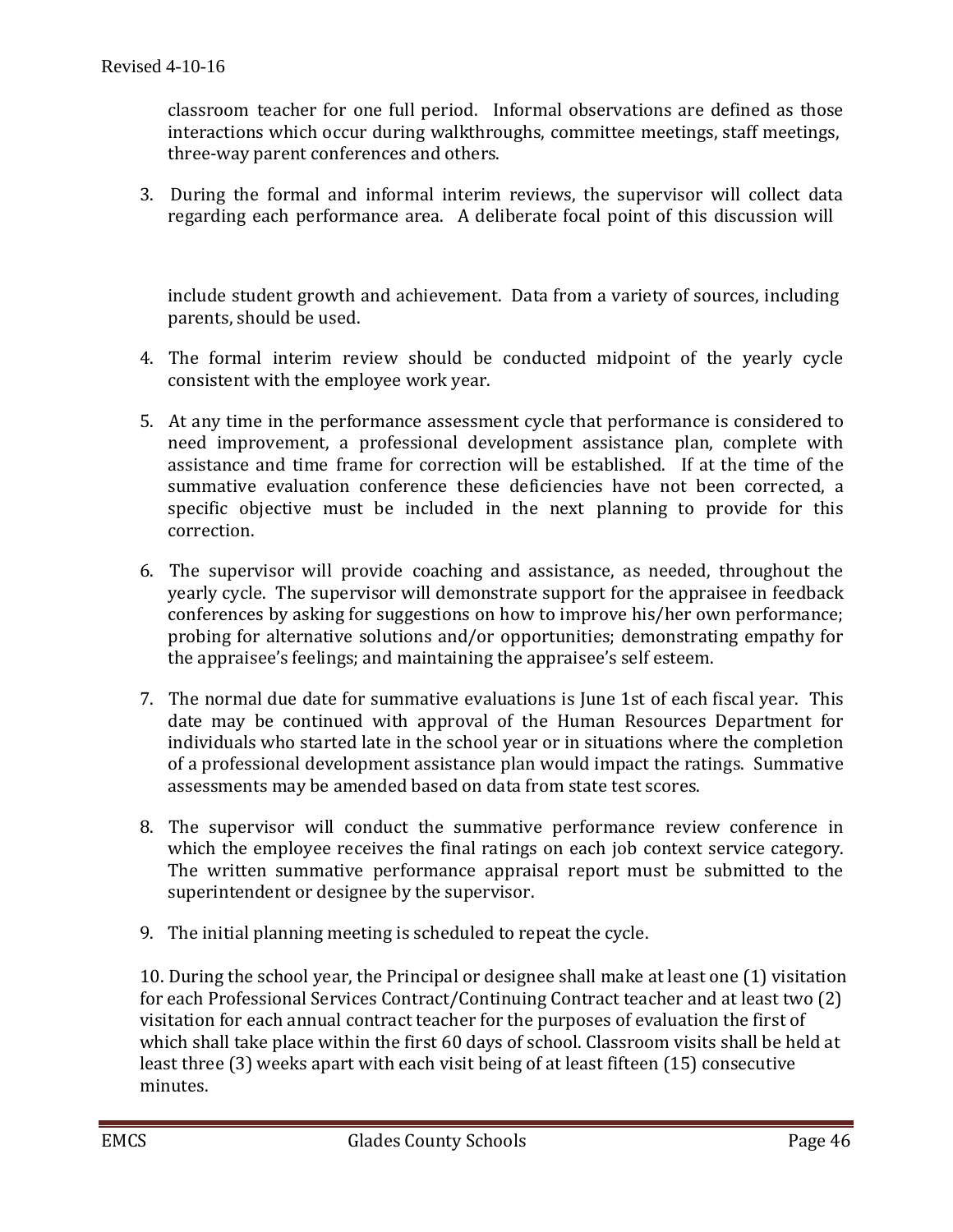11. Observation for the purpose of evaluation may be made at times other than the formal classroom visits. However, the results of any such observations shall be made in writing and discussed with the teacher at the time the evaluation form is discussed and signed. Mechanical devices shall not be used to evaluate teachers.

12. Within five (5) teacher workdays following each visit, but prior to any subsequent visit, the evaluator shall meet with the teacher to discuss the evaluation report. The written report shall include the following: (1) the teacher's strength and/or areas needing improvement; (2) recommendations for improving performance if needed. (3) the administrator shall offer specific assistance and guidelines for improving performance and a timeline for completion. The evaluator and the teacher shall sign such report form before the form is placed in the teacher's personnel file. Such signature by the teacher only acknowledges that he/she has read the report and does not necessarily indicate agreement with its contents. The teacher shall receive a copy of all report forms to be placed in his/her personnel file. The final written report, to be submitted at least four (4) weeks before the last teacher work day, shall incluse the evaluator's recommendation regarding continued employment. The teacher shall have the right to respond in writing to any such report. Such response, if made. Shall be placed in the teacher's personnel file.

13. Principals or designee shall make at least one (1) visitation during the first 60 days of school for the purpose of conducting a mid-year evaluation for newly hired teachers.

# **11. Professional Learning**

**This component is to be used by school principals working with the appropriate staff members. This requirement passed by the 1999 Legislature requires school principals to establish and maintain an individual professional development plans for each instructional employee. The instructional professional development plans must be linked to student performance and have clearly defined training activities that result in better student performance. Please refer to the Professional Development Program form.**

- Each school district shall design a system, approved by the Department of Education, for the professional growth of instructional personnel that links and aligns inservice activities with needs of student and instructional personnel asdetermined by school improvement plans, annual school reports, student achievement data, and performance appraisal data of teachers and administrators.
- Inservice activities shall primarily focus on subject content and teaching methods, including technology, as related to the Sunshine State Standards; assessment and data analysis; classroom management; and school safety.
- The principal and the instructional employee being knowledgeable of district and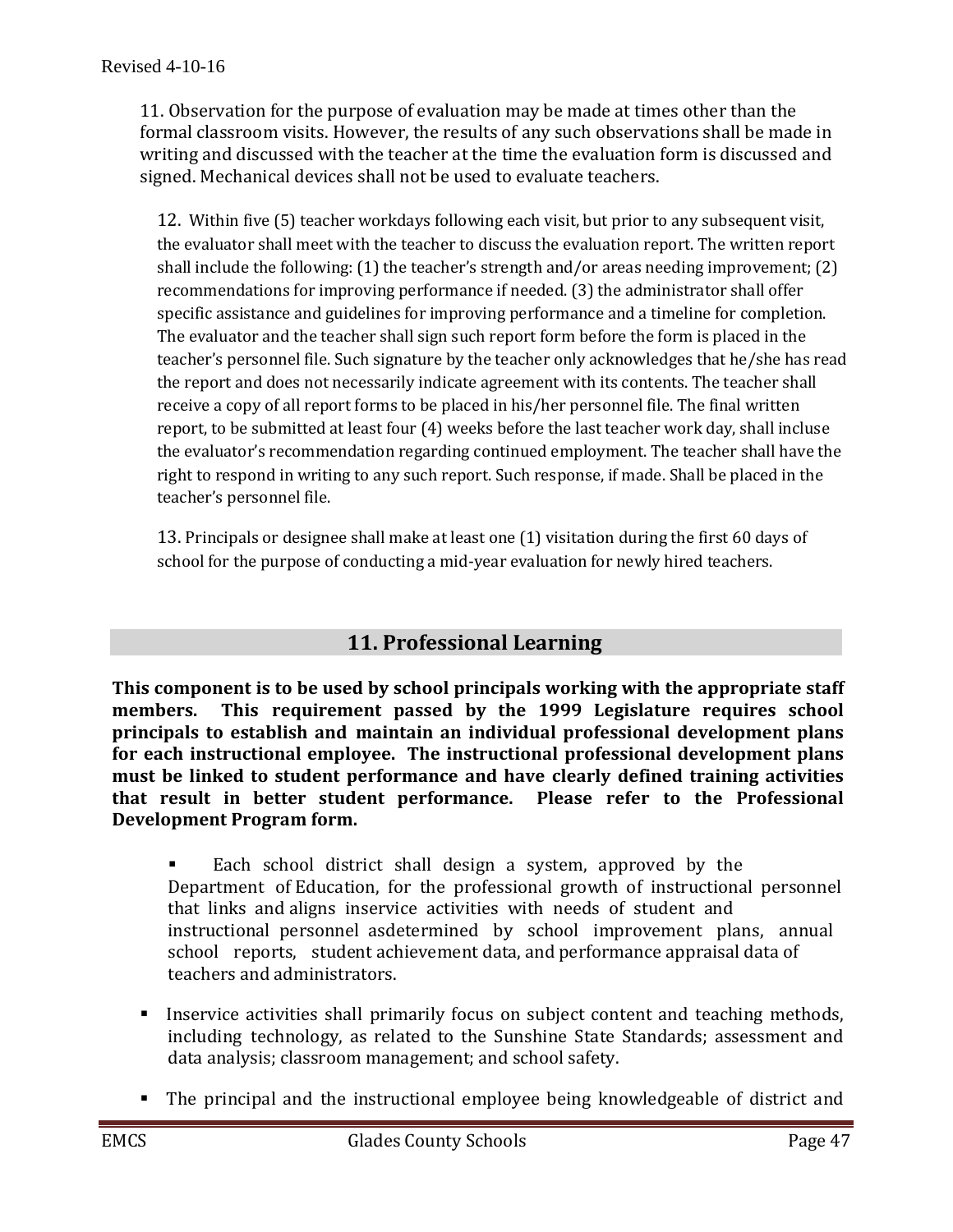school improvement plans and the students' performance data, should conduct a comprehensive inventory of personal skills, talents, strengths and interests with reference to the district/school's ever changing job responsibilities and organizational demands from the environment, technology, current research, sound educational principals and best practices.

- From this inventory, the principal and the instructional employee will develop an individual professional development plan that is linked to student performance and contains clearly defined training activities that result in better performance for the students assigned to the teacher.
- Plans must include clearly defined training objectives and specific and measurable improvement in student performance that is expected to result from the training activity.
- **Principals must measure the extent to which each training activity did accomplish** the student performance gains that were predicted to result from the training activity.
- Conversations between the supervisor and the employee regarding this plan should be continuous. Likewise, the plan should be flexible, fluid and adjustable based on the changing needs of the school and the employee.

### **12. Performance Appraisal Summary**

A one page summary form was designed to record the ratings included on the comprehensive assessment instrument. This allows the filing of one page with the Human Resources Office as opposed to filing multiple pages on each assessment.

### **13. Annual Review by the District**

The Instructional Evaluation System will be reviewed annually by a team composed of members in compliance with the negotiated agreement. Data from summative evaluations, student growth data, and overall school growth data will be analyzed. The Director of Curriculum Services will facilitate the process of data analysis. The consultant agreement provides for initial development and extensive services over the next two year. The consultant will annually review assessments and tabulate the ranking for the overall scores as well as each assessment category. Recommendations for substantial revisions will be submitted to the district school board.

Glades County Schools evaluators' will have an understanding of the proper use of evaluation criteria and procedures, including evaluator accuracy and inter-rater reliability; [Rule 6A-5.030(2)(j)1., F.A.C.]

Glades County will require evaluators provide necessary and timely feedback to employees being evaluated; [Rule  $6A-5.030(2)(i)2$ ., F.A.C.]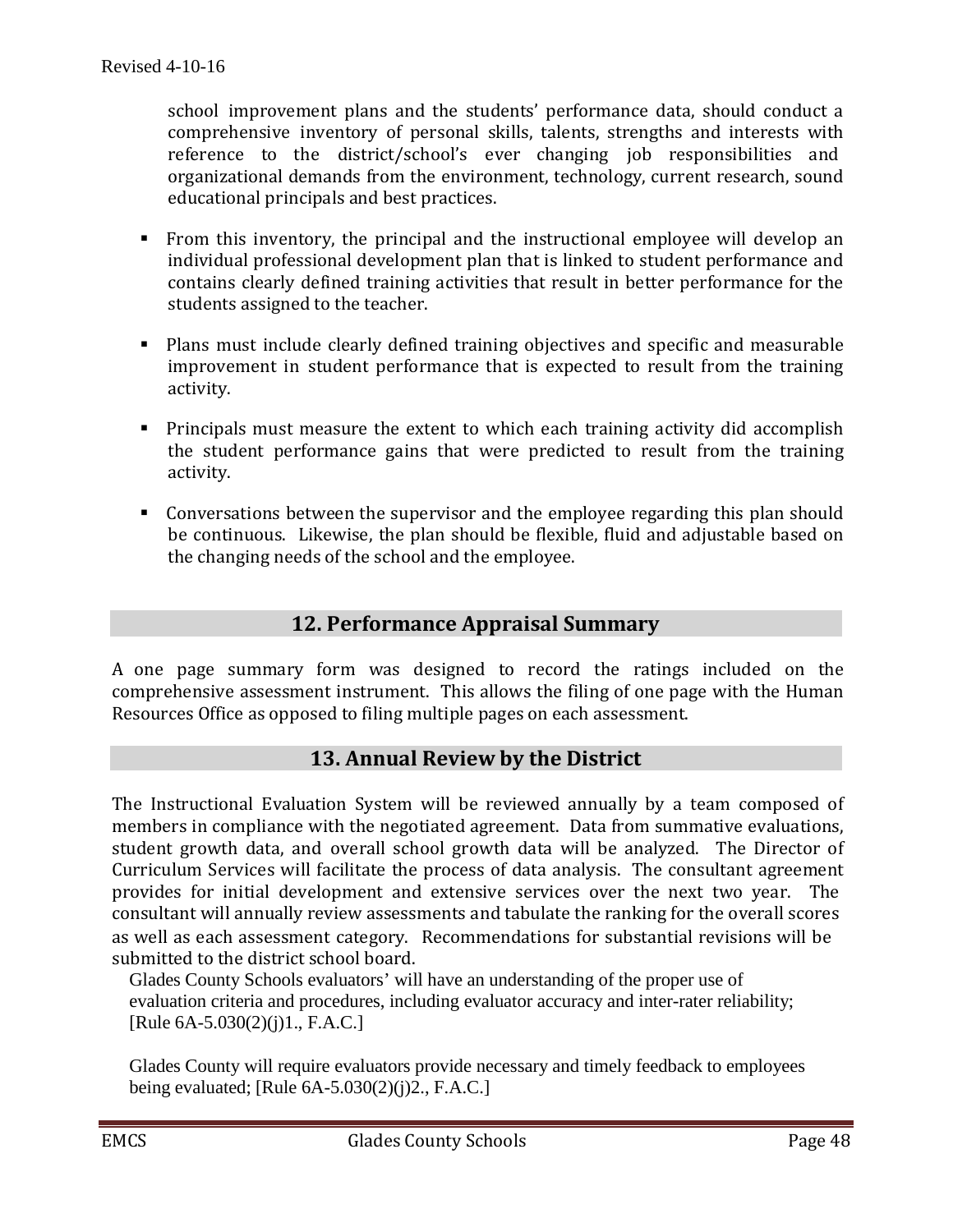Glades County Schools will require evaluators follow district policies and procedures in the implementation of evaluation system(s); [Rule 6A-5.030(2)(j)3., F.A.C.]

Glades County Schools will require use of evaluation data to identify individual professional development; [Rule 6A-5.030(2)(j)4., F.A.C.]

Glades County Schools will require use of evaluation data to inform school and district improvement plans [Rule 6A-5.030(2)(j)5., F.A.C.].

# **14. Other Summary Considerations**

This appraisal system has been developed giving consideration to the philosophical concept that the system is nonthreatening and developmental. This implies a continuing dialogue between the supervisor and the employee. Accordingly, it ensures a system of **no surprises.** The summative evaluation in this context, therefore, becomes a document that summarizes a yearlong sequence of planned activity. The focus of this planned activity is developing more effective instructional personnel and increasing student growth and achievement.

This assessment system, being data driven, is specifically designed to identify consistent high level performance. This quality performance will be continually rewarded and held in high esteem.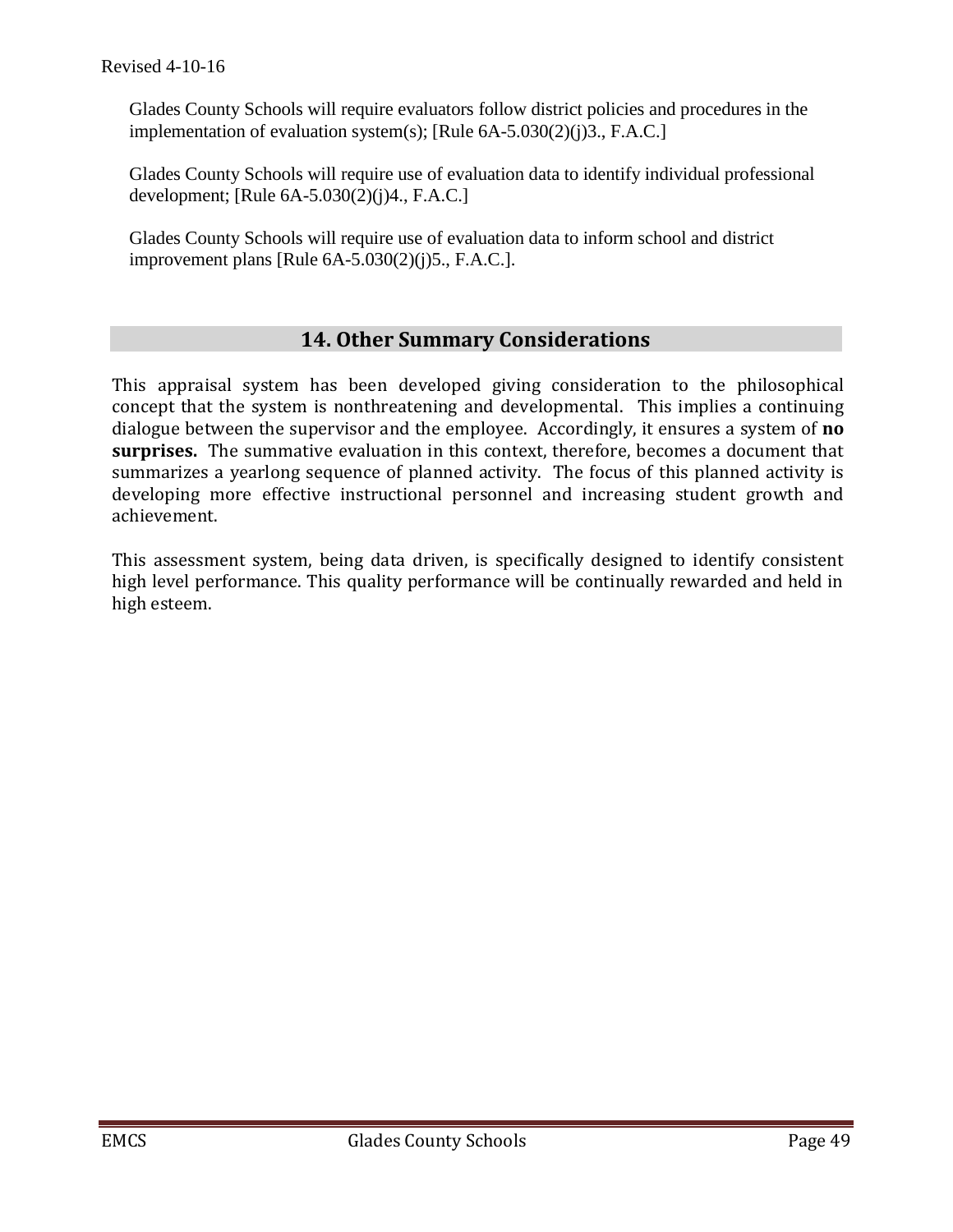Revised 4-10-16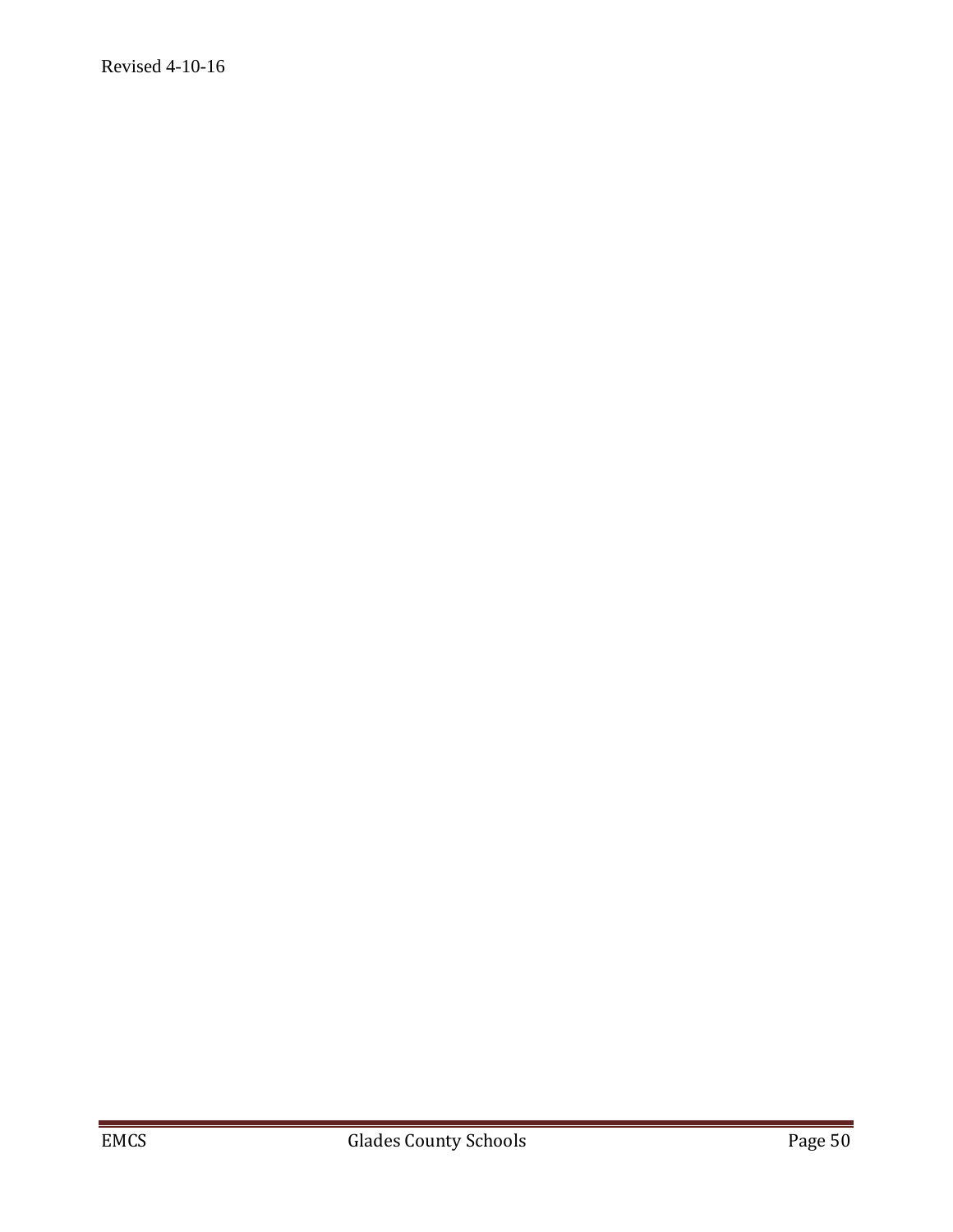# **Performance Appraisal**

# **Tasks and Timelines**

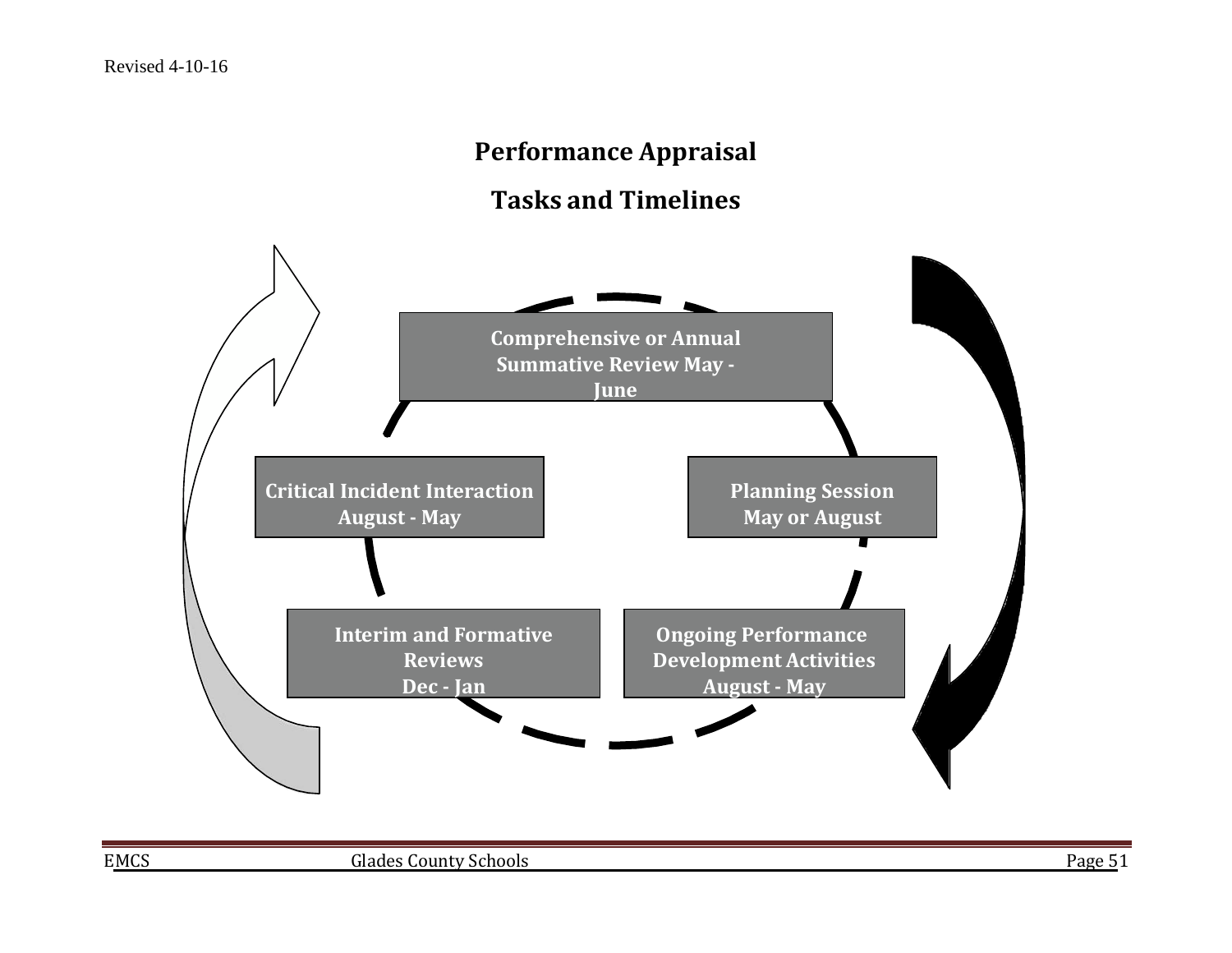Revised 4-10-16